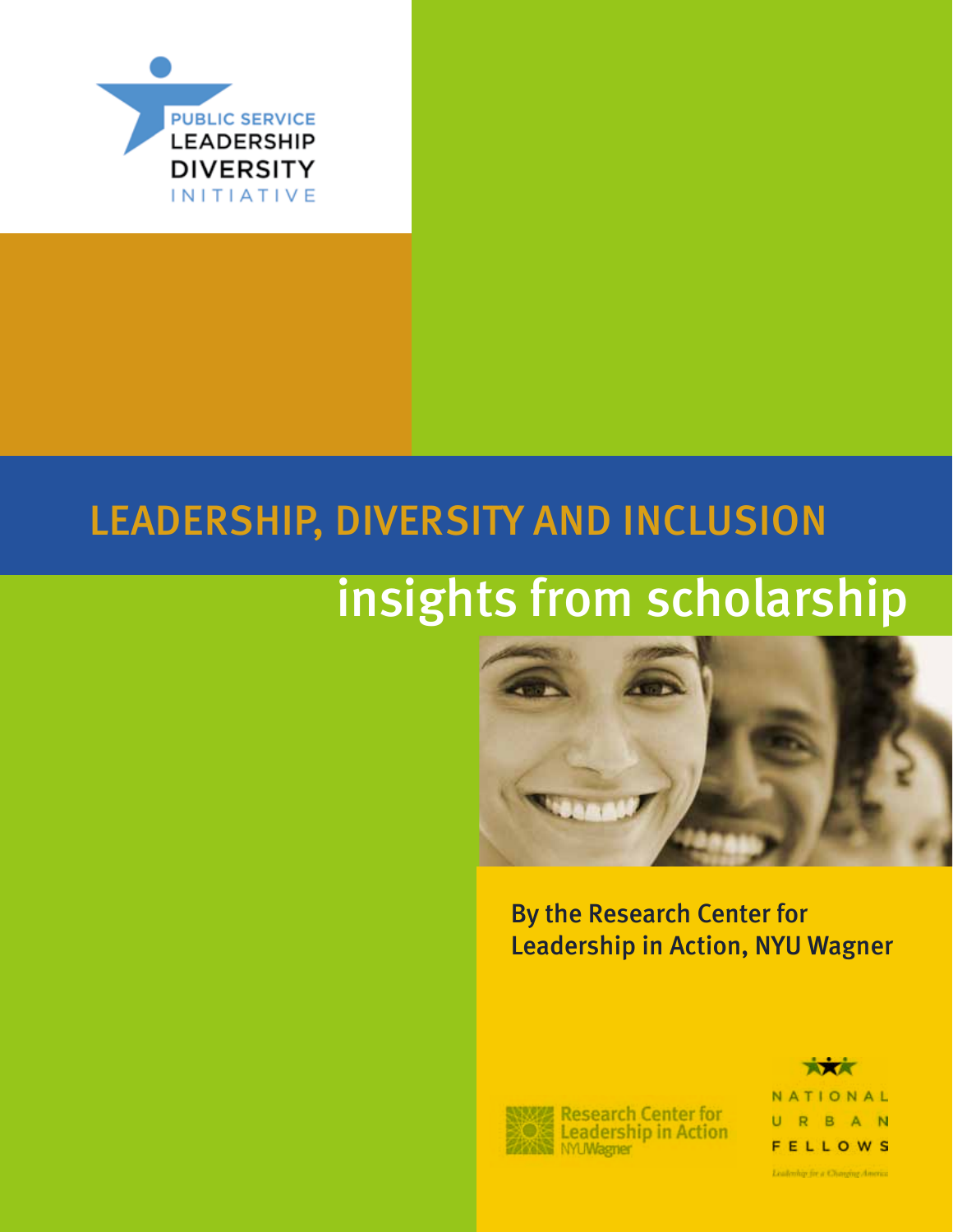*Leadership, Diversity and Inclusion: Insights from Scholarship* reports on a 2010 project developed at the Research Center for Leadership in Action at New York University's Robert F. Wagner Graduate School of Public Service, in support of the National Urban Fellows Public Service Leadership Diversity Initiative.

The research team, under the direction of Professor Sonia Ospina, PhD, consisted of Waad El Hadidy and Grisel Caicedo, with support from Amanda Jones. A second report, *Advancing Diversity in Public Service: A Review of Leadership Development Programs in the US*, complements this work. Bethany Godsoe contributed to the conceptualization of the overall project.

### Acknowledgments

2 Leadership, Diversity and Inclusion: Insights from Scholarship

The Research Center for Leadership in Action would like to extend a special thanks to Paula Gavin, David Mensah, Mohamed Soliman and the staff at the National Urban Fellows who collaborated with us in this project. Thanks to our colleague Erica Gabrielle Foldy, PhD, for her deep insight and expertise in the literature on diversity.

It is with gratitude that National Urban Fellows acknowledges the generous support from the W.K. Kellogg Foundation, John S. and James L. Knight Foundation and JP Morgan Chase that made this Public Service Leadership Diversity research possible. It is our sincere expectation that the Public Service Leadership Diversity movement will enhance and empower the lives of people of color to become the leaders and change agents of our country's present and future.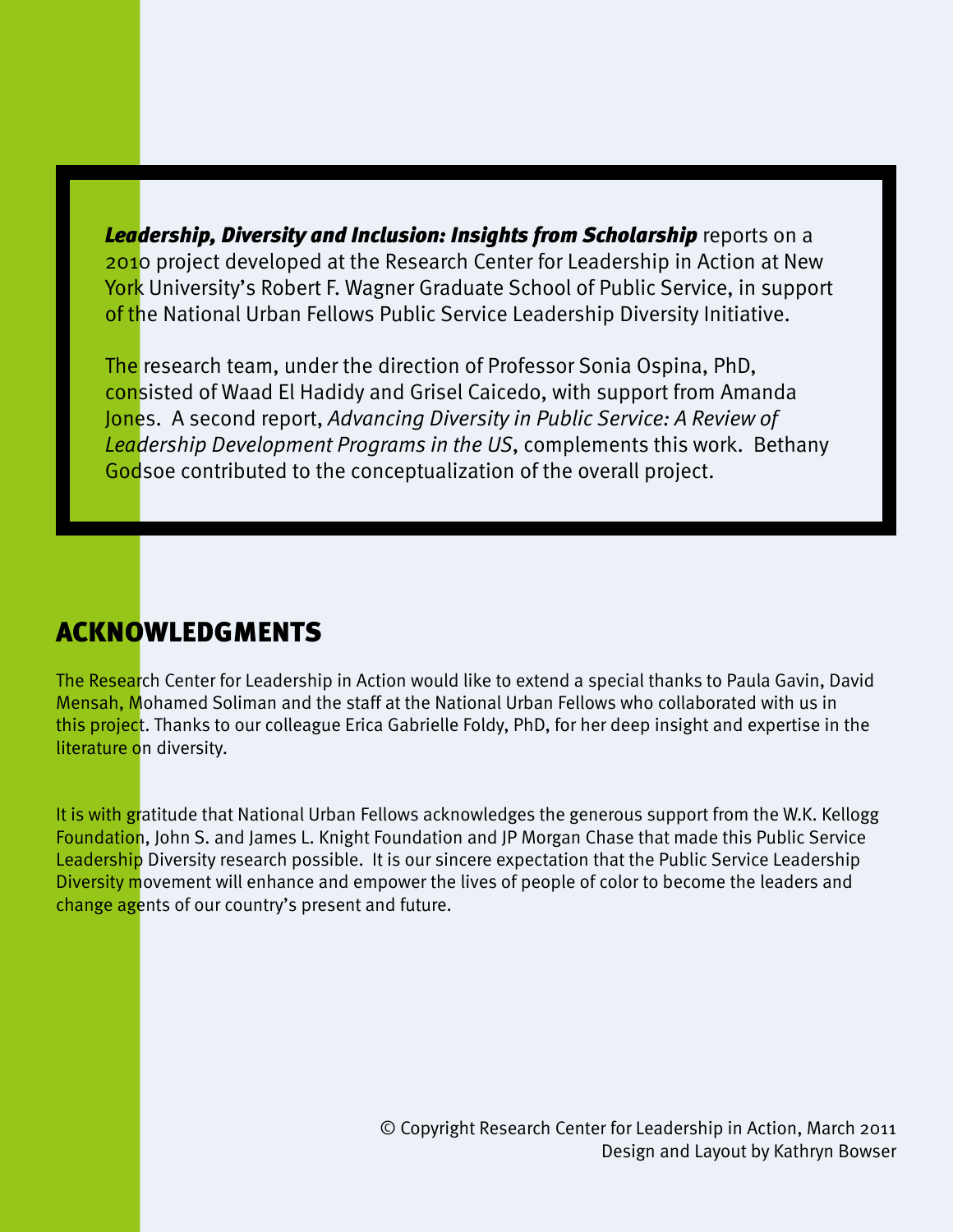### About the National Urban Fellows

**XXX** NATIONAL URBAN **FELLOWS** 

**Ludebirde a Cheirig Heim** 

### National Urban Fellows seeks to inspire excellence and diversity in public service leadership.

Founded in 1969 to counter the under-representation of people of color and women in leadership, National Urban Fellows is one of the oldest leadership development organizations in the United States, and a premier voice of authority on leadership diversity

for public, private and nonprofit sectors.

The organization's range of mid-career leadership development programs includes: the 40-year-old MPA Fellowship, a 14-month program linking graduate-level academic training with a critical leadership experience in a large nonprofit or government agency; an alumni program offering life-long networking, career enhancement and personal development opportunities; and America's Leaders of Change, a career acceleration program for leaders on the rise in government, nonprofit and private sectors.

Today, together with its fellows, alumni, mentors and community leaders across the country, National Urban Fellows is making an impact on social justice and equity, by identifying issues, shaping solutions and forming equitable public policies.

National Urban Fellows develops the leadership for a changing America.

#### *Learn more at<www.nuf.org>.*

#### **Research Center for<br>Leadership in Action** About the Research Center for Leadership in Action at NYU Wagner

The Research Center for Leadership in Action (RCLA) is a research center at New York University's Robert F. Wagner Graduate School of Public Service, a nationally top-ranked school for public affairs. RCLA's research complies with the highest academic standards while at the same resonating with both practitioners interested in learning about leadership practice and scholars interested in developing theories of leadership. Our research is done in partnership *with* leaders rather than *on* leaders to uncover and cultivate insights that describe leadership clearly and with an authentic voice.

RCLA has a long-standing commitment to research that supports diverse leadership at all levels of organizations and across all sectors for the common good. Examples of our recent work include a study exploring the relationship between race and leadership in social change organizations. In another study, RCLA scholars catalogue how "race-ethnicity" is treated in the leadership literature and present an integrative framework for understanding the relationship between race and leadership. In a report based on an RCLA-facilitated action learning inquiry, leaders of color committed to social justice offer strategies for community-based leaders of color to maintain the integrity of their work and remain accountable to communities, develop supportive relationships, deepen their understanding of race and educate others, and nurture new leaders. This research is part of RCLA's work to support leadership that taps the resources of many voices to make systems and organizations effective, transparent, inclusive and fair.

*Learn more at<www.wagner.nyu.edu/leadership>.*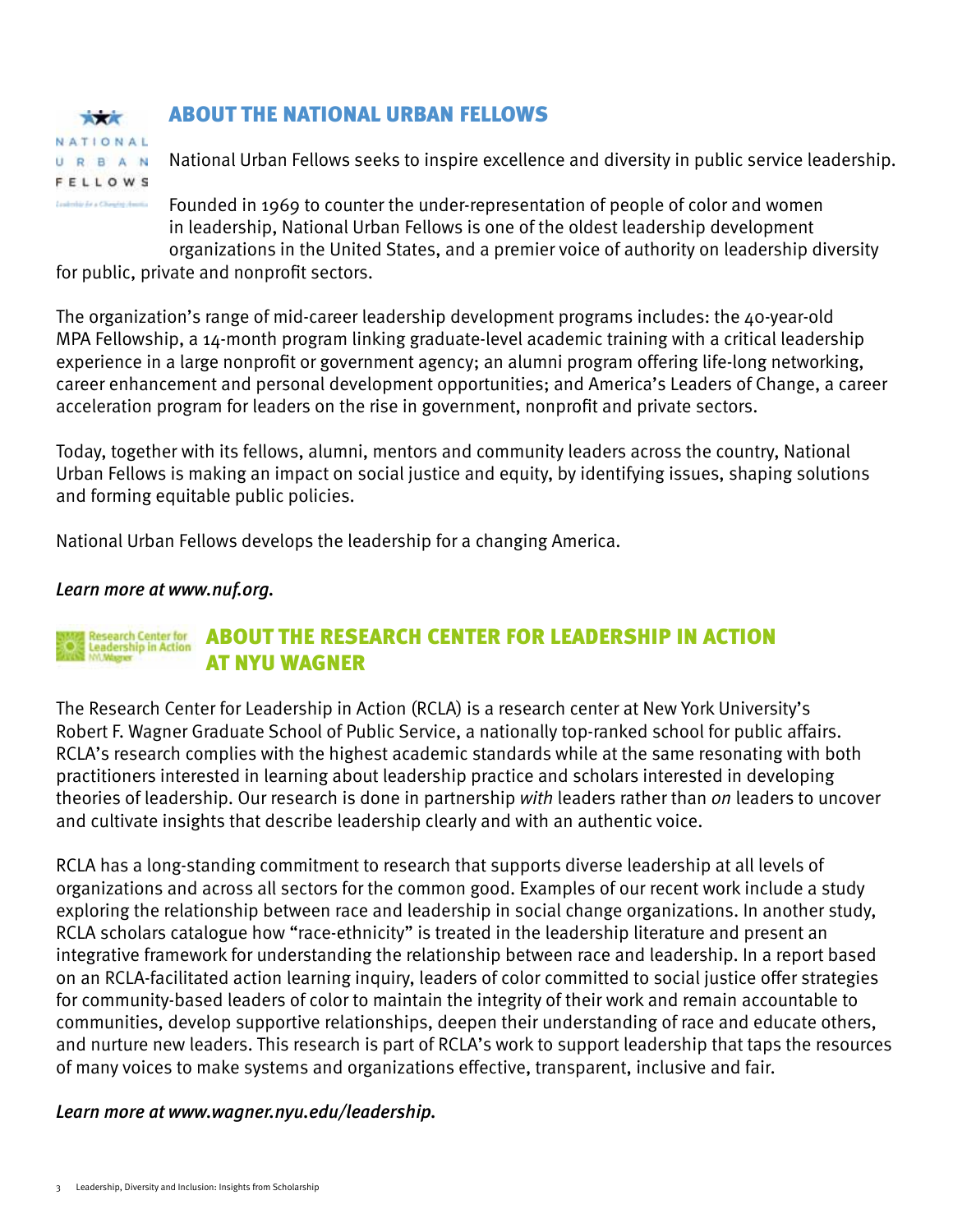

### About the National Urban Fellows Public Service Leadership Diversity Initiative

America was founded on the principles of justice, equality and inclusion. As a nation, we continue to strive for full participation and equality for all citizens, upon whose shoulders the responsibility for upholding these principles rests. America is a multicultural society dedicated to inclusive participation in our democracy, and our laws and social policies have evolved over time to reflect this commitment.

National Urban Fellows endeavors to build upon the diversity of our citizens to embrace the fullness of our democracy, and in doing so we advance inclusion as both a moral imperative and an excellent business model. The public service sector—from government and academic think tanks to foundations and nonprofit organizations—must be inclusive if we are to develop fair and effective structures to fulfill the intention of our democracy. This can be accomplished through removing cultural and structural barriers and eliminating individual acts of discrimination or bias.

Though growing in population, people of color remain underrepresented in the leadership of the public service sector, an issue that can and must be resolved if we are to effectively change our nation's most pressing social issues—from education to health, environment and justice. Our country is now composed of one-third, or 34 percent, people of color—a population that will grow to 54 percent by 2042. However, federal government leadership is only 16 percent people of color. On the state level only 15 percent people of color hold statewide elective executive positions across the country. Moreover, only 18 percent of nonprofit leadership positions are filled by people of color, and only 17 percent of foundation executives are people of color.

When current disparities in public service leadership are addressed, the public service sector will have greater ability and appeal to people of color with the leadership skills to solve social policy dilemmas. The participation of people of color and the infusion of diverse voices and experiences into decision-making processes ensure a sense of cultural competency and effectiveness within policy-based solutions to social issues. As champions of transformational change, our goal is to not only achieve proportional representation in the public service sector by building a pipeline of talented, highly skilled candidates of color, but also to dismantle the barriers to inclusion of people of color in leadership positions and to support the notion that diversity in leadership leads to organizational excellence.

The National Urban Fellows Public Service Leadership Diversity Initiative inspires and advocates for excellence and diversity in public service leadership for America. With a dual emphasis on individuals and systems, and through research, communications, stakeholder mobilization and action, the Public Service Leadership Diversity Initiative will develop a new, inclusive paradigm of public service leadership.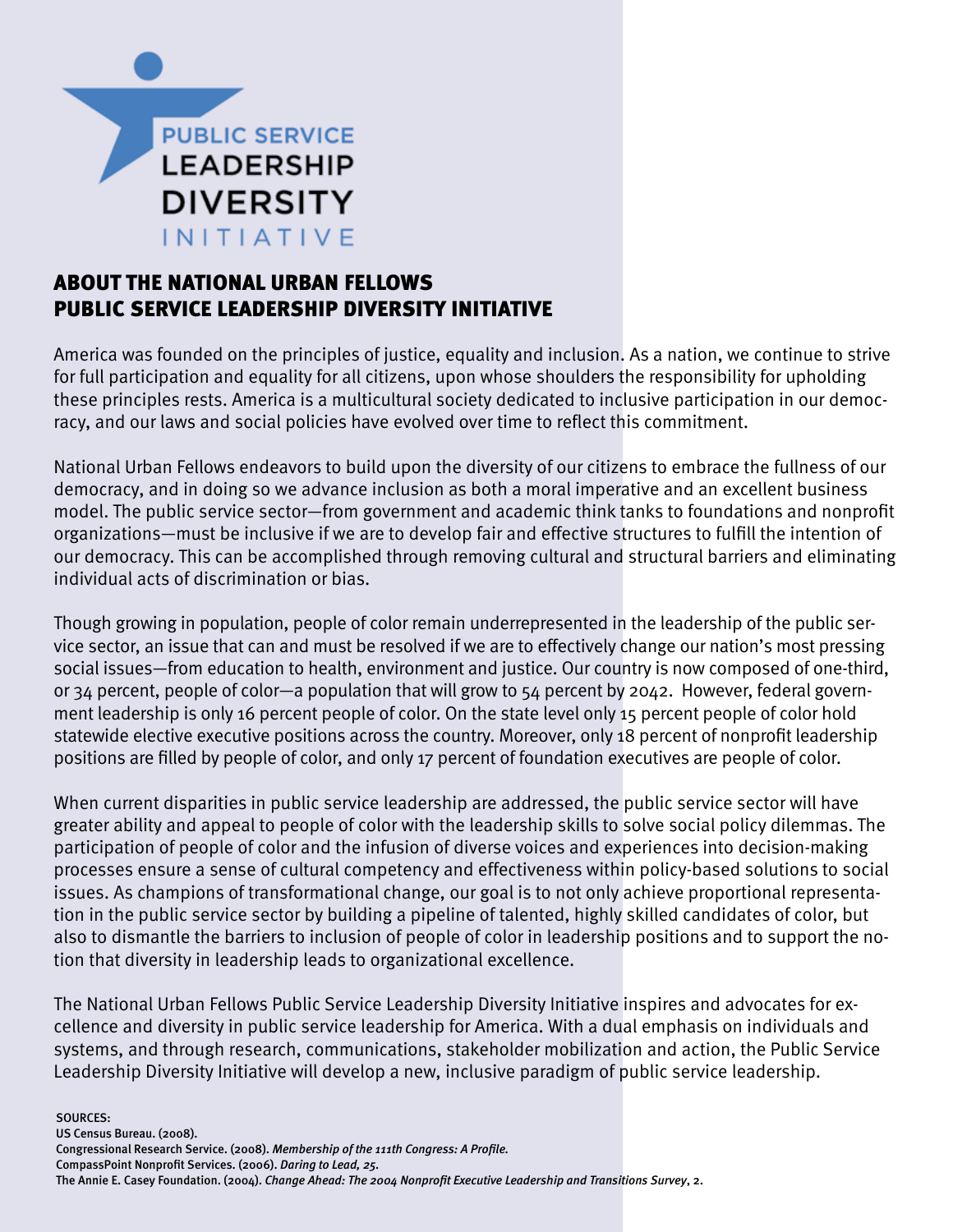# TABLE OF **CONTENTS**

- **OVERVIEW** 2
- Highlights of Findings 3
	- **METHODOLOGY** 4
- Discussion of Findings: Insights from Scholarship 5

#### 1. Organizational Level: Frameworks and Perspectives on Diversity *How do organizations approach diversity?* 6

- Diversity as Representative Bureaucracy 6
- Multiple Organizational Perspectives on Diversity 7
	- Diversity as Inclusion 9
- Summary: Organizational-Level Implications for Leadership Diversity 11

#### 2. Individual Level: Human Interactions under Conditions of (Racial) Difference *How do individuals experience diversity and relate to each other?* 12

- The Impacts of Diversity on Group Dynamics and Leadership 12
	- Cultural Competence/Intelligence 15
- Summary: Individual-Level Implications for Leadership Diversity 17
- 3. Program Level: Describing and Assessing Diversity Management Programs *How do organizations "do" diversity management?* 18
	- The Impacts of Diversity Programs on Organizations 18
		- Managing and Leveraging Diversity 20
	- Summary: Program-Level Implications for Leadership Diversity 24

#### **CONCLUSIONS** 25

- Commentary: Convergences, Divergences and Gaps in the Literature 27
	- Prospects for Research 29

#### **REFERENCES** 31

- 1. Organizational Level: Frameworks and Perspectives on Diversity *How do organizations approach diversity?* 31
- 2. Individual Level: Human Interactions under Conditions of (Racial) Difference *How do individuals experience diversity and relate to each other?* 33
	- 3. Program Level: Describing and Assessing Diversity Management Programs *How do organizations "do" diversity management?* 36

#### Appendix I - Methodology 38

Analysis of Literature Reviewed 39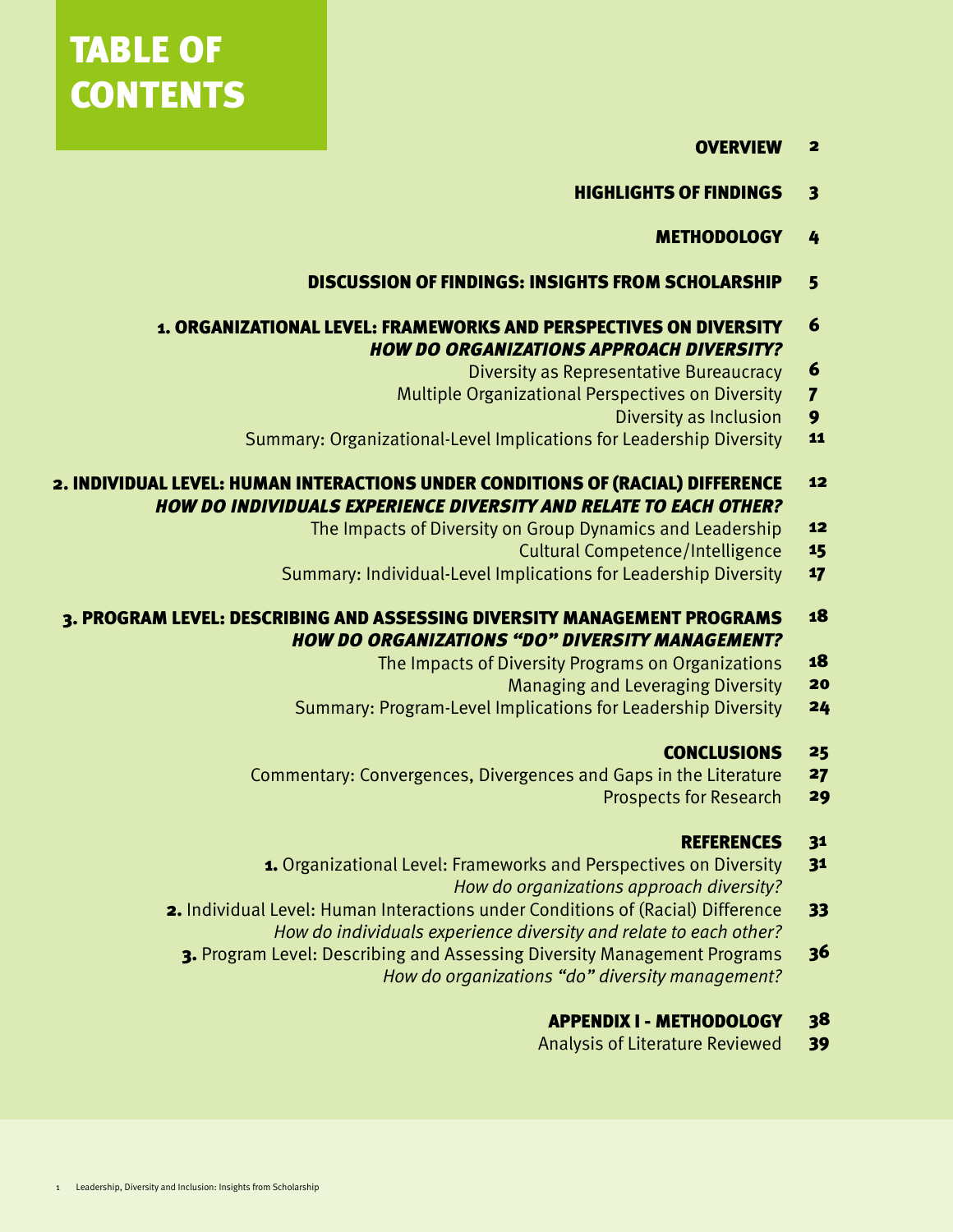### **OVERVIEW**

Despite many years of efforts to diversify organizations, people of color remain significantly underrepresented in public service leadership positions. This results partly from structural barriers that hinder the professional advancement of people of color and partly from organizations' varying success with diversity efforts. That people of color are not well represented in positions of power is also a reflection of a dominant leadership paradigm in which the experience of diverse leaders is largely marginalized.

The National Urban Fellows (NUF) convened a series of national and regional leadership diversity summits during its 40th anniversary year, with the goal of shifting the national leadership paradigm to include leadership models found in diverse communities, to embrace collective approaches and to define a new institutional diversity standard. Based on feedback from these summits, NUF is advancing the Public Service Leadership Diversity Initiative, a collaborative network and campaign action plan to inspire excellence and diversity in public service leadership



The goal at the Research Center for Leadership in Action (RCLA) at NYU Wagner is to develop knowledge and capacity for leadership at all levels of organizations and across diverse sectors of society. Given this close alignment in goals, RCLA and NUF are working together to further the diversity agenda.

One of the first steps in this endeavor has been a review of the latest scholarly thinking about leadership diversity in the United States, with a focus on public service. The goal of this review is to establish a broad and shared knowledge of the latest thinking about leadership diversity; establish solid theoretical grounding for the NUF initiative; and produce actionable recommendations for

public service leadership development programs, advocates concerned with diversity issues, and public and nonprofit institutions seeking to build leadership diversity within their organizations.

The review of the scholarly literature is structured as follows. First we present highlights of the main findings from the literature and a brief explanation of the methodology (for full details please see Appendix I). Then the various findings and literature categories are discussed in depth. Finally we present conclusions, key convergences and divergences, and gaps found in the literature. The full set of references, organized by category, is the last section in the document, followed by the Methodological Appendix.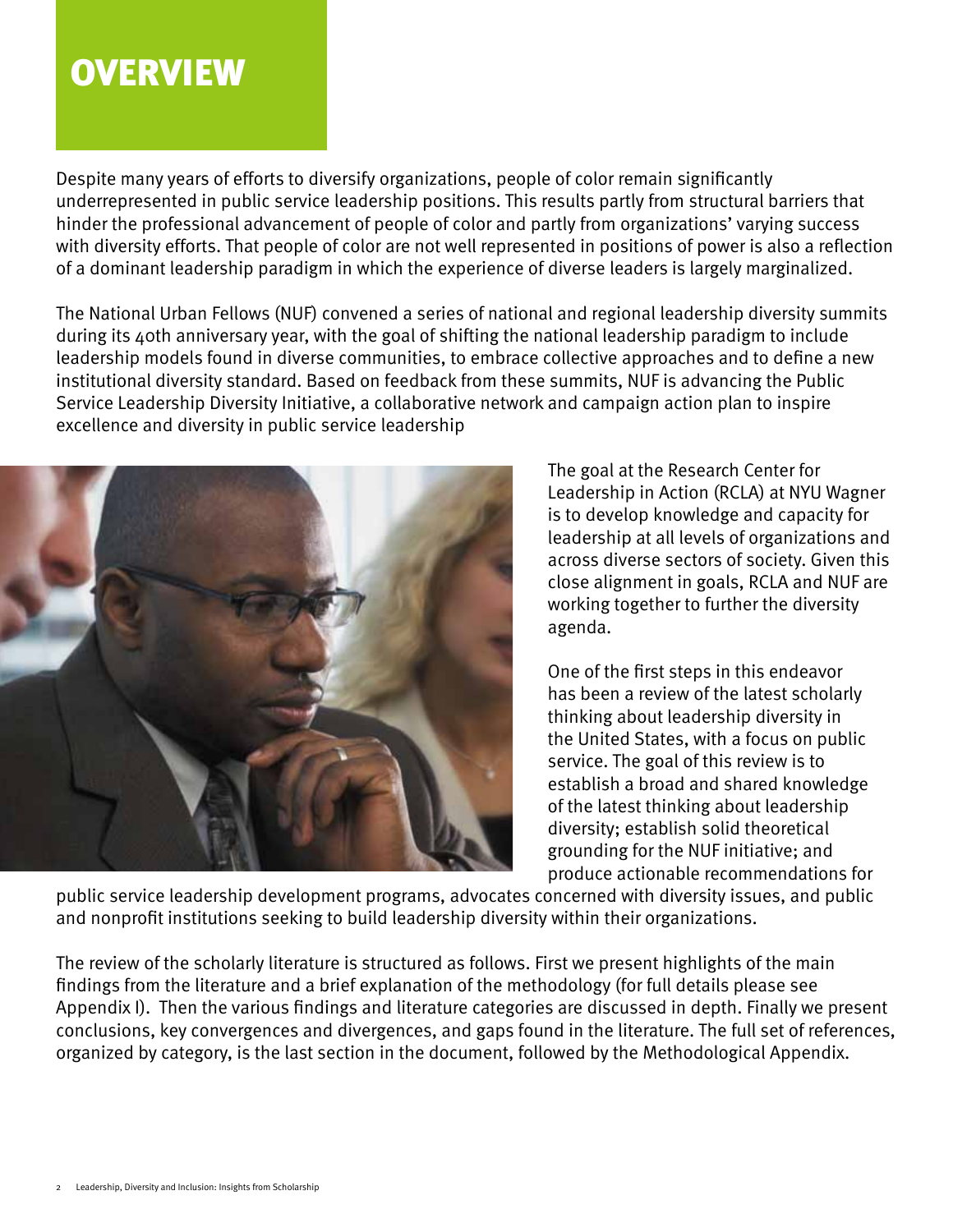# HIGHLIGHTS OF FINDINGS

*The following is a brief summary of the key findings. These are revisited in more depth in the conclusions section.* 

*Mixed empirical works:* There is a recognized need to do more empirical work, especially to unpack how efforts to foster diversity impact the organization and its members. The empirical data that do exist are mixed. Some studies have found positive correlations between increased diversity and bottom-line results, others have found negative correlations, and yet others have found combinations of positive and negative impacts.

*There is no one-size-fits-all:* What the mixed results suggest is that organizations are struggling to deal with or leverage diversity without any assurances of positive outcomes. There is no one size that fits all—doing diversity well is precisely the complex kind of work that requires leadership rather than management solutions.

*Shifting landscape of terms:* Scholars seem to be anxious about presenting the next silver bullet, as reflected in the shifting landscape of terms. Scholars argue that what has been tried by organizations is not enough—what is needed is a

more integrated system, more commitment from leadership, more holistic approaches—all of which are largely untested.

*Equipping people AND organizations:* Trends in the literature are pointing to the need to pay attention both to people of color and the organizations where they work. Despite their leadership acumen, people of color will still encounter different ceilings if their organizations and systems do not welcome their contributions.

*Diversity as a testament to organizational adaptability:* More recent literature is calling for a shifting of the case of diversity from a market imperative to an understanding that racial diversity is only one reflection of the increasingly complex environment in which organizations need to operate. The argument is that diversity presents an opportunity for an organization to practice the skills needed to deal with rapid change and diversity on all fronts—not just race.

*Some progress in diversity, but not in leadership:* There is some evidence that both public agencies and the private sector are embarking on diversity initiatives. Although anecdotal, pundits have

claimed that leadership in the nonprofit sector is more diverse than in the for-profit world. Yet more comprehensive research is needed to confirm this, and generally the research has tended to focus less on leadership and more on workforces.

*Nonprofit research largely missing:* It is quite a surprise that there is very little research about leaders of color in the nonprofit world or what kinds of initiatives nonprofit institutions are taking to enhance diversity. Although still limited, there is much more documentation of diversity within the public and business sectors.

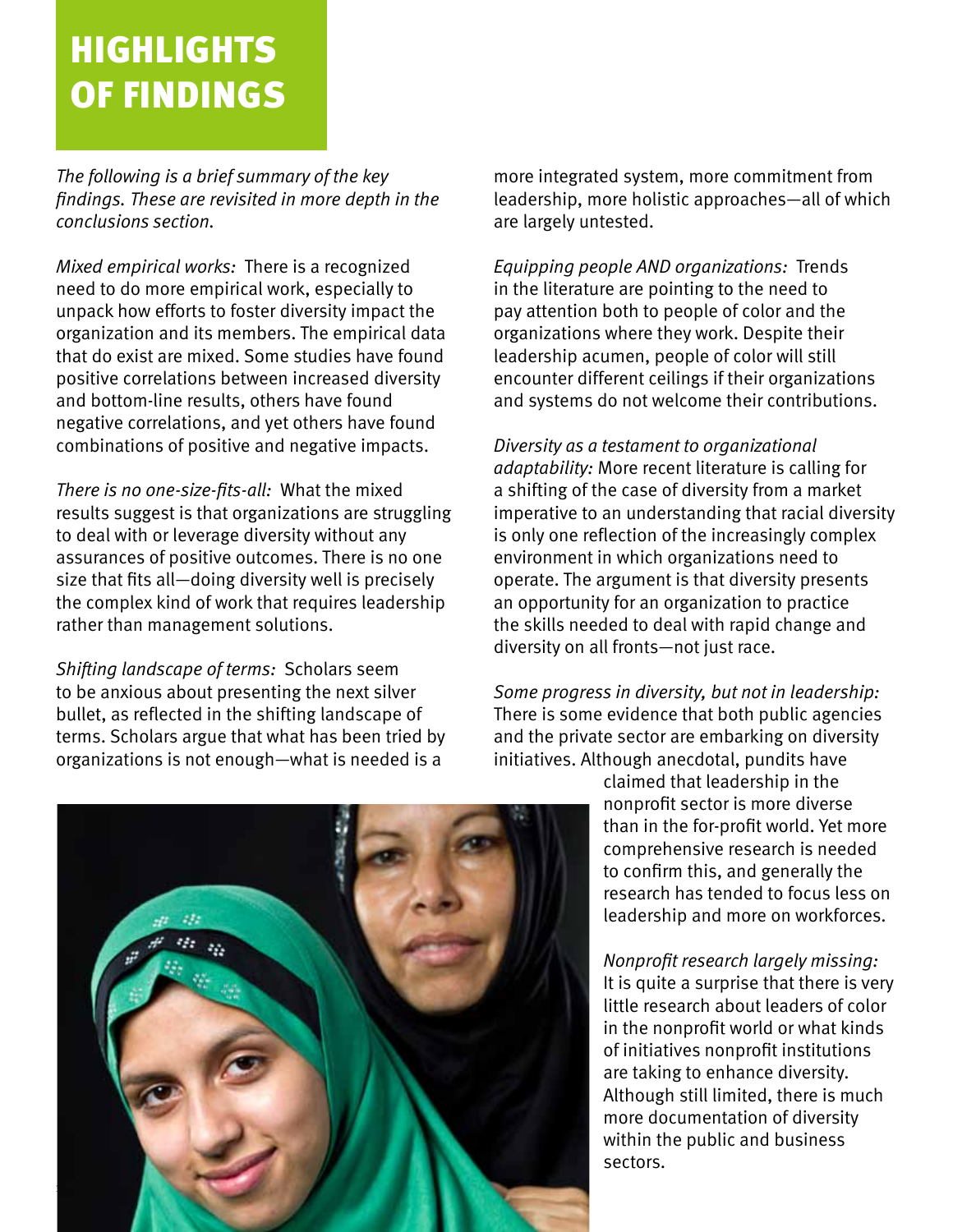### METHODOLOGY

RCLA's task was to review the latest scholarly thinking on diversity, race and leadership in the United States. Rather than dwelling on the demographic changes or workforce inequities realities that have been well documented—we focused on the organizational and management literature with the objective of lifting practical implications for the NUF campaign.

After a broad scan of potential references, having screened out those deemed irrelevant for the project, we settled for a full review of 85 references, 73 of which are academic, i.e. published in academic journals. We also included 12 non-academic references because they have contributed to heightened awareness about diversity, particularly in the nonprofit sector. Of the references that address a specific sector explicitly, there was a balanced distribution between those that examined diversity in the public sector and those that looked into the private sector. Only six of the 85 referenced address diversity in the nonprofit sector and of those, only one was an academic reference, pointing to a serious dearth in the nonprofit scholarly literature. In order to reach a critical mass of references, we decided to include work from the private sector. This is also logical given that the diversity conversation draws on the business literature.

As a review of the latest thinking in diversity and leadership, we excluded any literature that predates the year 2000, with only a couple of exceptions. It is also important to note that leadership is rarely addressed as an explicit construct in the diversity literature. We bring our understanding of leadership in order to draw out implications for leaders of color or for influential stakeholders concerned with racial justice. For more details on methodology, please see Appendix I.

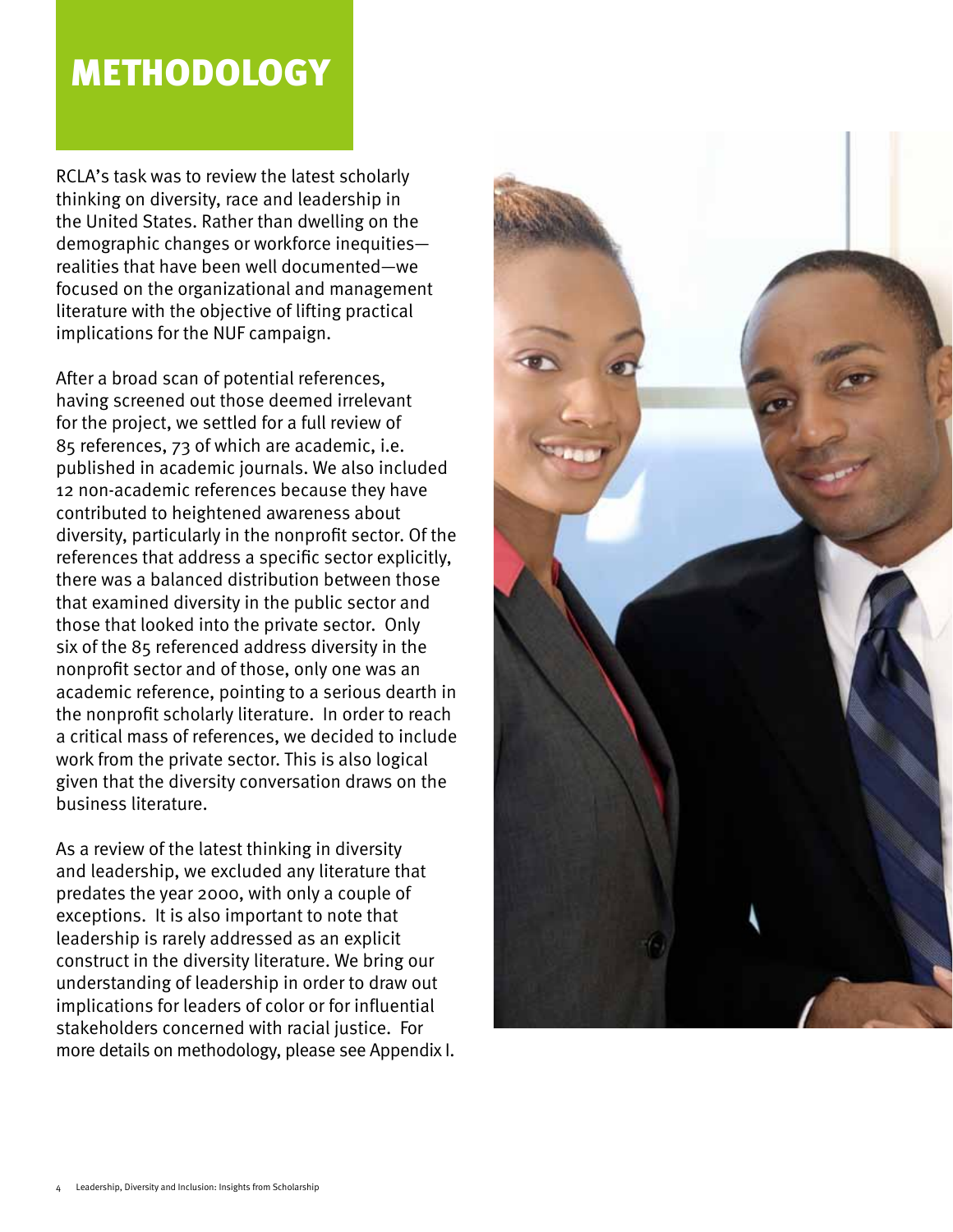# discussions of findings: insights from scholarship

Scholarly work can be clustered around the following three broad categories. These correspond to different levels at which diversity is addressed or practiced. Each group includes research findings derived from studies addressing dimensions of a broad question, as follows:

- **1. Organizational Level:** Frameworks and Perspectives on Diversity How do organizations approach diversity?
- 2. Individual Level: Human Interactions under Conditions of (Racial) Difference How do individuals experience diversity and relate to each other under conditions of racial difference?
- 3. Program Level: Diversity Management Programs How do organizations "do" diversity management and what are their outcomes?

What follows is a discussion of the findings for each main category. A note on how to read these findings is pertinent: while the majority of literature reviewed is academic, we have extracted the most practical elements for a practitioner audience. The discussion of each category starts with an explanation of what the large category entails followed by a discussion of each respective subcategory. The italicized subheadings pull out notable concepts or insights from the literature.

We provide illustrative references within each section. While we reviewed 85 references, we only cite those that are considered seminal, are regularly cited in the literature or present an argument directly relevant to the NUF campaign. We offer implications for leadership diversity at the end of each section.

The diagram below presents each category, its subcategories and the distribution of references found. That the majority of articles fall in the "diversity management" category is not surprising, given the bias of the organization and management field toward generating practice-grounded knowledge.

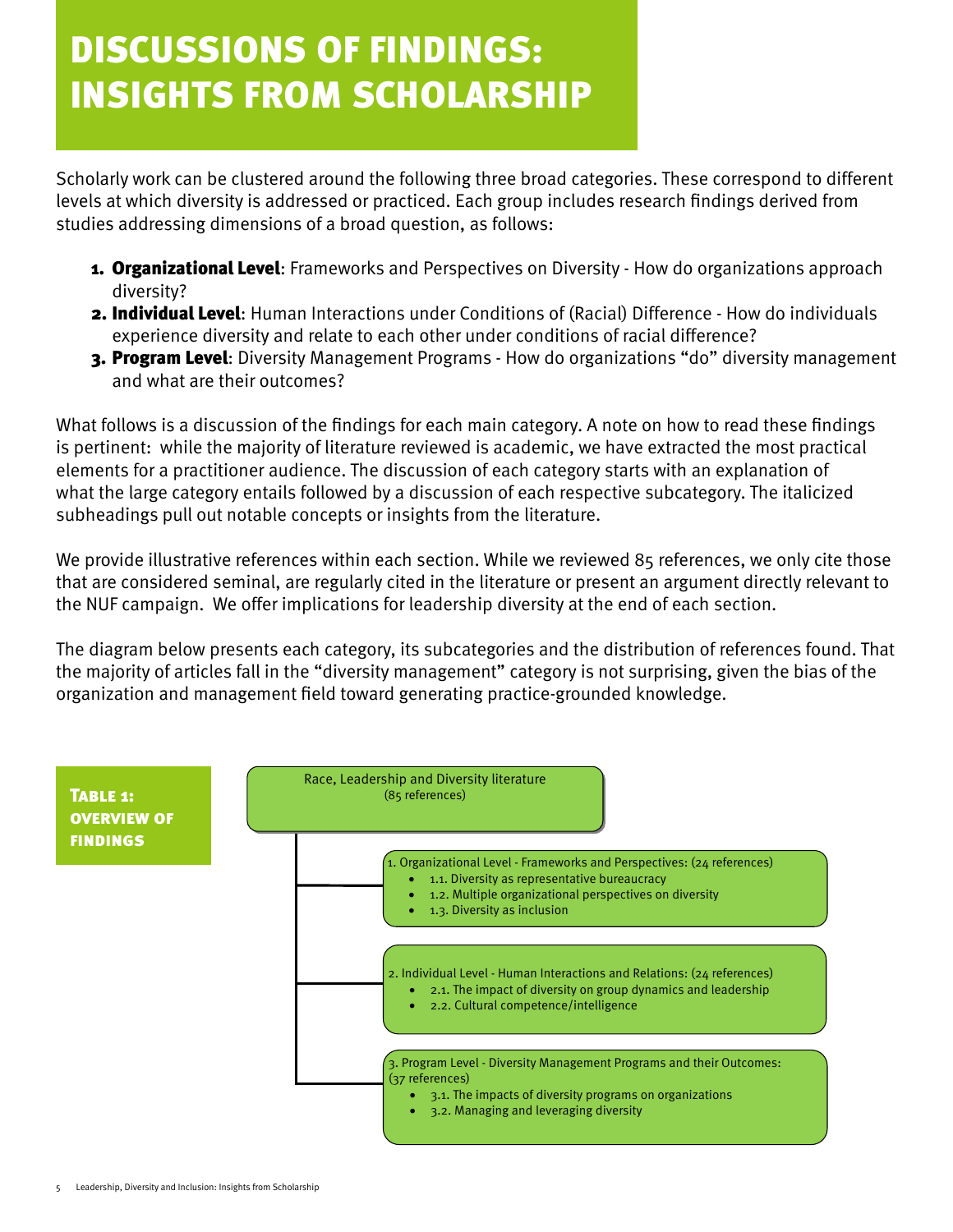

# Organizational Level: Frameworks and Perspectives on Diversity 1 – How do organizations approach diversity?

The first main category of the literature documents the different ways scholars have found that organizations approach and deal with diversity. These big picture paradigms are documented here. With the exception of the "representative bureaucracy" framework that is specific to the public sector, the subcategories below review both private sector and public service contexts. Literature in this category addresses the questions: What are some of the main organizational frameworks for thinking about and addressing diversity and what are their inherent assumptions? Insights to these questions are found within bodies of work about representative bureaucracy, multiple organizational perspectives on diversity and the paradigm of inclusion.

#### Diversity as Representative Bureaucracy

This body of work looks at public sector agencies as "representative bureaucracies," a notion that reflects the original intent of affirmative action in public organizations (Pitts and Wise, 2010; Lim, 2006). The rationale for a representative bureaucracy is that "passive representation"—the extent to which a bureaucracy employs people of diverse social backgrounds, will lead to "active representation"—the pursuit of policies reflecting the interests and desires of those people (Riccucci and Meyers, 2004; Pitts, 2005).

An often-cited study by Riccucci (2009) finds that despite continued calls for equity, white women and people of color remain in lower-level, lowerpaying, and less prestigious jobs in non-postal federal government jobs. White women have made some progress in terms of reaching higherlevel positions, but their pay continues to lag behind white as well as Asian men. Yet in looking at general levels in the workforce, a plethora of representative bureaucracy studies have illustrated that white women and people of color hold government jobs at the federal, state and local levels in equal and sometimes greater proportions than their concentration in the general population. The study asserts that a key question in assessing equity within government is the extent to which leadership positions are equally distributed among members of different groups for effective democratic governance.

Harris (2009) corroborates the findings that yes, affirmative action has been effective in improving the employment status of women and minorities, especially in the public sector, yet the benefits have been uneven. Generally, the glass ceiling has made it harder for women to reach leadership positions across the board. More specifically, nonfederal contractors and academia have seen fewer employment gains for women. Wage disparities by both race and gender still remain. These studies show that while there has been an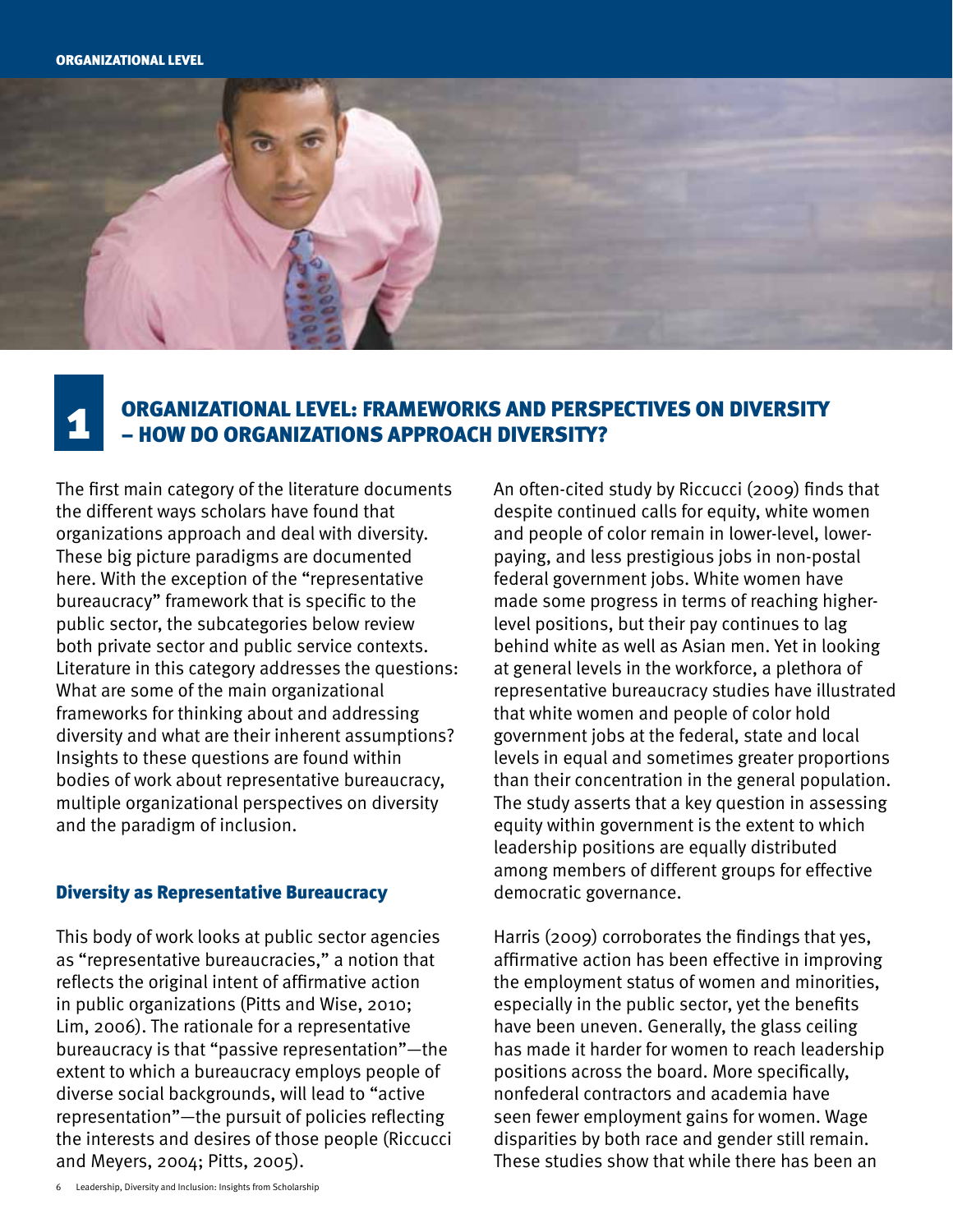improvement in workforce diversity, diversity in leadership positions in the public sector is yet to be attained.

A few studies included here look at the efforts of public organizations to attract a diverse pool of applicants. These offer insights for how public organizations can address recruitment strategies, which is one of the first steps in advancing representativeness.

A study of the New York State Department of Education (NYSDE) (Rangarajan and Black, 2007) identifies several organizational barriers to advancing diversity and touches on the organization's networks for recruitment. This is interesting given that networks have traditionally been treated by scholars as belonging to the individual. Among other barriers, Rangarajan and Black find that the insular perspectives of managers and prevalence of old-boy networks perpetuate existing configurations of NYSDE employee profiles and impede diversity.

Rubaii-Barrett and Wise (2007) conduct a review of diversity messages on 50 state government Web sites and suggest the need for greater emphasis on the Internet as a recruiting tool. They find that a majority of states do not demonstrate a clear commitment to diversity on their Web sites, which may be a deterrent to applicants of color or anyone who seeks to work in a diverse environment (Ng & Burke, 2005).

#### Multiple Organizational Perspectives on Diversity

Apart from the literature on representative bureaucracy that is specific to the public sector, scholars have attempted to understand the institutional mindsets from which organizations approach and address diversity. Several organizational paradigms are documented here,

as well as their influences on team functioning and the experiences of team members.

#### *The Spectrum of Organizational Perspectives on Diversity*

A seminal article by Ely and Thomas (2001) identifies three perspectives based on qualitative

research conducted in three culturally diverse private sector organizations: the integration-and-learning (IL) perspective, the access-and-legitimacy (AL) perspective, and the discrimination-andfairness (DF) perspective. The perspective on diversity a work group held influenced how people expressed and managed tensions related to diversity, whether those who had been traditionally underrepresented in the organization felt



respected and valued by their colleagues, and how people interpreted the meaning of their racial identity at work. We explain each in what follows because these perspectives have been the subject of much scholarly work.

In IL, cultural diversity is viewed as a potentially valuable resource that the organization can use, not only at its margins to gain entree into previously inaccessible niche markets, but at its core to rethink and reconfigure its primary tasks. Where this perspective is applied, group members are encouraged to discuss openly their different points of view because differences, including those explicitly linked to cultural experience, were valued as opportunities for learning.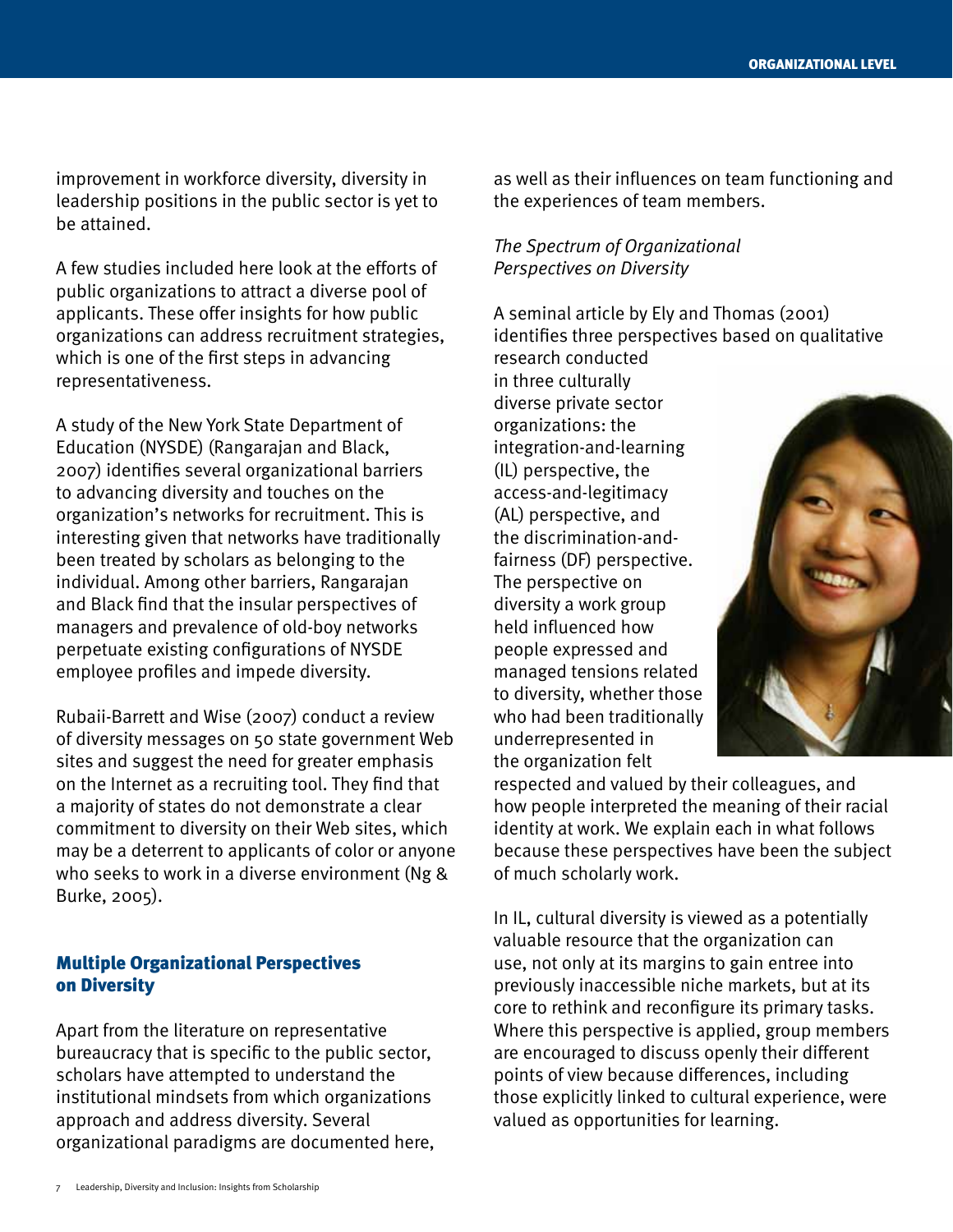While there have been strides in workforce numbers, the true test of democratic governance and an organization's ability to reap the benefits of diversity depends on the extent to which its leadership, not only its staff, is diverse.

In AL, cultural diversity is a potentially valuable resource, but only at the organization's margins and only to gain access to and legitimacy with a diverse market. Embracing this perspective in the work groups studied led to race-based staffing patterns that matched the racial make-up of the markets they served. This mindset fostered perceptions of inequity related to staff functions; racially segregated career tracks and opportunities, which fostered concerns among staff of color about the degree to which they were valued and respected; and ambivalence on the part of people of color about the meaning and significance of their racial identity at work.

In DF, cultural diversity is a mechanism for ensuring equal opportunity, fair treatment and an end to discrimination. Where this perspective is at work, there is no articulation of the link between cultural diversity and the group's work and, in fact, this perspective espouses a color-blind strategy for managing employees and employee relations. In work groups subscribing to this view, employees

negotiated the meaning of all race-related differences on moral grounds. Questions and concerns about fairness led inevitably to strained race relations characterized by competing claims of innocence, with each group assuming a defensive posture in relation to the other. Racial identity thus became a source of apprehension for white people and feelings of powerlessness for many people of color.

This work, like others we review in other categories, presents a spectrum on thinking about diversity, with one end—the IL perspective—being clearly more holistic and considerate of creating a truly diverse organization than a perspective that is based on legalistic notions.

An article by Selden & Selden (2001) uses the three perspectives found by Ely and Thomas to consider their relevance and application to public organizations. For agencies adopting the DF perspective the authors argue that the central question of interest is the extent to which the agency reflects the demographic origins of society. A primary concern, of course, is the determination of which demographic characteristics are most important to public organizations. In the public sector, this view is closest to the notion of representative bureaucracy discussed earlier. Work on AL in the public sector is concerned with the relationship between employment of minorities and women and agency outputs and outcomes affecting these groups. The authors claim that regarding IL, relatively little research has explored the impact of diversity on internal public sector operations. Yet a number of agencies have adopted diversity training in an effort to take advantage of the perceived benefits.

Selden & Selden propose a fourth paradigm: valuing-and-integrating, which seeks to create a multicultural climate by incorporating individuals' pluralistic views. Diversity is often discussed at the organizational level, as in the Ely and Thomas work. Selden & Selden's valuing-and-integrating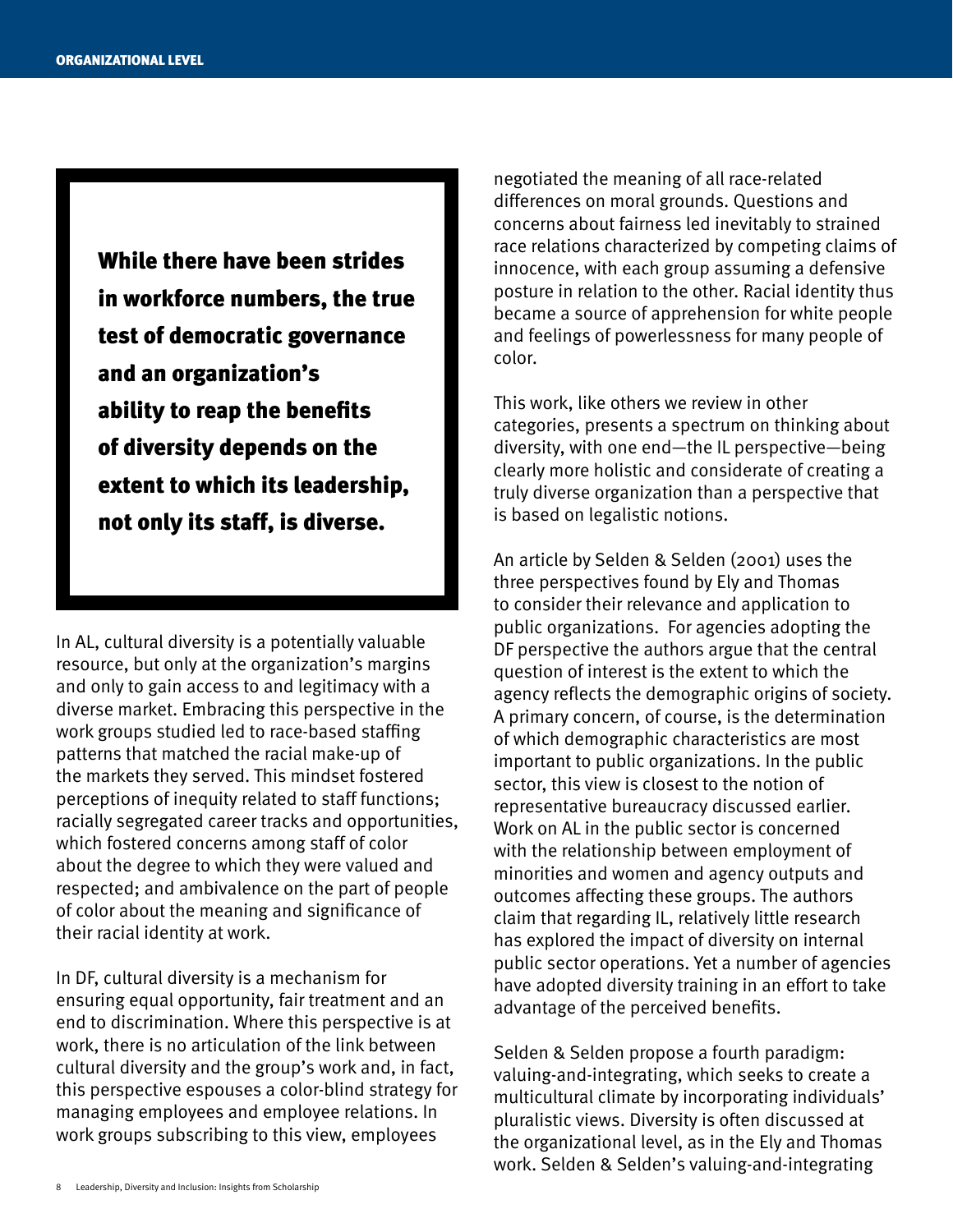model proposes that one needs to understand diversity from an individualistic perspective before viewing the aggregate organization. A diversified organization is founded, by its very nature, on the fabric of cultures that each person offers and adds to the collective working environment. Thus, this paradigm suggests that an organization's culture is continually influenced by the individual cultures of its members. Employees will be more involved and committed to their employer when their worldviews are reflected in the organization's strategy to implement its mission and vision. The notion of paying attention to each individual versus the whole organization in abstract comes up in other literature below.

#### *A Dichotomy in Perspectives Found*

Another set of articles focuses on the advantages and disadvantages of two polar frameworks embraced by organizations: color blindness versus multiculturalism. Most recent work suggests that a color blind strategy undermines diversity (Foldy & Buckley, 2009; Cox, 2001; Richeson & Nussbaum, 2003). A colorblind strategy is intertwined with American cultural ideals of individualism, equality, meritocracy, assimilation and the "melting pot" and focuses on ignoring cultural group identities or realigning them with an overarching identity or organizational superordinate goal. The multicultural approach to diversity emphasizes the benefits of a diverse workforce and explicitly recognizes employee differences as a source of strength (Stevens et al, 2008). The challenges of multiculturalism are cited as the potential undermining of unity and perceived exclusion of non-minority groups. Colorblindness on the other hand has often been associated with racial bias and perceived exclusion of minorities (Markus et al, 2000).

What this work suggests to leaders of colors is to try to understand the organizational perspective on diversity before joining, while recognizing that there is no truly ideal form for treating diversity – all approaches have been documented to yield both positive and negative outcomes (see page 18).

For organizational initiatives working to promote diversity, it is also important to diagnose where the organization falls on the spectrum presented above versus where it wants to be. For instance, if an organization is adopting a "discrimination and fairness" perspective, and the objective is to become a "valuing and integrating" organization, quite a radical shift in culture and policies would be required. Strategymakers should consider where their organization is in the development of its diversity agenda (Ospina, 1996).

#### Diversity as Inclusion

Many scholars frame their work around the paradigm of inclusion as an organizational phenomenon that such scholars claim has emerged as a reaction to disappointing results

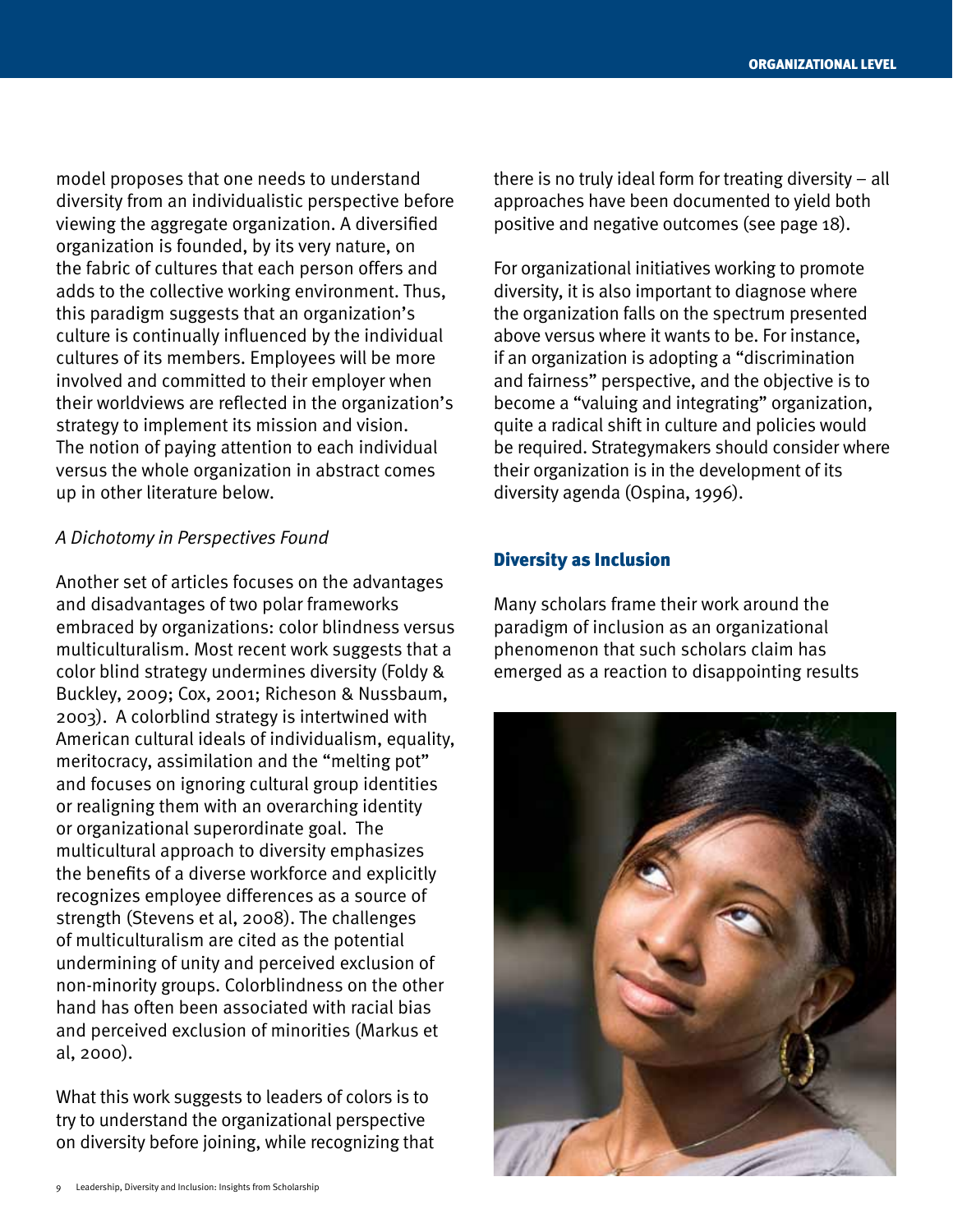The literature about inclusion and the multiple perspectives on diversity seems to agree that it is not enough to have representatives of diverse groups within organizations but to create an overall environment that celebrates and leverages multiplicity and pluralism.

with diversity efforts. This work pays more attention to the expressive and normative sides of diversity with an attention to nurturing individuals and viewing inclusion as "the right thing to do" (Stevens et al, 2008).

In an important article, Pless and Maak (2004) argue that organizations have paid a lot of attention to the strategic dimension of diversity policies, systems and processes, but have given less thought to the normative dimension, the norms and values involved. They present their recommendations for building an inclusive culture within organizations, which involves four transformational stages. The first phase focuses on raising awareness, building understanding and encouraging reflection. The second phase deals with the development of a vision of inclusion as an important step to define the change direction. In a third phase, key management concepts and principles should be re-thought. This leads to the fourth, action-oriented phase, that focuses on an integrated human relations management system that helps implement change by both translating the founding principles via competencies into observable and measurable behavior and fostering the development, reinforcement and recognition of inclusive behavior. Among those competencies is consultative and cooperative leadership.

As the notion of "inclusion" started gaining in currency, scholars state that it took on a distinct definition from the term "diversity" as used in organizations (Roberson & Stevens, 2006). Consistent with popular and scholarly diversity literature, a study by Roberson (2006) of how this language is used within organizations found that definitions of "diversity" focused primarily on heterogeneity and the demographic composition of groups or organizations, whereas definitions of "inclusion" focused on employee involvement and the integration of diversity into organizational systems and processes.

Scholars are also presenting the notion of "identity safety" as a type of environment that organizations should seek to foster. Foldy et al (2009) define identity safety as the belief that one is safe despite one's racial identity. When identity safety is achieved, cultural identity is valued as a resource for thinking about work and differing opinions are welcomed. Identity safety means that each individual is appreciated for their contribution and for their particular racial identity; it is not just about a broad welcoming of a diverse group. This notion is similar to the shift in attention toward the individual supported by other authors reviewed here. This individual emphasis on the benefits of multiple perspectives contrasts with a broad multicultural perspective and, in turn, is more consistent with the valuing-and-integrating perspective discussed above.

The literature about inclusion and the multiple perspectives on diversity seems to agree that it is not enough to have representatives of diverse groups within organizations but to create an overall environment that celebrates and leverages multiplicity and pluralism. For leaders of color and for others advancing diversity, creating an inclusive environment that welcomes and develops the contribution of each member becomes an important leadership practice.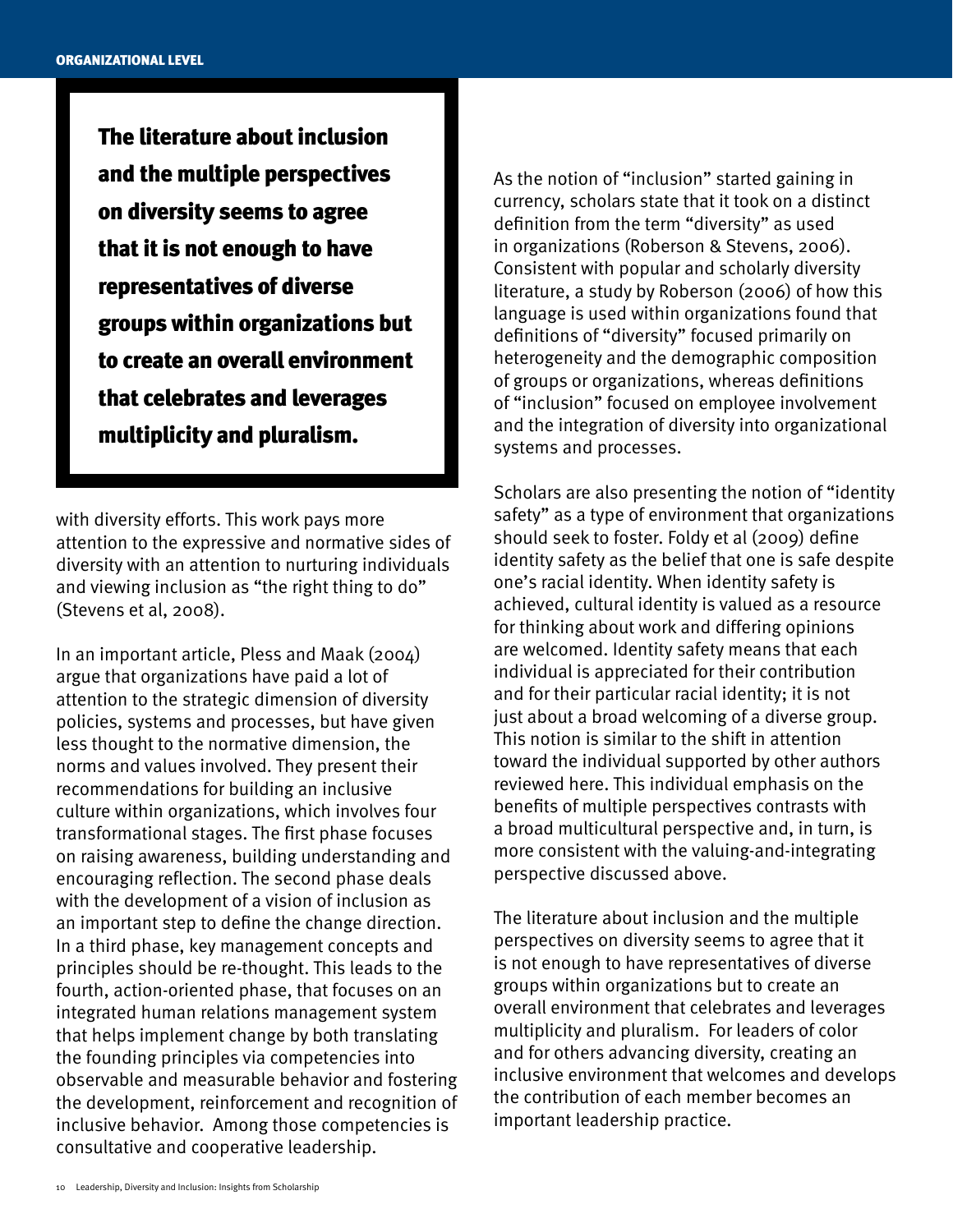## summary: Organizational-level implications for leadership diversity



Literature here supports the need to have more leaders of color at the top. While there have been strides in workforce numbers, the true test of democratic governance and an organization's ability to reap the benefits of diversity depends on the extent to which its leadership, not only its staff, is diverse.

We imagine that organizations seeking to maximize diversity should be thinking of adopting a perspective of integration, learning and valuing difference, versus the legalistic approach concerned with discrimination and fairness. The trends in the literature seem to be advocating for a similar pathway as that in the NUF research report (Smith, 2010): to shift public service leaders of color from access to influence to power. This suggests a move from discrimination and fairness to integration and learning, accompanied by holistic human resource systems that don't stop at recruiting, but embed the organizational perspective toward diversity in performance evaluation, management systems and reward structures. It is important to educate organizations about the implications of having an explicit framework in place and of intentionally conducting an organizational diagnosis as a prerequisite to developing a strategy for diversity.

The approach to diversity that highlights the importance of the dynamics of inclusion and identity safety is an important one. A shift in the national paradigm can only be achieved through an emphasis on both organizations (and systems) and individuals. At the same time, the notion of inclusion calls attention to the relevance of organizational culture and of leadership for ensuring the right environment for nurturing and leveraging multiple cultural perspectives. This raises the importance of strategies that educate all leaders – not only leaders of color – on the need for and benefits of creating inclusive environments.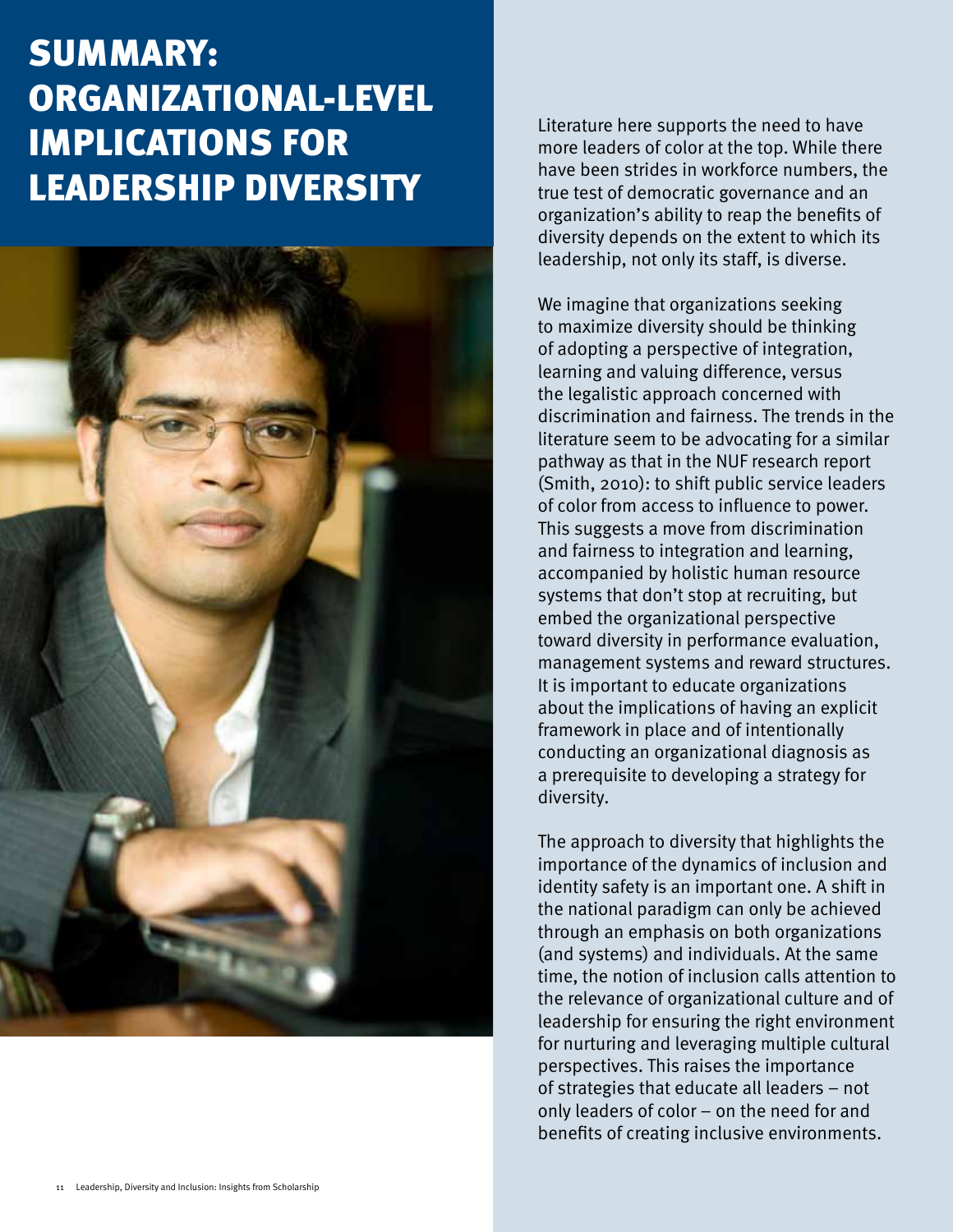### Individual Level: Human Interactions under Conditions of (Racial) DIFFERENCE – HOW DO INDIVIDUALS EXPERIENCE DIVERSITY AND RELATE TO EACH OTHER?

The academic literature in this category focuses on individual-level interactions and relational dynamics. Studies here explore what happens when diverse people work together, and what types of skills and competencies are needed by leaders to effectively operate in diverse environments. This work addresses questions such as: in what ways do leaders draw on or feel constrained by their race? What happens when diverse people work together? Answers to these questions fall within two clusters of studies: those focusing on group dynamics and those emphasizing cultural competence.

#### The Impacts of Diversity on Group Dynamics and Leadership

*Backlash is Sometimes Found in Diverse Teams or as a Reaction to Diversity Initiatives*

This research looks at the influence of diversity on leadership, group process and team performance. Similar to the mixed findings covered in Category 3, the empirical research here also yields very mixed results about the impacts of diversity on team functioning and group dynamics (Chatman & Spataro, 2005; Watsona et al, 2002). The notion of "backlash" by certain dominant groups toward diversity initiatives was found in several studies (Kidder et al, 2004). Some studies found backlash in relation to how diversity initiatives are framed, rather than in relation to certain groups (Holladay et al, 2003; McKay et al, 2007). This work points to the complexity of diversity dynamics – there will always be risks associated with diverse groups, whether in the form of backlash or increased conflict.

#### *Race and Its Impact on Leadership Dynamics*

While most literature discussed so far in this review focuses on "diversity" as an explicit term, Ospina and Foldy (2009) conduct a literature review of the concepts of "race" and "leadership." The scholarship they review is about how the racial identity of leaders influences others' perceptions of them, how race impacts the way leaders enact their own leadership, and how leaders grapple with the social reality of race (see summary of Ospina and Foldy: "Race and Leadership: Implications for Leaders of Color and Leadership Development Programs Addressing Issues of Diversity").

Ospina and Foldy (2009) find a group of studies of predominantly white work environments that document the constraints that leaders of color face based on how they are perceived by others. This work starts from the assumption that leaders

> An insight for leaders of color is that their racial identity might be a constraint in as much as others superficially impose judgments, but it can also be usurped into a savvy, multicultural ability to lead across difference.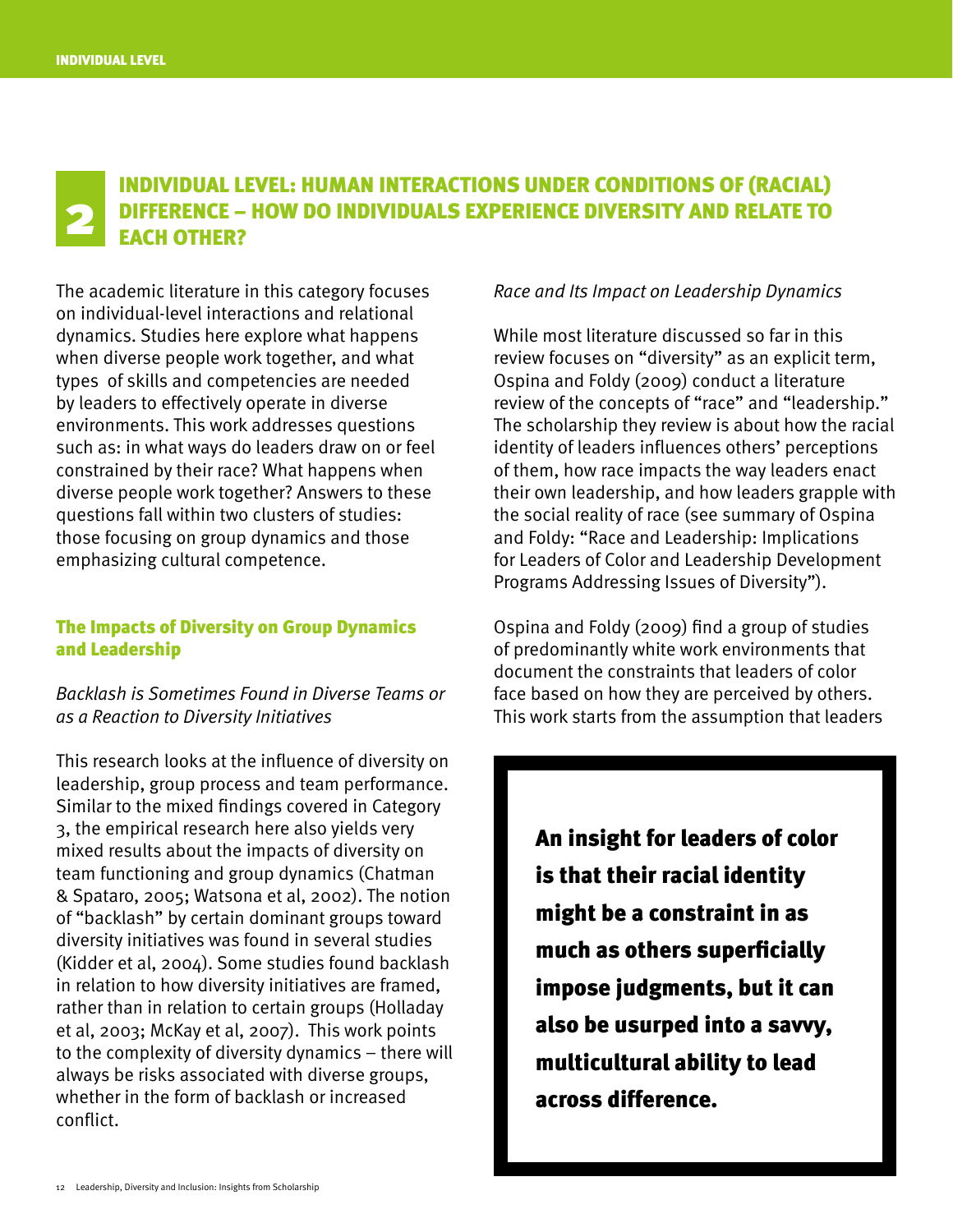It would be helpful for leadership development programs to incorporate a reflective component that invites participants to reflect on when and how their race constrains or enables their leadership, to recognize if and when they use strategies that draw on and foster collective identity, and to apply a critical race lens to power dynamics.

of color are disadvantaged because, for various reasons, they are not perceived as legitimate. This work suggests that when people of color are given access to leadership positions, they may still face constraints from their colleagues and subordinates due to power inequities that privilege whiteness. Earlier important work by Kanter (1993) on tokenism in organizational contexts suggests that the fewer the leaders of color, the higher the chances that their performance will be overexposed. Constantly feeling on the hook and under the microscope may lead to burnout.

Ospina and Foldy (2009) also find a substantial literature that looks at how the race of the leader affects the ways that he/she enacts that leadership. Some of the more recent work explores how leaders of color deliberately and consciously draw on their racial identity to perform leadership. Studies that investigated the leadership style of particular racial groups show how these leaders turn mechanisms of oppression into "effective vehicles for constructive change" (Alston, 2005). An insight for leaders of color is that their racial identity might be a constraint in as much as others superficially impose judgments, but it can also be usurped into a savvy, multicultural ability to lead across difference.

Ospina and Foldy find a volume of literature that is concerned with understanding how leaders and/or followers grapple with the reality of race as it manifests in the environment. Studies in this category treat race as a social reality that colors and constructs perceptions, interactions

and relationships. Scholars here emphasize the role of collective identity as a mechanism that induces followers to transcend their personal interests and perform in the interest of the group or organization. Race here is often viewed as a tool to prime the collective identity in followers, which motivates them to act in the interest of the group or perform better.

Another subset found by Ospina and Foldy (2009) draws on critical race theory and starts with the premise that race not only shapes individuals' psychological makeup but is also intrinsically part of their collective identities and of the larger social structures within which leadership emerges. Social structure shapes individuals' experience of race and influences its meanings; at the same time, individuals shape how race is construed and embedded in social structures. This work places at the forefront micro and macro power dynamics and systemic inequities (Leadership Learning Community, 2010). A cooperative inquiry undertaken by social change leaders of color (Chan et al, 2009) explores the work of leaders of color in movement building and emphasizes the practice of critically reflecting about both race and racism as constructs that influence the experiences of all people, and people of color especially. The group documents certain practices that leaders of color use in movement building, including talking openly about racism to learn about the political, historical and cultural dimensions of race and building effective intergenerational relationships to pass on wisdom and mentor new leaders. This work suggests that race and leadership are not rigid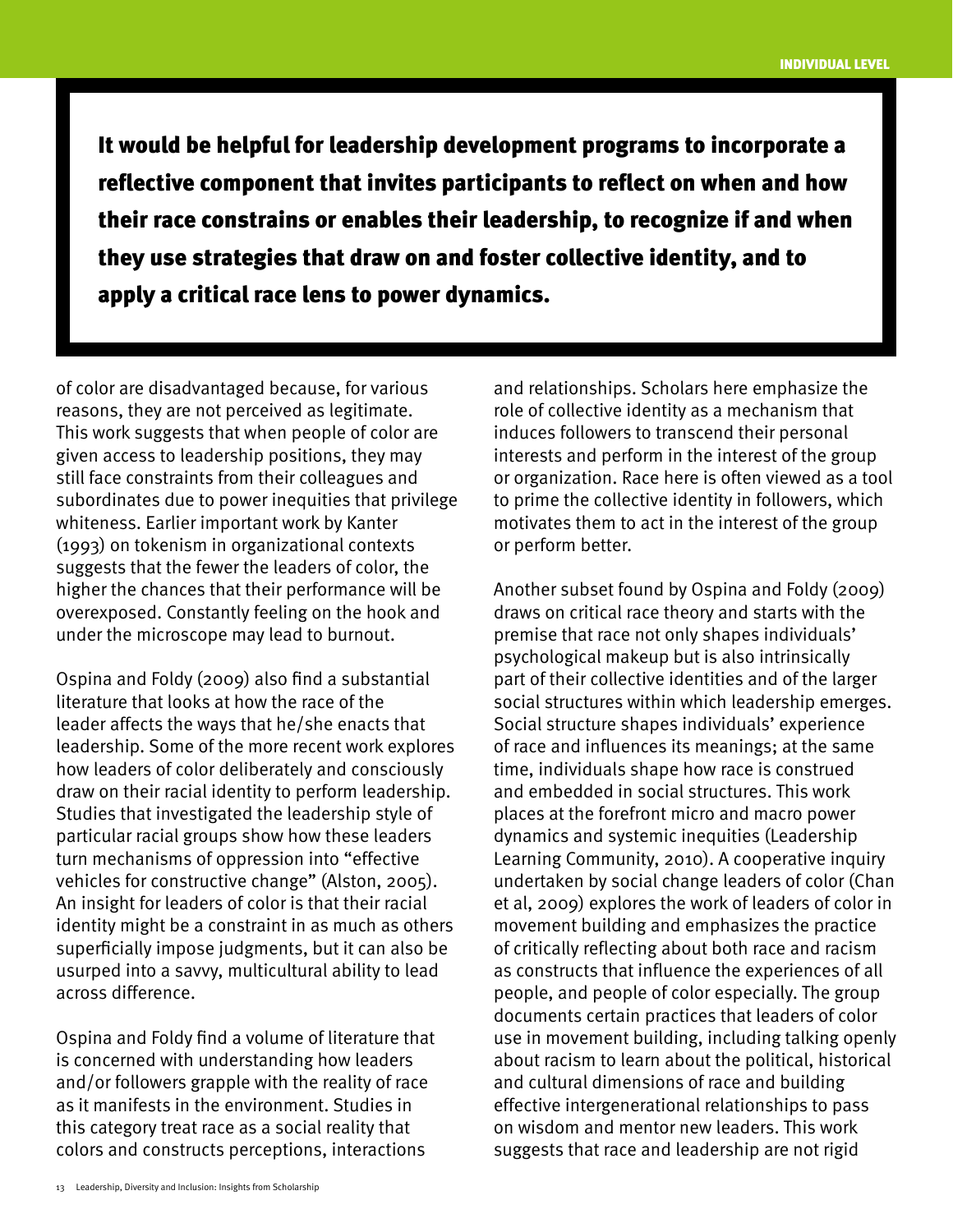ideas that are set in stone, but rather malleable social constructs that change over time.

It would be helpful for leadership development programs to incorporate a reflective component that invites participants to reflect on when and how their race constrains or enables their leadership, to recognize if and when they use strategies that draw on and foster collective identity, and to apply a critical race lens to power dynamics.

#### *"Fault Lines" Are Not Always Negative*

A concept often studied is that of "intersectionality"—that individuals are made up of multiple parallel identities (as woman, black, etc.) that intersect to create an axis of disadvantage or advantage (Smith, 2005—see also Ospina and Foldy, 2009). The notion of "intersectionality" features in the literature as a way to complicate the otherwise naïve premise that an entire group of people will practice a

> What this work primarily tells leaders of colors and others working to promote diversity is that how a group is composed will influence how a group functions, and in turn how leadership emerges and the kind of leadership needed.

certain approach to leadership given their race or that race will always trump other identities in leadership. "Intersectionality" locates race within a broad spectrum of multiple and overlapping identities like gender, sexual orientation, etc.

A closely related concept that has emerged in the diversity conversation, and could be viewed as a way to operationalize the notion of intersectionality, is that of the "fault line." This line of work looks at how diversity is distributed, not just whether it exists or not (Li & Hambrick, 2005; Lau & Murnighan, 2005). A fault line is defined as a hypothetical dividing line that splits a group into relatively homogeneous subgroups based on the group members' demographic alignment along multiple attributes, which may cause a disruption in the group (Bezrukova et al, 2009).

Although fault lines were initially studied qualitatively, much quantitative work has been done attempting to measure the impact of variables like fault line "distance" (the distance between subgroups along a line of difference) and fault line "strength" (the foundation for a fault line to exist). Most research on fault lines typically conceptualizes fault lines as destructive and harmful, yet some emerging research (Bezrukova et al, 2009; Bezrukova et al, 2010) shows how they can have beneficial effects, like helping group members cope with the stress of experiencing injustice, or promoting healthy competition. Such findings are similar to paradoxical findings discussed in Category 3 below—where there appear to be positive effects because of increased disruption caused by diversity.

What this work primarily tells leaders of colors and others working to promote diversity is that how a group is composed will influence how a group functions, and in turn how leadership emerges and the kind of leadership needed. A leader of color may find that working with two groups that appear to have similar degrees of diversity will yield very different experiences depending on how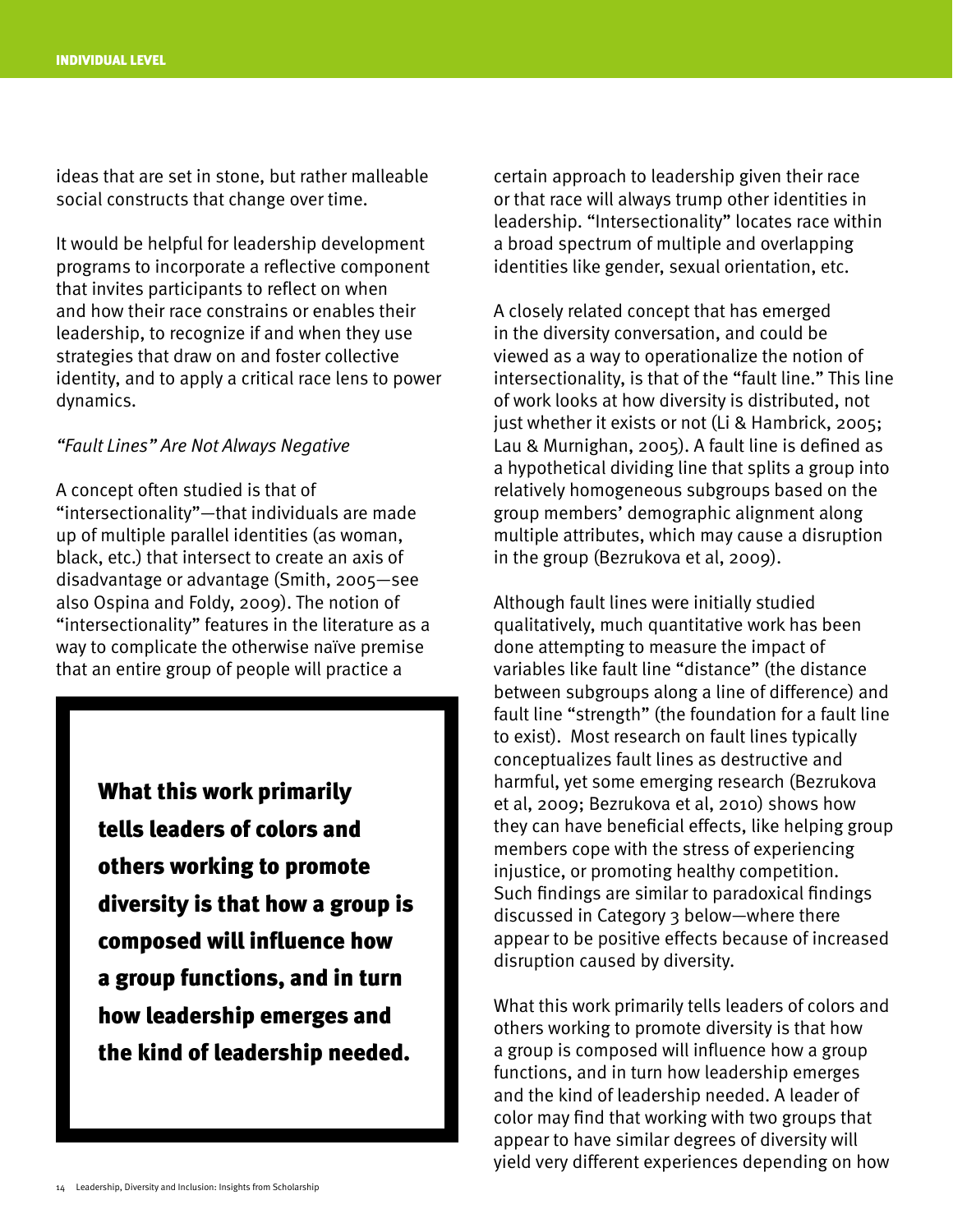

many fault lines exist within a group, their strength and distance. Hence leaders of color must pay attention not only to how their multiple identities intersect but how that happens for their teams as well.

#### Cultural Competence/Intelligence

Another group of work presents the notion of cultural competence or intelligence as a cognitive ability and a set of behaviors needed for leaders to function well in a context of difference. Much of this work draws on literature that looks into how expatriate managers successfully adjust to foreign cultures (Elenkov & Manev, 2009; Thomas, 2006; Alon & Higgins, 2005).

The mirror image of this work is reflected in Ospina and Foldy's (2009) review of race and leadership. Some studies they found address ways in which non-white leaders are bi-culturally fluent – leading in ways that resonate with their own racial group while avoiding being seen as "exotic." These leaders must demonstrate that they understand both how their racial group functions and also the inner workings of a white-dominated environment.

The articles in this cluster tend to address the kinds of competencies, often framed as cognitive competencies, needed for leaders of all races to be effective in diverse settings, and leaders of color to function in an environment in which they are minorities. Such competencies are referred to as cultural intelligence (Early & Ang, 2003).

Thomas et al (2008) define cultural intelligence as "a system of interacting knowledge and skills, linked by cultural metacognition that allows people to adapt to, select, and shape the cultural aspects of their environment." To Thomas et al, intelligence and intelligent behavior are not synonymous. What constitutes intelligent behavior (behavior demonstrating appropriate knowledge and skills) may differ from one cultural environment to another.

Cultural intelligence that is produced in a specific cultural or cross-cultural context is one thing. But for one to be consistently effective irrespective of the specific context, one needs to have cultural metacognition—a process in which a person draws both on what he/she knows coupled with general problem solving and adaptive skills to function in a culture which he/she does not know. Essentially metacognition is a skill that translates an experience of a different culture into a relevant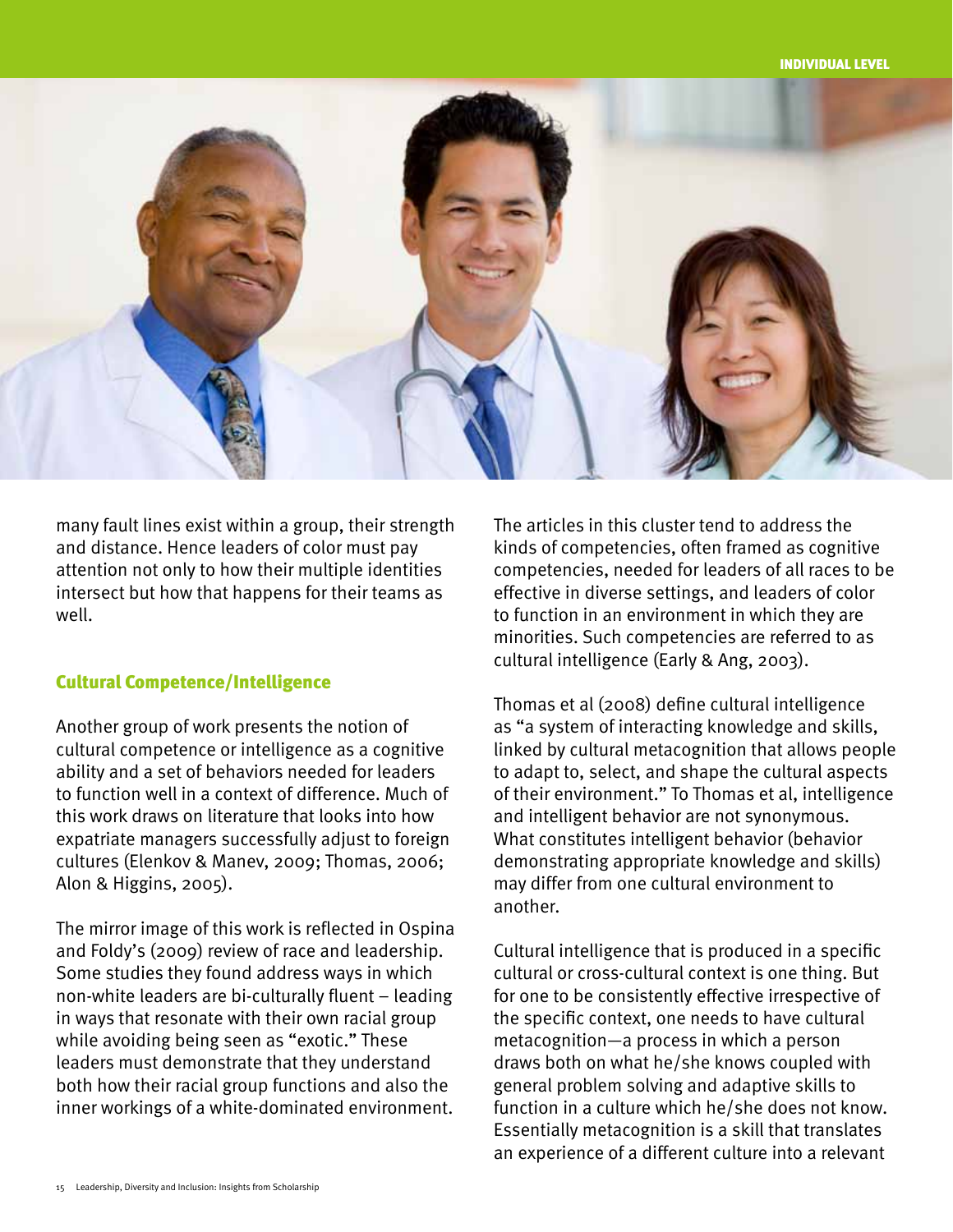The complex environments often imposed by systemic inequities often train leaders of color to traverse difference in very versatile ways – a skill that majority leaders may not be compelled to develop. The literature reviewed in this category gives attention to the importance for all leaders, not just leaders of color, to be culturally competent and develop the skills needed to leverage diversity.

experience for use in other cultures as well. It is the ability to go from experience to experiential learning, a popular theme in this literature.

What this work is telling us, not surprisingly, is that to be able to operate well in an environment of difference, a leader needs to have a level of cultural competence. This work, however, is not immediately useful because despite drawing on research work since the 70s about international work assignments, in its current incarnation, the cultural competence discourse is still being defined.

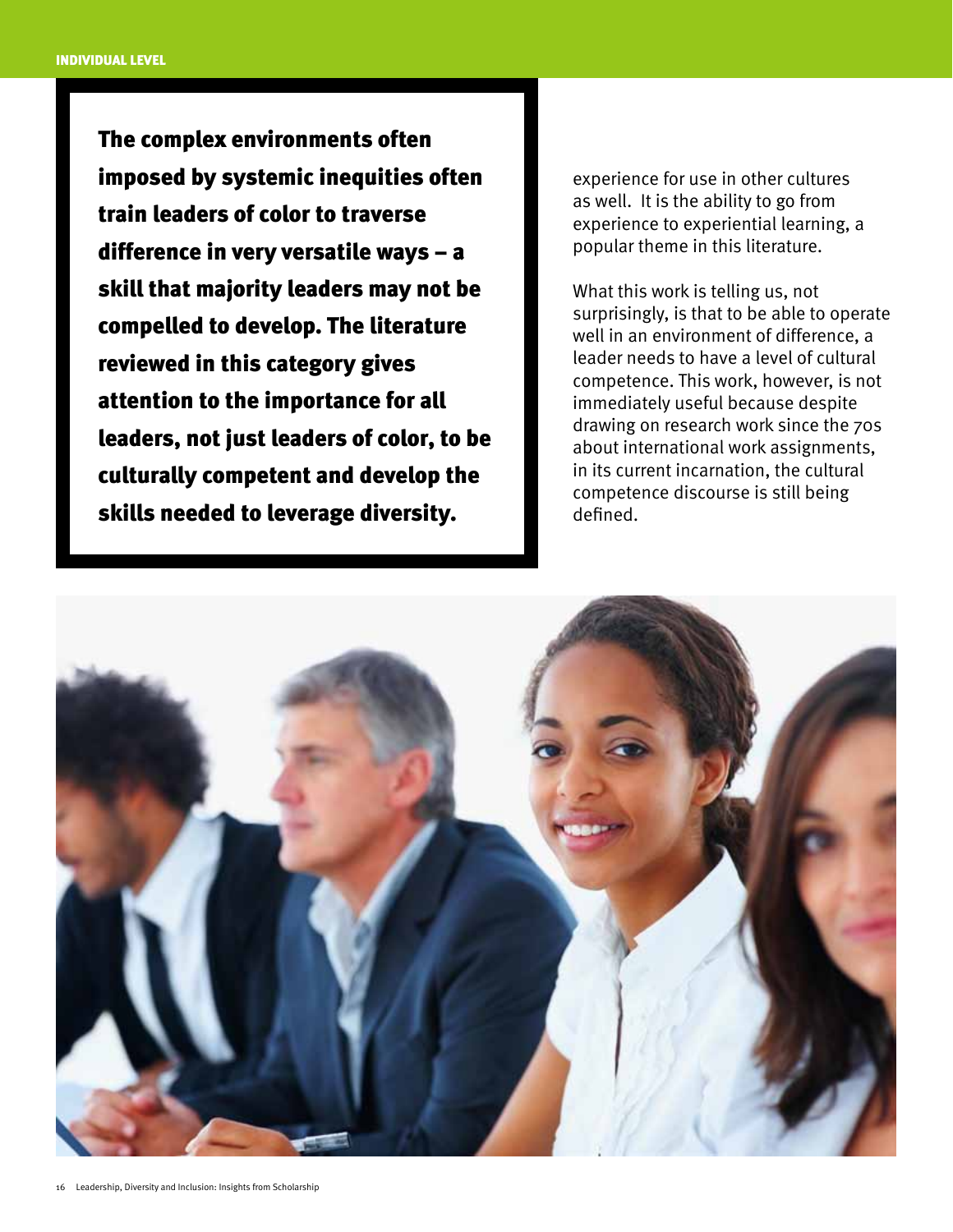# summary: individual-level implications for leadership diversity



The work on bicultural fluency and race as a resource for leadership suggests that leaders of color need to be celebrated for their ability to read and direct environments in which they may be the minority. The complex environments often imposed by systemic inequities often train leaders of color to traverse difference in very versatile ways—a skill that majority leaders may not be compelled to develop. The literature reviewed in this category gives attention to the importance for all leaders, not just leaders of color, to be culturally competent and develop the skills needed to leverage diversity.

At the same time, efforts to diversify leadership need to be careful not to tokenize leaders of color as individuals who bring special skills or certain ways of leading. Such stereotypes raise the risk of further alienating leaders of color. Diversity initiatives then can be double-edged: on the one hand they can fight tokenism precisely by relieving some of the pressure on the usual suspects (existing top leaders of color) from acting as representatives or role models. There is a need for a critical mass of diverse leaders, not just isolated examples of leaders of color who both enjoy and suffer from the extra attention paid to their actions. On the other hand, such efforts can render the experiences of leaders of color idiosyncratic—irrelevant to other populations.

The literature illustrates how both leadership and race are fluid constructs—they are not solid realisms. It is equally important to shift the discourse around leadership and diversity, not just the representation of top leadership. The literature on intersectionality, fault lines and critical race theory points to a more complex conversation than that of the numbers alone.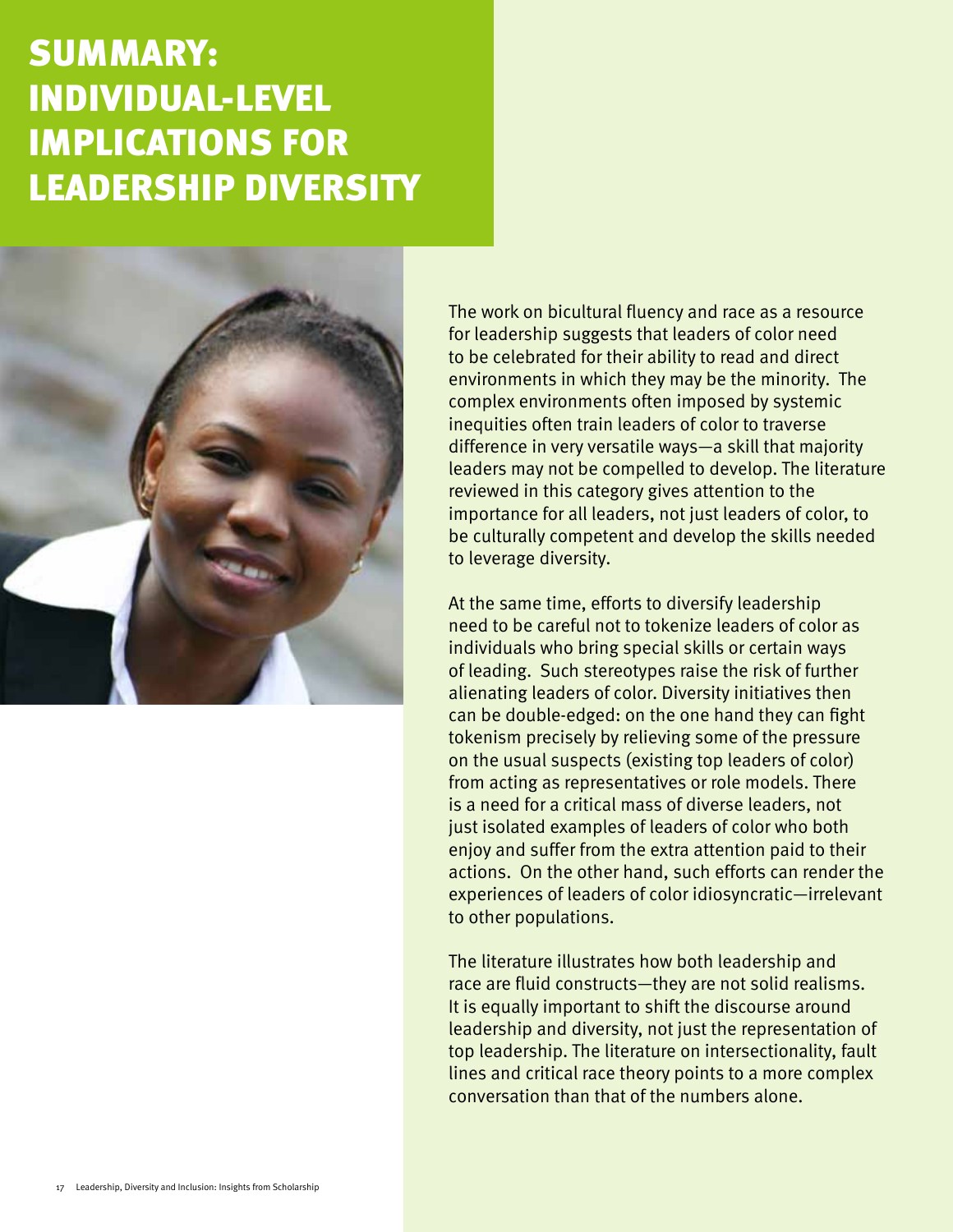### Program Level: Describing and Assessing Diversity Management PROGRAMS – HOW DO ORGANIZATIONS "DO" DIVERSITY MANAGEMENT?

This is the third and final main category of the literature we reviewed. The unit of analysis here tends to be the diversity program. This large body of literature looks at how diversity is promoted and managed within both public and private institutions and in what ways diversity initiatives have worked and where they have lagged behind. Questions addressed include: what are organizations doing about diversity? What have been some of the documented outcomes? The subcategories discussed below are concerned with the impacts of diversity programs on organizations and managing and leveraging diversity.

#### The Impacts of Diversity Programs on Organizations

The extant literature on organizational diversity in both the public and private sectors has produced inconsistent results on the effects of diversity, with some researchers finding beneficial effects, such as increased creativity, innovation, productivity and quality (Herring, 2009; Meier et al, 2006; Slater el al, 2008), and others finding a detrimental influence on organizational outcomes—particularly through process losses, increases in conflict, decreases in social integration, and inhibition of decision-making and change processes (Kochan et al, 2003). Diversity has been dubbed a "double-edged sword."

#### *Inconsistent Findings about Impact*

Many scholars argue that the relationship between diversity and performance is more complex than that implied by the popular rhetoric (Kochan et al, 2003; Killian et al, 2005). Some empirical literature does not support the notion that more diverse groups, teams or business units

necessarily perform better, feel more committed to their organizations or experience higher levels of satisfaction.

On the other hand, some scholars find positive business results associated with more diversity at the organizational level. Herring (2009) uses perceptual data from the 1996 to 1997 National Organizations Survey, a national sample of forprofit business organizations, and finds that diversity is associated with increased sales revenue, more customers, greater market share and greater relative profits.

> [Some research] has tended to find that on the one hand, innovation, adaptability and creativity are more likely in heterogeneous groups, but the ability to implement and integrate divergent ideas is more difficult. On the other hand, cooperation and trust are more evident in homogeneous groups, but adaptability and innovation are less likely to emerge.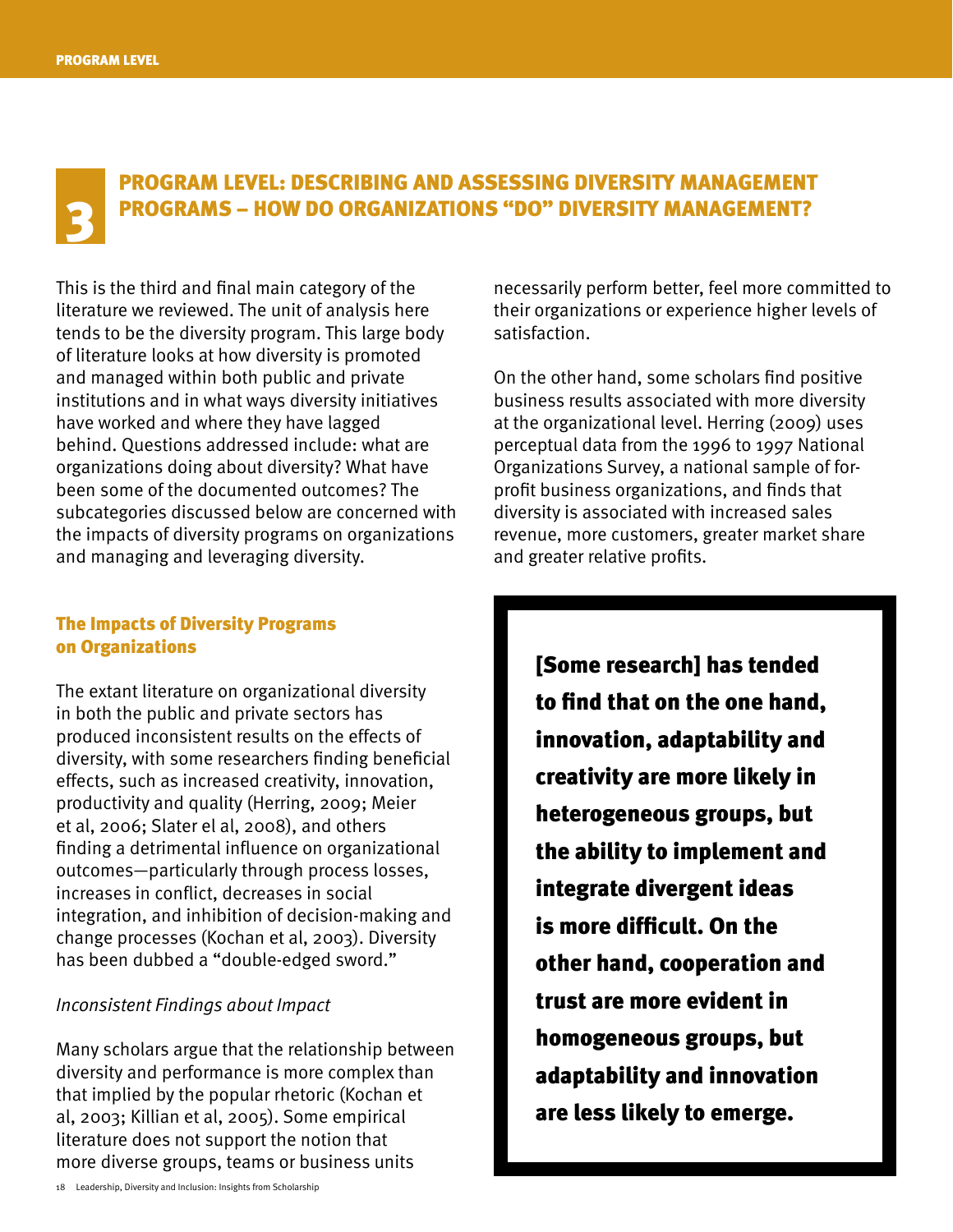DiTomaso et al (2007) discuss an interesting dilemma from their review of the literature on workforce diversity and inequality. The research they reviewed tended to find that on the one hand, innovation, adaptability and creativity are more likely in heterogeneous groups, but the ability to implement and integrate divergent ideas is more difficult. On the other hand, cooperation and trust are more evident in homogeneous groups, but adaptability and innovation are less likely to emerge.

In the public sector, Pitts (2009) finds positive results from analyzing perceptual data from the

2006 Federal Human Capital Survey administered to permanent employees in most federallevel government agencies. The findings indicate that diversity management is strongly linked to both work group performance and job satisfaction, and that people of color see benefits from diversity management above and beyond those experienced by white employees. Yet Naff and Kellough (2003) find mixed results in their

analysis of public agencies. Other scholars have found "backlash" toward diversity management initiatives, particularly from white staff (Von Bergen et al, 2002), as similar studies discussed in Category 2 above.

#### *Reframing the Business Case*

Given inconsistent findings and questionable links between increased diversity and better business performance, several scholars are calling for a reframing of the "business case": success is facilitated by a perspective that considers diversity to be an opportunity for everyone in an organization. Organizations that invest their resources in taking advantage of the opportunities that diversity offers should outperform those that fail to make such investments.

Konrad (2003) discusses the limitations of the business case by linking it to what she claims is an outdated "trait model of diversity": the business case argument often ignores the destructive impact of stereotyping, prejudice, and institutional and interpersonal discrimination because raising these sensitive issues can be threatening to power holders. Arguments that a diverse set of employees will bring market intelligence about their cultural groups threaten to ghettoize members of historically excluded groups, limiting them to positions where they represent the company to their own communities (see also Zanoni et al, 2010 for a critical review of the diversity literature).



Although much of the work contesting the "business case" takes place in the private sector, the same line of thought extends into the public sector as well. Studies in the public sector are finding that leaders are using largely untested assumptions as a basis for policies, strategies and actions (Wise and Tschirhart, 2000).

It may be that the business case rhetoric has run its course. Diversity professionals, industry leaders and researchers might do better to recognize that while there is no reason to believe diversity will naturally translate into better or worse results, diversity is both a labor market imperative and societal expectation and value.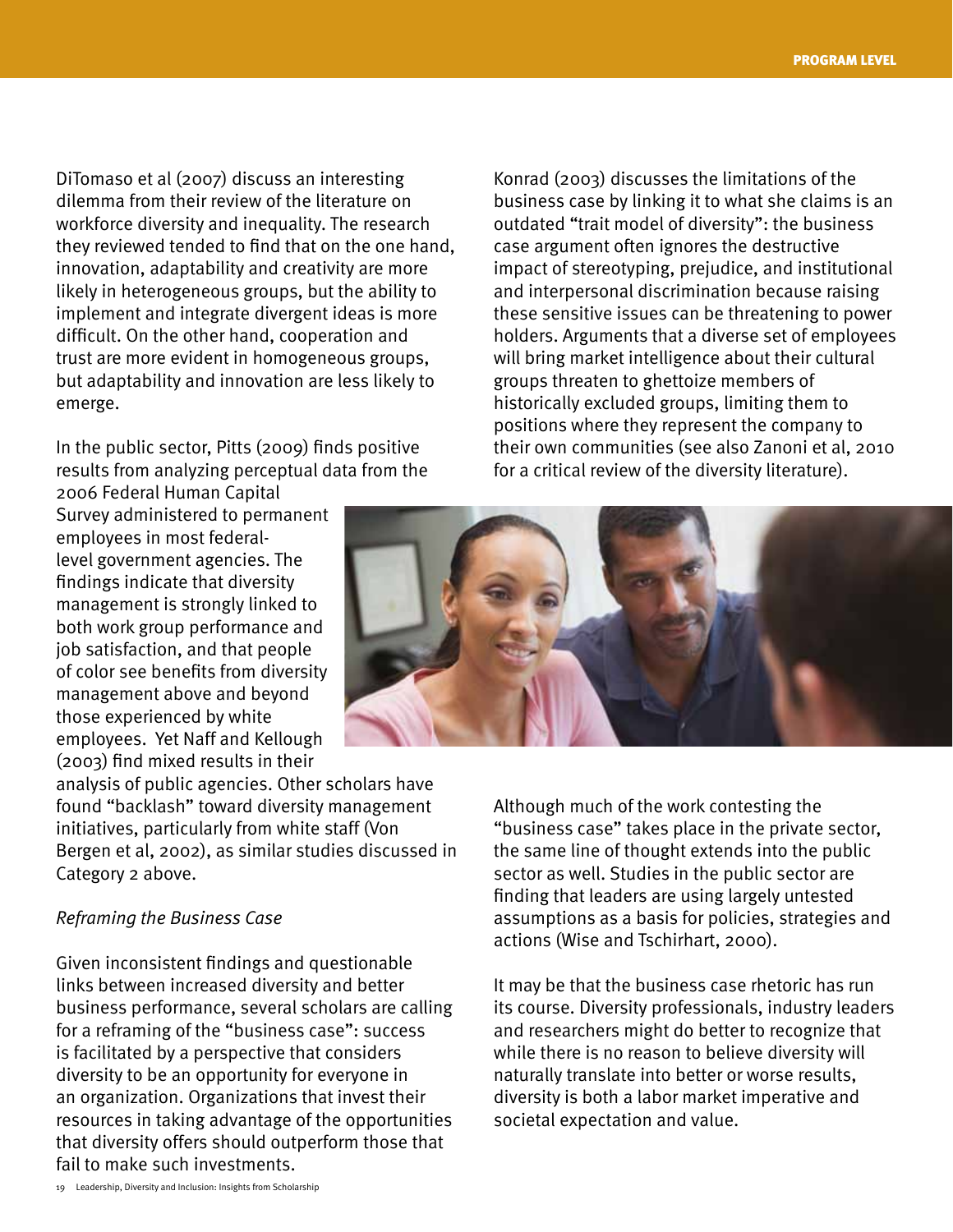

This work seems to be telling us that there are always risks associated with diversity programs, and leaders and program managers should anticipate what those risks might be and mitigate accordingly. As a result, leaders trying to advance diversity should ask more sophisticated questions about the conditions that mitigate or exacerbate diversity's potential negative or positive effects instead of comparing groups based on attitudes, pay or promotion opportunities as traditional studies have done. Studies that question the efficacy of the "business case" also recommend the integration of group process skills to facilitate constructive conflict and effective communication in leadership training for diversity (Arai et al, 2001).

#### Managing and Leveraging Diversity

In addition to studying impact, another cluster of studies is concerned with the empirical study of diversity management programs within organizations, evaluating their merits and drawbacks, and in some cases, looking at what motivates the creation of diversity programs.

#### *Managing Diversity in the Private Sector*

An article by Kalev et al (2007) looks at over 700 private sector organizations and finds that there are three broad approaches for managing diversity: establishing organizational responsibility for diversity, moderating managerial bias through training and feedback, and reducing the social

isolation of women and minority workers. They find that efforts to moderate managerial bias are least effective at increasing the share of white women, black women and black men in management. Efforts to attack social isolation through mentoring and networking show modest effects. Efforts to establish responsibility for diversity lead to the broadest increases in managerial diversity. Moreover, organizations that establish responsibility see better effects from diversity training and evaluations, networking, and mentoring.

#### *Managing Diversity in the Nonprofit Sector*

The Foundation Center convened researchers, grantmakers and practitioners in 2007 to discuss the state of research on diversity in philanthropy. The proceedings report (2008) points to a general concern with diversity in foundations, owing to prohibitive qualifications such as requiring a PhD for certain foundation positions. Diversity was strongly linked to effective grantmaking although effectiveness was not defined. The report acknowledges that there has been no research that linked diversity to effectiveness in philanthropy. Grantmakers stressed the need for research to guide their programmatic funding decisions. They are also interested in political frame analysis and public education so that they can better persuade others to support their causes.

*The Chronicle of Philanthropy* collected data on the gender and race of current chief executives of the 400 nonprofit organizations featured in its 2009 Philanthropy 400 and compared that to similar data at the Fortune 500 companies. The findings are heartening in that nonprofits seem to have more diverse leadership than their forprofit counterparts, yet they are troubling when compared with the proportion of women and minorities in the American population.

A special 2010 *Chronicle of Philanthropy* issue on achieving diversity points to the importance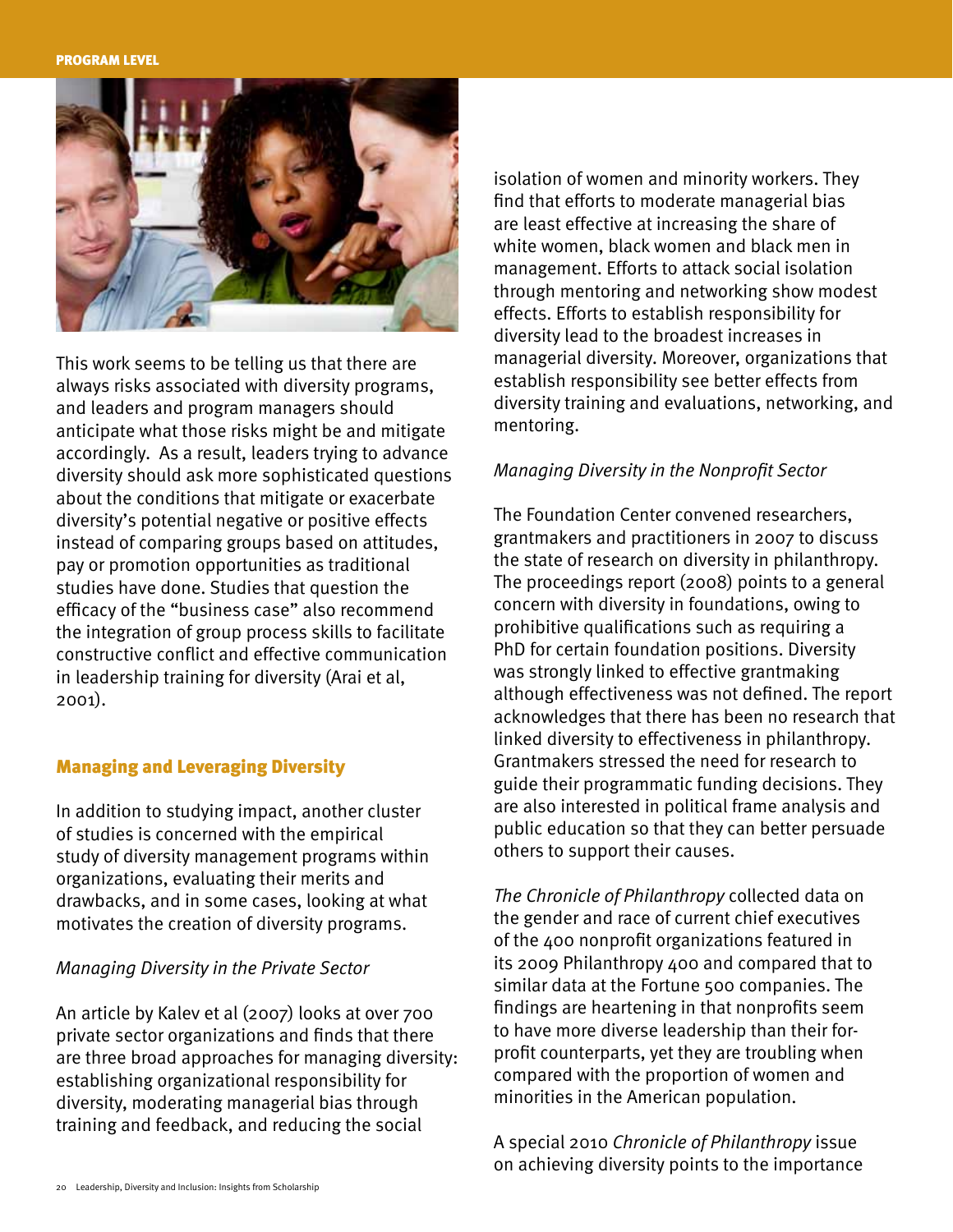of boards in creating greater opportunity for minority candidates, yet some boards continue to exhibit ambivalence about selecting a minority to represent their organization to the wealthiest donors. According to a forthcoming Council of Foundations survey cited in the *Chronicle*, only 14 percent of board members are minorities. The same issue also stresses that there are too few minority candidates for fundraising positions at charities.

Halpern's (2006) review of nonprofit literature and research finds that the most important determining factor in the success of an organization's diversity efforts is the commitment of its leadership to creating an inclusive culture. Funder support is also critical. Work that builds organizational inclusiveness such as creating diversity committees, hiring consultants, initiating training and policies, etc. translates into costs. Research indicates that barriers to creating an inclusive workplace include insufficient time or financial resources, conflicting priorities, failed integration with the organizational mission and a flawed understanding of diversity.

#### *Managing Diversity in the Public Sector*

Pitts et al (2010) look into the factors that drive institutional diversity programs in the public sector. In studying public schools they find three main drivers:

> 1) as a response to environmental uncertainty (organizations institute programs because they have to;

2) as a result of environmental favorability and resource munificence (organizations institute programs because they can); and 3) in order to adapt to environmental norms and mimic the actions of peer organizations (organizations institute programs because everybody else is).



A critical mass of literature examines diversity management initiatives within the public sector – though it is hard to say whether these initiatives include a leadership development component or were strictly a diversity sensitizing training. Kellough and Naff (2004) state that 34 percent of agencies surveyed had a mentorship component in their diversity program, which is considered critical for leadership development. In any case, it is worth noting that several studies of public agencies found that the majority of agencies surveyed did have a diversity program in the late 90s. Kellough and Naff examine what is commonly included in diversity management programs in public agencies and identify seven core components:

- ensuring management accountability;
- examining organizational structure;
- culture and management systems;
- paying attention to representation;
- providing training;
- developing mentoring programs;
- promoting internal advocacy groups; and
- emphasizing shared values among stakeholders.

While it does not tackle the development of leaders of color per se, an article by Ingraham and Taylor (2004) reviews a number of government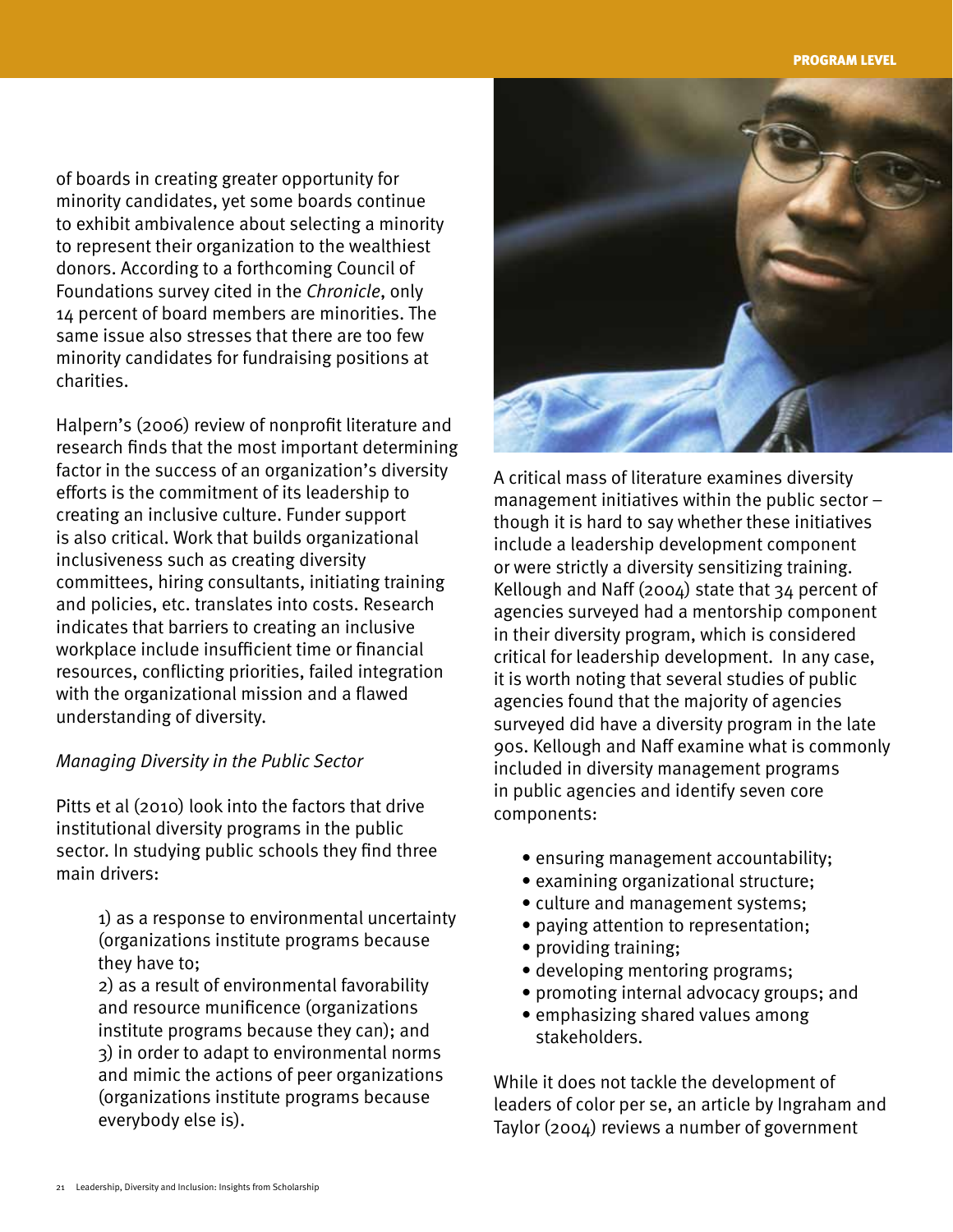leadership development programs and finds the following key components:

- capitalizing on personal initiative and having the support of the supervisor;
- ongoing monitoring and continued mentoring;
- a mix of developmental activities from classroom to team work to individual projects;
- life management skills such as dealing with stress and work/life balance;
- individual long-term career planning and organizational succession planning;
- growing leaders from within; and
- paying attention to core competencies.

Overall, each of these components need to be customized to the specific organizational context there is no one size that fits all.

#### *What Scholars are Calling For*

A focus on representativeness merely through recruitment strategies is considered an incomplete effort by most accounts. Roosevelt (2006) distinguishes between representation and diversity—the latter he defines as "the behavioral differences, similarities and tensions that can exist among people when representation has been achieved." He sees diversity management as a core task for leadership—a "craft" that has more to do with managing complexity than social justice, and achieving cohesiveness among difference. He argues for decoupling diversity management from the Civil Rights Movement—a very different stance from that taken by other scholars reviewed here who argue for a racial justice stance. Like Roosevelt, others have linked diversity management to organizational change —seeing it as a springboard for a more adaptable organization.

Pitts (2005) argues for a comprehensive system for managing diversity in public service organizations. These systems should include:

1) recruitment and outreach, including a strategic plan for recruiting from underrepresented groups;

2) valuing differences, which is more normative in nature and considers whether employees and managers appreciate the different cultural assumptions and biases that employees bring to their work—this includes programs aimed at bridging the cultural gap; and

3) pragmatic programs and policies that consist of a strategic set of management tools an organization can use to promote employee job satisfaction and performance.

Pitts' (2007) review of policy implementation research in the area of diversity finds that the following factors are key to the success of diversity initiatives:

> 1) The more resources devoted to diversity management programs, the more likely they are to be fully implemented.

> 2) The more specific the components of the program (having a centralized point person, scheduled functions and standardized literature), the more likely it is to be fully implemented.

> 3) There should be a causal theory in place that makes an obvious link between the components of the program and the goals it seeks to achieve.

4) Communication related to the program should be clear, consistent, frequently repeated and articulated from credible sources.

5) While the program should be implemented from the top down, support should be garnered from all levels of the organization during the formulation stage.

#### *The Impact of Networks on Diversity*

Fernandez and Fernandez-Mateo (2006) look for factors that explain why minorities may be cut off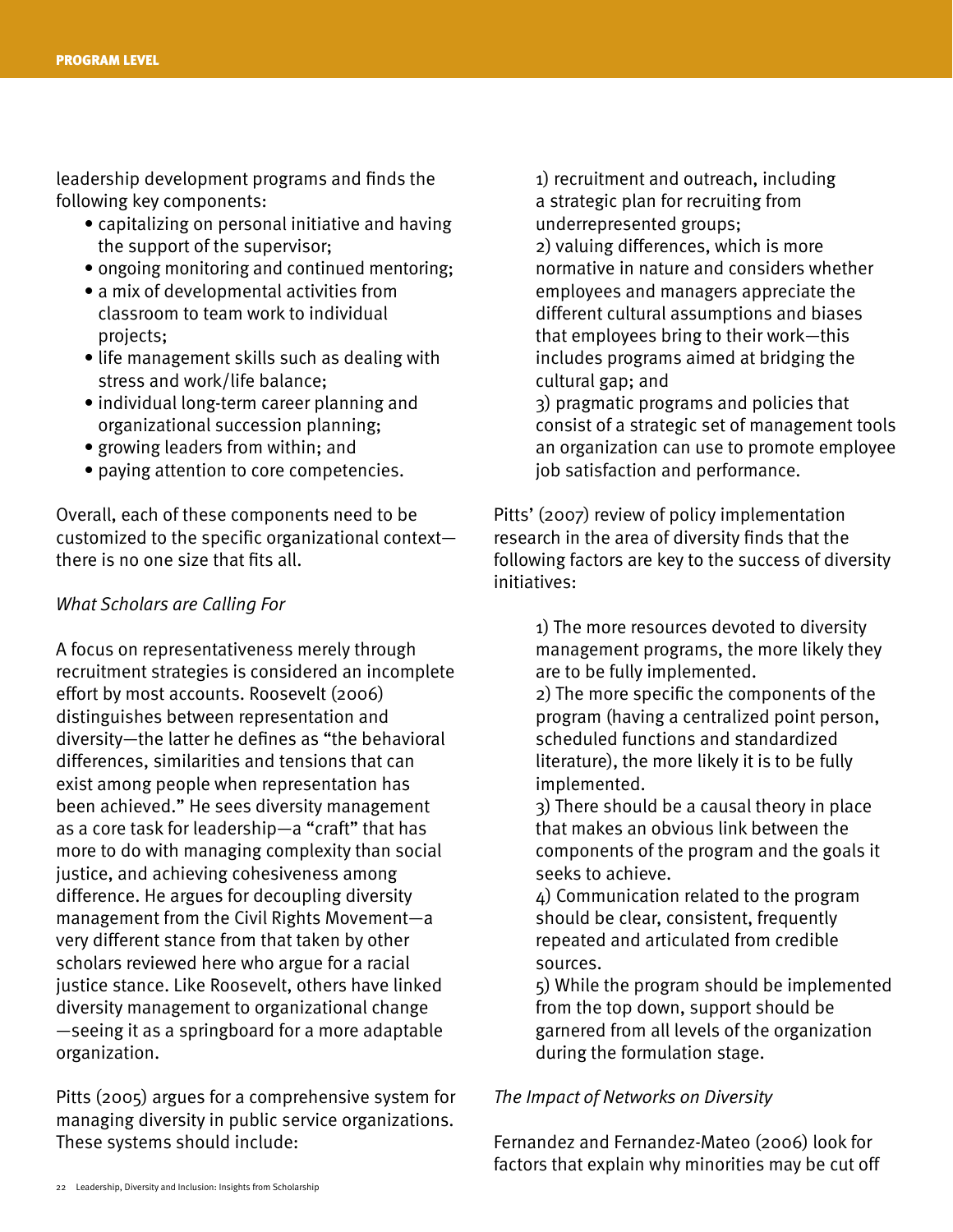from the networks that help with employment. In their review of previous studies on the topic they find that while the original impulse was to emphasize minorities'—especially African Americans' and Hispanics'—disconnection from the world of work, much research suggests the opposite, that minorities are more likely to have obtained their job through networks than nonminorities. Moreover, these studies have also found that jobs obtained through networks pay less than jobs obtained by other means. Rather than exclusion from white networks the emphasis in the literature has shifted to minorities' overreliance on ethnic networks that lead to lowerpaying jobs, which have been dubbed "wrong" networks. The authors unpack the various mechanisms involved in job finding through



networks, challenging network accounts of racial inequality in the labor market and calling for more nuance. In doing empirical work at a company, they found that network factors operate at several stages of the recruitment process, but found scant evidence that these network factors serve to cut off minorities from employment at this company.

Much more empirical evidence is needed to establish with more confidence the connection between diversity initiatives, leadership development and the advancement of leaders of color to positions of power. However, this is not to say that there is no room for deep qualitative, empirical research that delves beyond the numbers into the relationship between diversity and organizational outcomes or why certain diversity efforts succeed and others fail.

It is no surprise that scholars have been calling for more integrated systems for managing diversity and have been generating lists of what they think makes for a good diversity initiative. Yet such evaluative work claiming to determine the impacts of diversity programs mostly relies on perceptual data, not hard evidence. Scholars have largely speculated about what makes diversity programs work and what doesn't, and even then, the speculation is not about diversity at the top of organizations. Much more empirical evidence is needed to establish with more confidence the connection between diversity initiatives, leadership development and the advancement of leaders of color to positions of power. However, this is not to say that there is no room for deep qualitative, empirical research that delves beyond the numbers into the relationship between diversity and organizational outcomes or why certain diversity efforts succeed and others fail.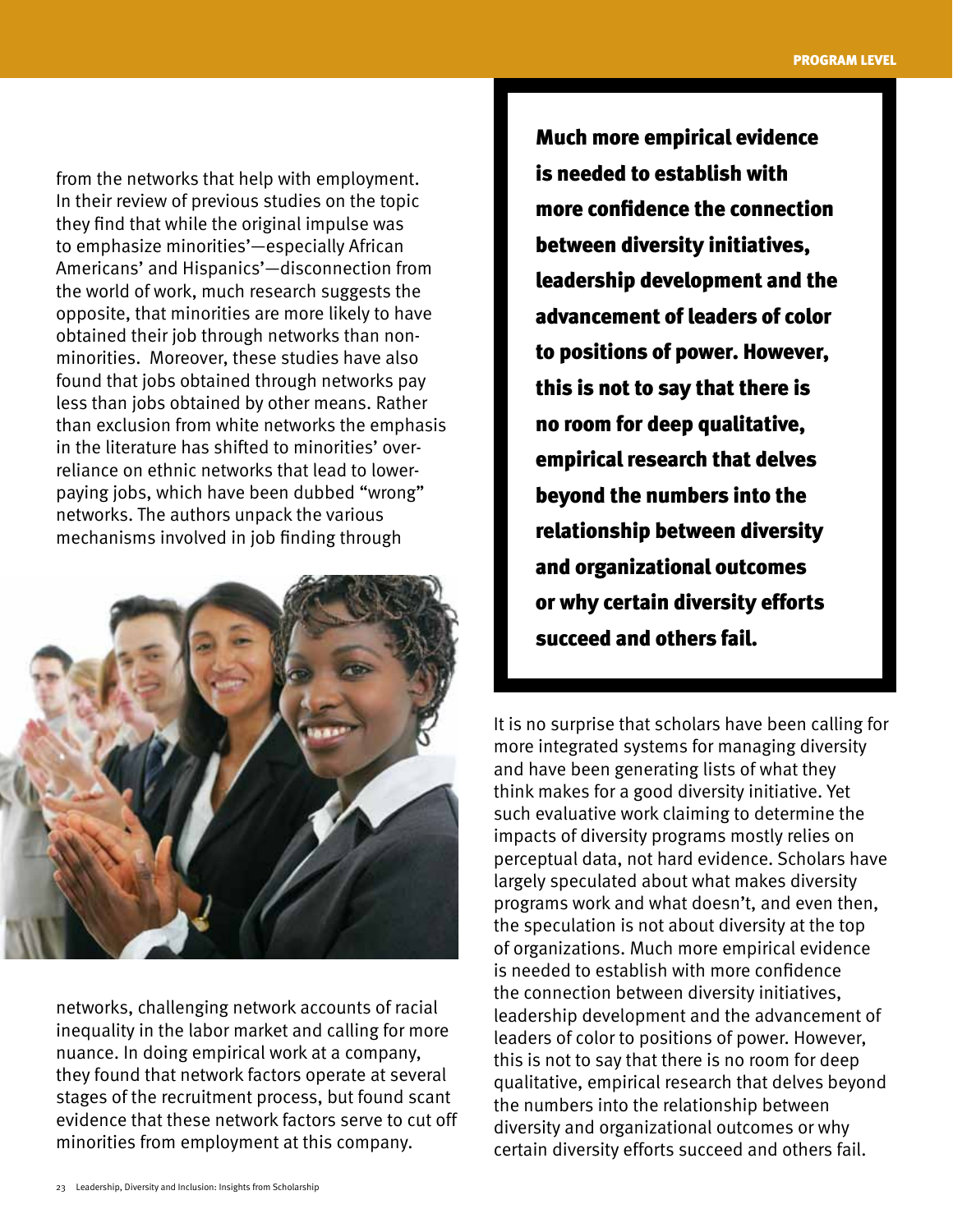### summary: PROGRAM-LEVEL IMPLICATIONS FOR LEADERSHIP DIVERSITY

It might be high time to reframe the term the "business case" to a more expanded concept that is based on both functional and moral grounds. One possible backlash of the term, apart from non-conclusive evidence from research, is that it might signal to organizations that they should only care about diversity when it directly benefits their bottom line. Commitment for diversity needs to be fostered on moral and justice grounds as well, not only utilitarian ones. It is worth noting that diversity as "justice" seems to be a recurring theme in the new literature (see Leadership Learning Community, 2010).

We suggest reframing the business case as follows: working across difference is a core leadership task and getting diversity right – not just as the token representation of people, but a welcoming of each person's unique contributions—makes for a more adaptable and nimble organization in the face of today's complex world. Ospina refers to "maximizing" diversity as opposed to "managing" diversity to acknowledge that diversity can actually push the organization's frontier if effectively leveraged (1996).

The article which delves into the connection between networks and recruitment is informative. It shows that it's not just about "good" or "bad" networks or that people of color are cut off from networks that can facilitate access to employment. The way a job seeker relies on his/her network and whether organizations encourage referrals will influence a person of color's

opportunities in the job market. So, the use of networks is more than an individual phenomenon. Chances that people of color will find work through contacts depend also on organizations' openness to the use of networks. For individual connections to yield positive results, organizations also need to open up their networks.

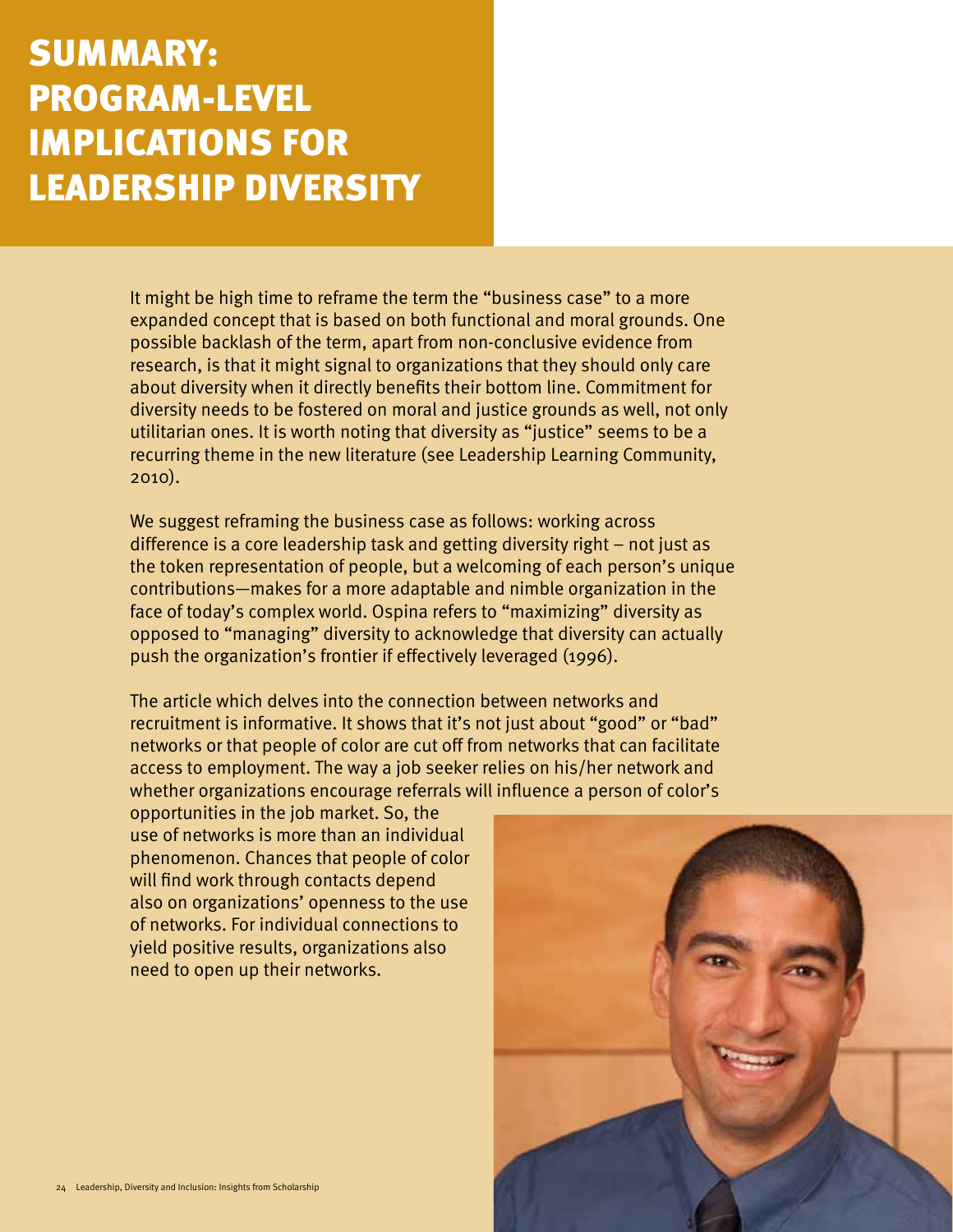### **CONCLUSIONS**

### *Mixed Empirical Findings*

There is a recognized need to do more empirical work, especially to unpack how efforts to foster diversity impact the organization and its members. The extant empirical work is rich yet very mixed. Herring (2009) summarizes this range well by noting that one perspective finds value in diversity and argues that a diverse workforce produces better bottom-line results. Another perspective is skeptical of the benefits and argues that diversity can be counterproductive due to increased conflict. A third paradoxical view suggests that greater diversity is associated with more group conflict and better performance. This is possible because diverse groups are more prone to conflict, but conflict forces them to go beyond the easy solutions common in like-minded groups.

Acknowledging that some research has found negative results from diversity initiatives does not mean abandoning the case for diversity altogether. The little empirical work that has been done is itself limited to one-off cases, to analyzing secondary data from existing surveys rather than designing original research, or to analyzing perceptual data generated from people's opinions and using those as the basis for determining success or failure. It is hard to say why diversity led to negative outcomes in those cases. It could be that the initiative was poorly executed or conceived, or the organization got diversity wrong, to name a few of the contributing factors. The point is, much more research is needed to unpack why in some instances diversity led to negative results.



### *There is No One-Size-Fits-All*

What the mixed results suggest is that organizations are struggling to deal with or leverage diversity without any assurances of positive outcomes. There is no one size that fits all—doing diversity well is precisely the complex kind of work that requires leadership rather than management solutions. Scholars claim that organizations that "do (racial) diversity" well are better positioned to deal with the multiple forms of diversity that face organizations today.

### *Shifting Landscape of Terms*

Scholars seem to be anxious about presenting the next silver bullet, as reflected in the shifting landscape of terms—from equal opportunity to affirmative action, from discriminationand-fairness to integration-and-learning, from representation to diversity, and as some will argue, from diversity to inclusion. Scholars suggest that what has been tried by organizations is not enough —what is needed is a more integrated system, more commitment from leadership, more holistic approaches—all of which can benefit from testing.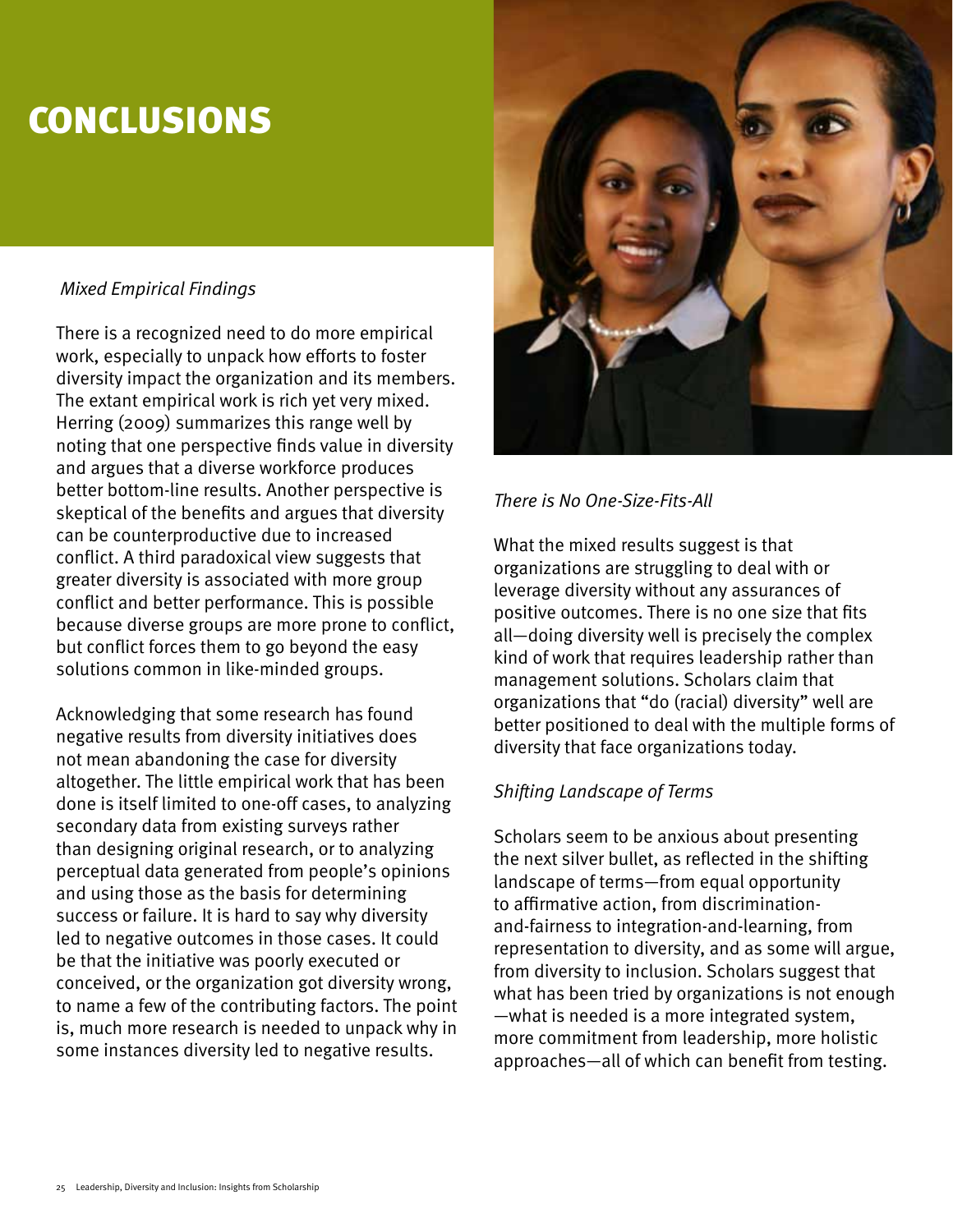…The literature has traditionally looked at networks as individual phenomena - that people of color are cut off from the professional networks that connect them to work. More recent work is acknowledging networks as organizational phenomena too. So, even if people of color have access to professional networks, organizations can still limit opportunities for people of color if they do not encourage hiring through such networks.

#### *Equipping People AND Organizations*

While it is important to equip leaders of color with the skills to make an impact, it is also important to equip organizations to leverage diversity. People of color may be fantastic leaders, but they may still encounter various ceilings if their organizations and systems do not create the environment to welcome their contributions. Organizations also need support to be better able to harness diversity. While the literature does not directly address the need to tackle multiple levels – individuals, organizations and systems, it is implicit that it is high time to consider these levels in tandem. For example, the literature has traditionally looked at networks as individual phenomena—that

people of color are cut off from the professional networks that connect them to work. More recent work is acknowledging networks as organizational phenomena too. So, even if people of color have access to professional networks, organizations can still limit opportunities for people of color if they do not encourage hiring through such networks.

The critical discourse literature reminds us that while different races bring different perspectives, it is important not to caricature or stereotype people of color. Doing so can perpetuate tokenism and stereotypical behavior as well as heighten a sense of "othering." There is a fine balance between honoring difference and boxing people into social categories that serve as predictors of their behavior.

#### *Diversity and Organizational Adaptability*

More recent literature is calling for a shifting of the case for diversity from a market imperative to an understanding that racial diversity is only one reflection of the increasingly complex environment in which organizations need to operate. The argument is that diversity presents an opportunity for an organization to practice the skills needed

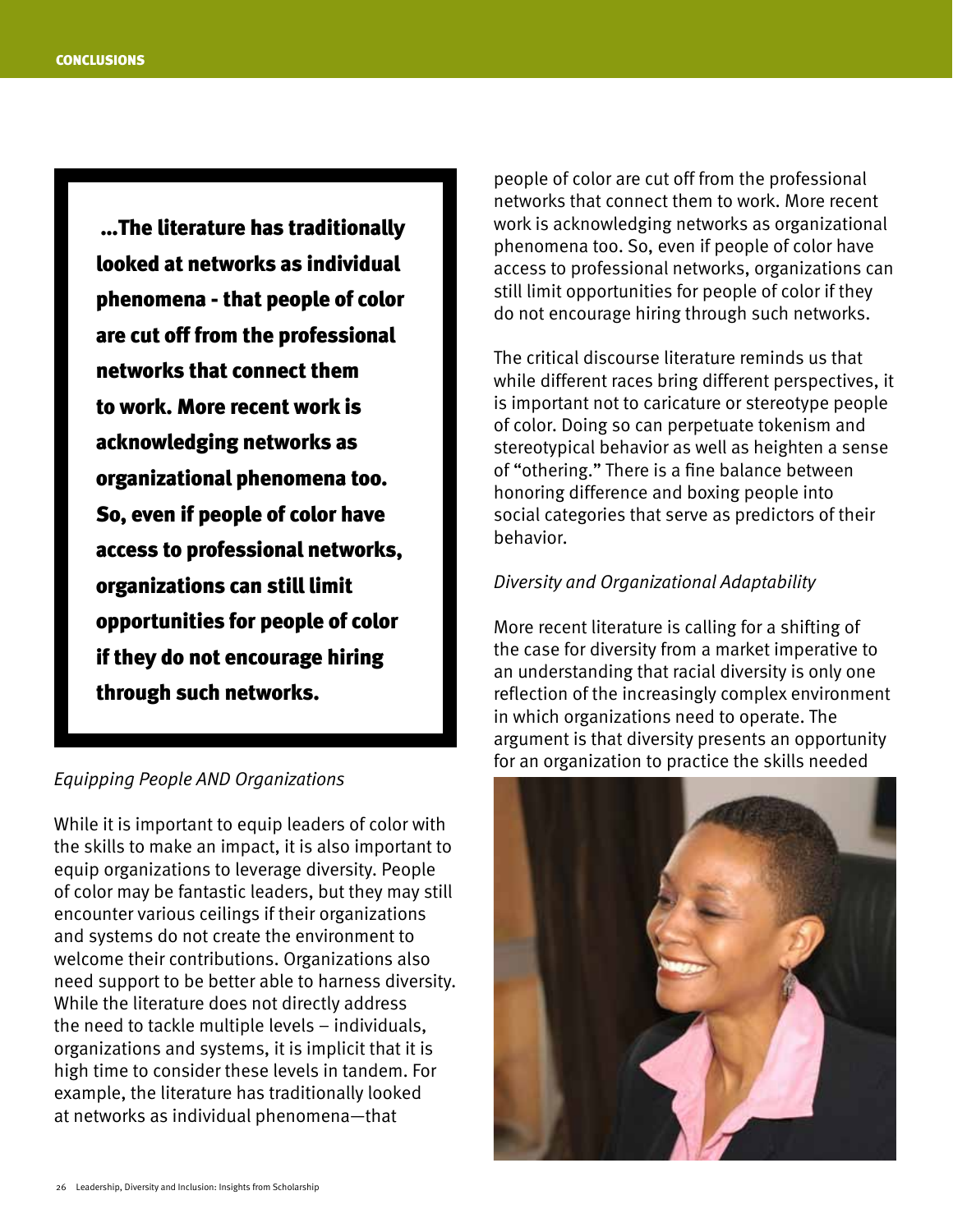to deal with volatility. An organization that can maximize the power of racial diversity can in turn adapt to all the different forms of diversity, increasing its responsive capacity and ability to embrace paradox – all characteristics of an adaptive and nimble organization.

#### *Some Progress in Diversity, but Not in Leadership*

There is some evidence that a broad swath of public agencies has embarked on some kind of diversity initiative and that there has been an improvement in numbers. There is also documentation that there has been an improvement in diversity in the business sector.

> More recent literature is calling for a shifting of the case for diversity from a market imperative to an understanding that racial diversity is only one reflection of the increasingly complex environment in which organizations need to operate. … An organization that can maximize the power of racial diversity can in turn adapt to all the different forms of diversity, increasing its responsive capacity and ability to embrace paradox – all characteristics of an adaptive and nimble organization.

We know anecdotally that leadership in the nonprofit sector is more diverse than in the forprofit world. Yet more comprehensive research is needed to confirm this, and generally the research has tended to focus less on leadership and more on workforces. It should be stressed that a key question in assessing equity within any sector is the extent to which leadership positions are equally distributed among members of different groups.

#### *Nonprofit Research Largely Missing*

Although the general scholarly literature on diversity is limited, that explicitly addressing the nonprofit sector is virtually non-existent. The references that do tackle diversity within the nonprofit sector are mostly non-academic. We do not have an explanation for this gap, but we can arrive at an inkling of an answer when we look at some of the reasons why there is some research in the public and business sectors. In the 90s, there was a push for equal opportunity employment in government agencies. In the business sector, it may well be that businesses were lured by the "case" for diversity, or were trying to avoid costly affirmative action litigations or both. In either case, there was a driver for public and business organizations to undertake diversity initiatives, which in turn, attracted research about the efficacy of such initiatives. Similar drivers seem to be missing in the nonprofit world.

#### Commentary: Convergences, Divergences and Gaps in the Literature

The literature we reviewed can be sliced a different way. There are two bodies of work, one of which lies at the intersection of race and leadership, looking at race as a social identity. This mainly characterizes our own work on the topic. The other broad category is concerned with creating and leveraging diversity (Eagly and Chin, 2010).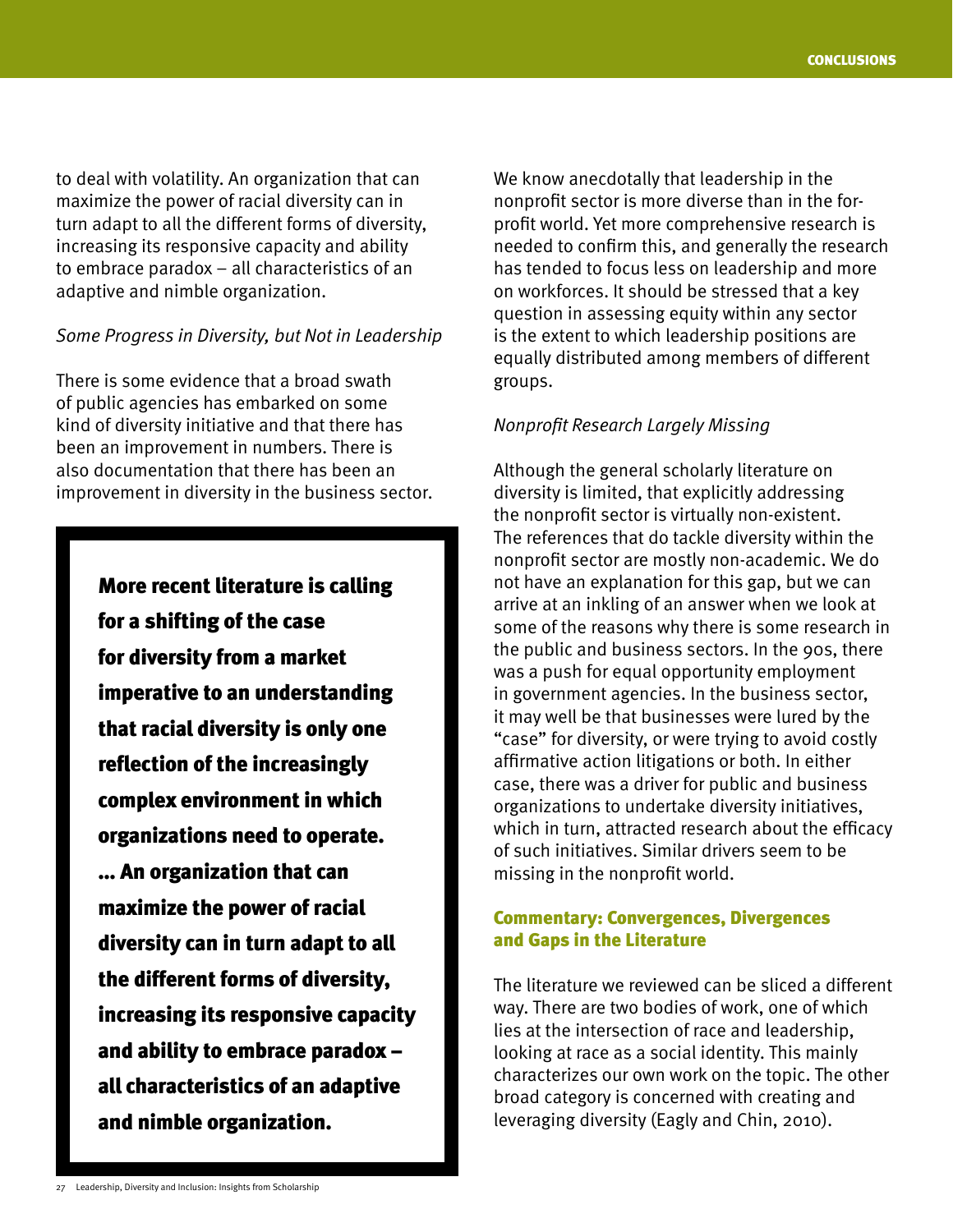…Despite interesting and nuanced developments in the field of leadership, scholarly work on race remains separate from the mainstream leadership tradition, which renders western perspectives and 'whiteness' the default categories to measure leadership.

An interesting pattern was found on both fronts. The Ospina and Foldy (2009) work suggests that despite interesting and nuanced developments in the field of leadership, scholarly work on race remains separate from the mainstream leadership tradition, which renders western perspectives and "whiteness" the default categories to measure leadership. In fact, an article by DiTomaso and Hoojberg (1996) argues critically that the shortfall of race in the leadership literature is in part due to current models of leadership replete with implicit theories that sanction and perpetuate inequality. There is also a gap in the diversity literature. While the leadership literature does not adequately explore or acknowledge race, the diversity literature seldom explores leadership. The predominant concern is with creating a "diverse workforce" rather than diverse leadership.

What these two gaps suggest is that there is much room for progress in both academic worlds of "diversity" and "leadership." Changing the discourse on diversity entails doing more empirical research that puts forth the voices and experiences of leaders of color, consciously exploring the

connection between diversity and leadership. If NUF rightly seeks to shift leaders of color in public service from access to influence to power, then it follows that the academic literature, which in many cases offers an authoritative voice in policymaking, should look more closely at diversity in leadership, not just in numbers.

#### *Main Convergences:*

- Scholars generally support the notion that diversity presents an opportunity for organizations to excel, as well as an imperative to adapt to changing demographic conditions. None of the references reviewed makes a counterclaim to diversity creation, even when findings do not support a positive link between diversity initiatives and performance.
- Scholars also agree that representativeness alone, marked by increases in the number of people of color in organizations, is not enough. There is a call for more integrated systems that go beyond recruitment.

#### *Main Divergences:*

- Scholars agree to disagree about the impact of diversity initiatives. Findings about the link between diversity and certain performance outcomes are extremely mixed. It is a well accepted premise among scholars that much more empirical work needs to be done to better establish causal connections.
- While scholars are pro-diversity, they differ about the case for it. The case for diversity ranges from the instrumental (it is the market imperative) to the moral (it is the right thing to do), and these arguments are not always combinable. Some think that adopting an instrumental reasoning actually detracts from the case for diversity.
- Scholars differ on the level of individual attention that organizations should give in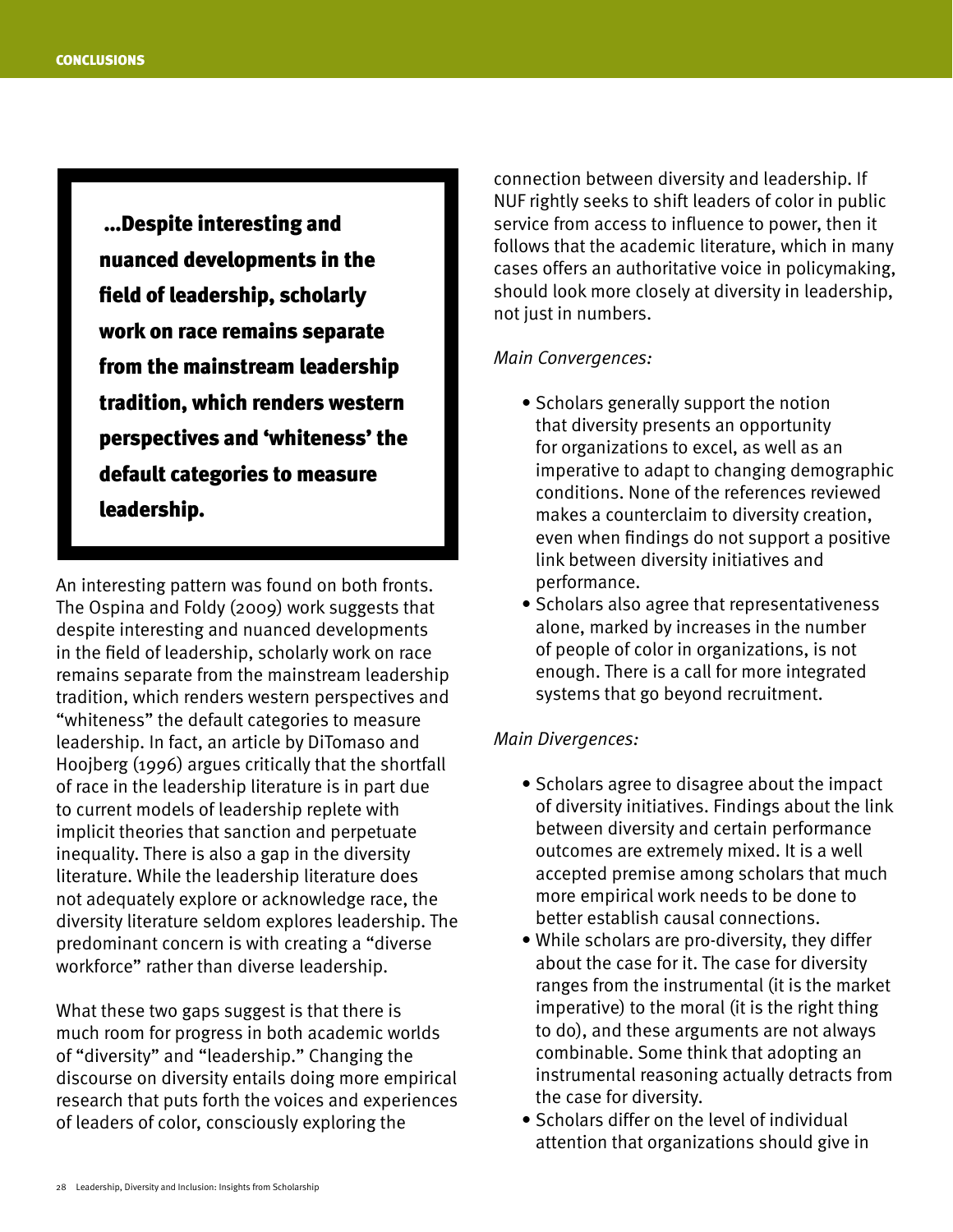order to foster and leverage diversity. Some argue that organizations should pay attention to each and every individual in order to unleash their full potential. Others believe in respecting diversity without dwelling too much on the differences, and establishing a collective identity or superordinate goal that takes priority over individual identity.

#### Prospects for Research

The review of scholarship on race, leadership and diversity reveals explicit areas that could benefit from more research. One area clearly in need of more research is the nature of the leadership experiences of people of color. Such research needs to be done in a way to ensure that it becomes part of the mainstream leadership literature rather than pushed to the margins as research that cannot be generalized.

There is also a need for comparative research that allows users to draw insights from parallels and contrasts across programs and sectors. Although there is much research about diversity programs (in the public and business sectors), each research project looks at particular programs. Such single cases may have common features with others, but



29 Leadership, Diversity and Inclusion: Insights from Scholarship

it would be helpful to conduct more comparative research that looks at features such as factors of success, barriers, program components, triggers or drivers and main approaches and assumptions across programs. This will help identify general patterns across programs, providing a more complete picture of what organizations are doing to leverage diversity rather than trying to compare individualized research studies that may have very different questions and designs.

Given the mixed findings about the impact of diversity initiatives, more research is needed to discern the reasons behind either positive or negative results. For instance, when research reports that there is a negative relationship between diversity efforts and bottom-line results, is that because of faulty program design, poor implementation or other factors? The mixed findings need to be unpacked, preferably across different programs so that administrators and managers can better understand how to minimize negative impacts and maximize positive ones. The finding about increased conflict as related to diversity efforts and the negative impacts on organizational performance deserves further exploration. A key question is what intermediate mechanisms moderate the link between increased conflict and decreased performance. If these are found to include factors that can be controlled, such as lack of skills in conflict management, the general finding can be refined and the conflicting interpretations reframed.

An important prospect for research is about the nature and role of leadership development programs. Given the variety and plethora of leadership development offerings in public service, potential research might look into individual program impacts and preferably collective impacts. In other words, the overarching questions would be: what are all these programs adding up to? And what can be said about the state of leadership for people of color and the inclusive nature of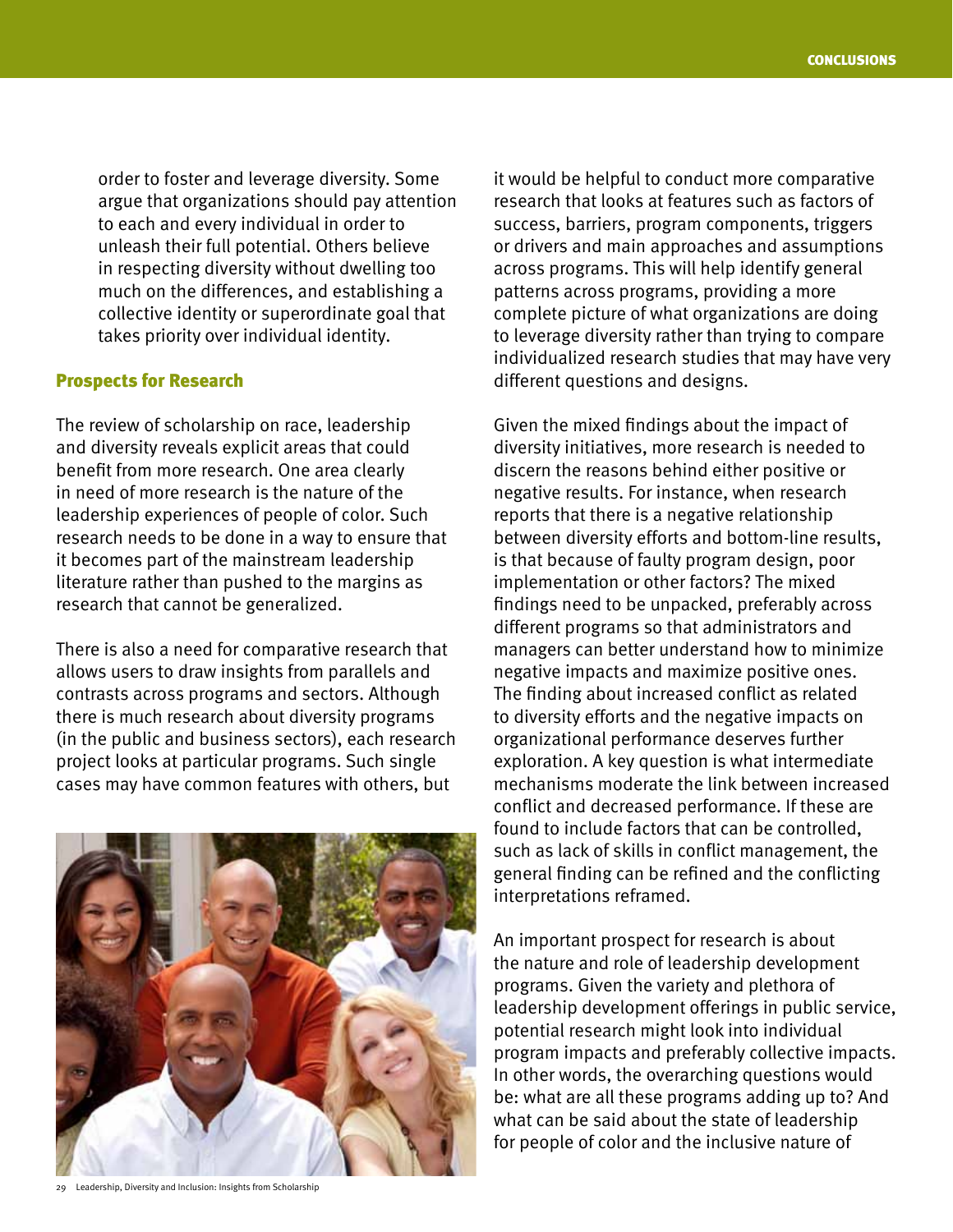organizational environments? With regards to the impacts of leadership development for moving people of color from influence to power, it would be immensely helpful for research to determine more systematically what it takes for a leadership development program to catalyze that shift. The overall objective of such research would be to identify the factors that contribute the most to the trajectories of participants of color and to determine the role of leadership development in their advancement.



Finally, given the multiplicity of questions and potential levels of intervention, a worthwhile potential project might be to engage with practitioners concerned with leadership diversity in systemic action research. Action research is an approach to inquiry that enables practitioners to engage with peers in systematic reflection and in lifting lessons from their everyday practice. The research revolves around questions of burning concern for the practitioners—answers to which can help them improve their practice or better address a challenge. The systemic perspective recognizes that we all operate in complex and dynamic environments where cause and effect are far from linear, and where actions at one level of the system have consequences for the other levels of the system.

It is opportune to apply a systemic action research approach to the study of the multiple dimensions of diversity leadership because it is now recognized that real change will happen not through one-off initiatives but through interventions at multiple levels and concerted action. The goal would be to facilitate a process of systemic action and reflection among practitioners, their organizations, their

constituents and other stakeholders over a determined period of time. For those practitioners who run leadership development programs, the question would revolve around what it would take to shift leaders of color from positions of influence to power. For those practitioners striving to embed diversity and inclusion within their organizations, the question would revolve around the enablers and challenges to such work. The questions would be developed from the ground up. The design would include mechanisms to ensure that participants have information about existing research. For example, for participating funders, some of the questions raised by the First Annual Researcher/Practitioner Forum on the State of Research on Diversity in Philanthropy (Austin & McGill, 2007) can be used as triggers for coinquirers to raise their own questions. In order for the findings of this research to be considered legitimate, the systemic action research program must be carefully designed, implemented and documented with the support of researchers who can demonstrate credibility based on their previous experience with both mainstream and action research.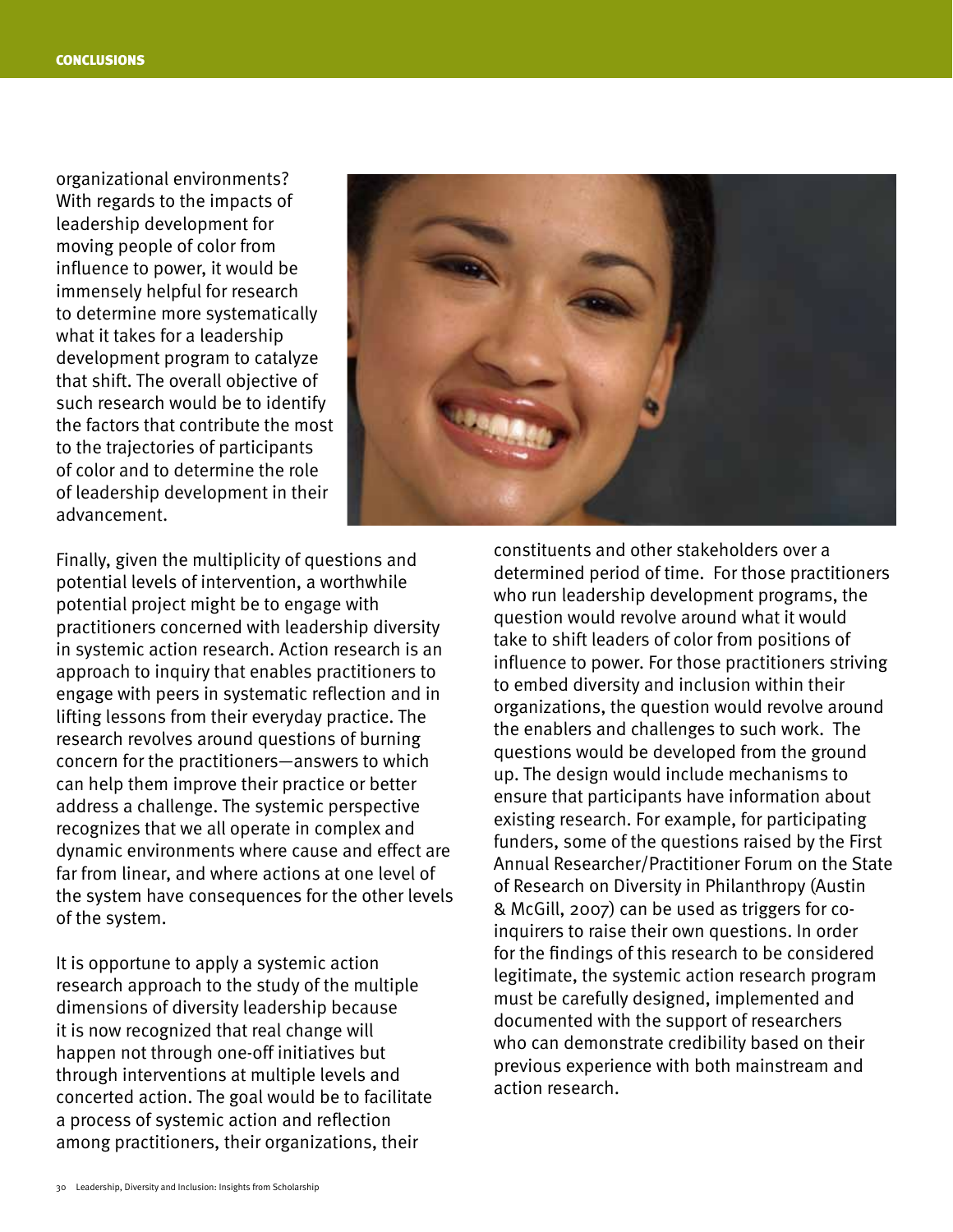REFERENCES **Organizational Level: Frameworks and Perspectives on** Diversity – How do organizations approach diversity?

Allen, R. S., & Montgomery, K. A. (2001). Applying an organizational development approach to creating diversity. *Organizational Dynamics*, 30(2), 149-161.

Chan, A., and Powell-Pruit, L. with W. Allen, J. Johnson, R. Martinez, R. Moore, A. Poo, and C. Sebastien (2009). *Taking Back the Work: A Cooperative Inquiry into Leaders of Color in Movement-Building Organizations*. Research Center for Leadership in Action, NYU Wagner. [http://wagner.nyu.edu/leadership/](http://wagner.nyu.edu/leadership/reports/files/TakingBacktheWork.pdf) [reports/files/TakingBacktheWork.pdf.](http://wagner.nyu.edu/leadership/reports/files/TakingBacktheWork.pdf)

Cox, T. (2001). *Creating the multicultural organization*. San Francisco: Jossey-Bass.

DiTomaso, N., & Hoojberg, R. (1996). Diversity and the demands of leadership. *The Leadership Quarterly*, 7(2), 163-197.

Eagly, A. H., & Chin, J. L. (2010). Diversity and leadership in a changing world. *American Psychologist*, 65(3), 216-224.

Ely, R. J., & Thomas, D. A. (2001). Cultural diversity at work: The effects of diversity perspectives on work group processes and outcomes. *Administrative Science Quarterly*, 46(2/3), 229-273.

Foldy, E. G., & Buckley, T. R. (2009). Color minimization: The theory and practice of addressing race and ethnicity at work. *NYU Wagner Research Paper no. 2010-01, SSRN: [http://ssrn.com/abstract=](http://ssrn.com/abstract)1532302.*

Foldy, E. G., Rivard, P., & Buckley, T. R. (2009). Power, safety, and learning in racially diverse groups. *Academy of Management Learning & Education, 8*(1), 25-41.

Harris, G. L. A. (2009). Revisiting affirmative action in leveling the playing field: Who have been the true beneficiaries anyway? *Review of Public Personnel Administration, 129(4)*, 354-372.

Lim, H. (2006). Representative bureaucracy: Rethinking substantive effects and active representation. *Public Administration Review, 66*(2), 193-204.

Markus, H. R., Steele, C. M., & Steele, D. M. (2000). Colorblindness as a barrier to inclusion: Assimilation and nonimmigrant minorities. *Daedalus*, 129(4), 233-259.

Ng, E. S. W., & Burke, R. J. (2005). Person-organization fit and the war for talent: Does diversity management make a difference? *The International Journal of Human Resource Management, 16*(7), 1195- 1210.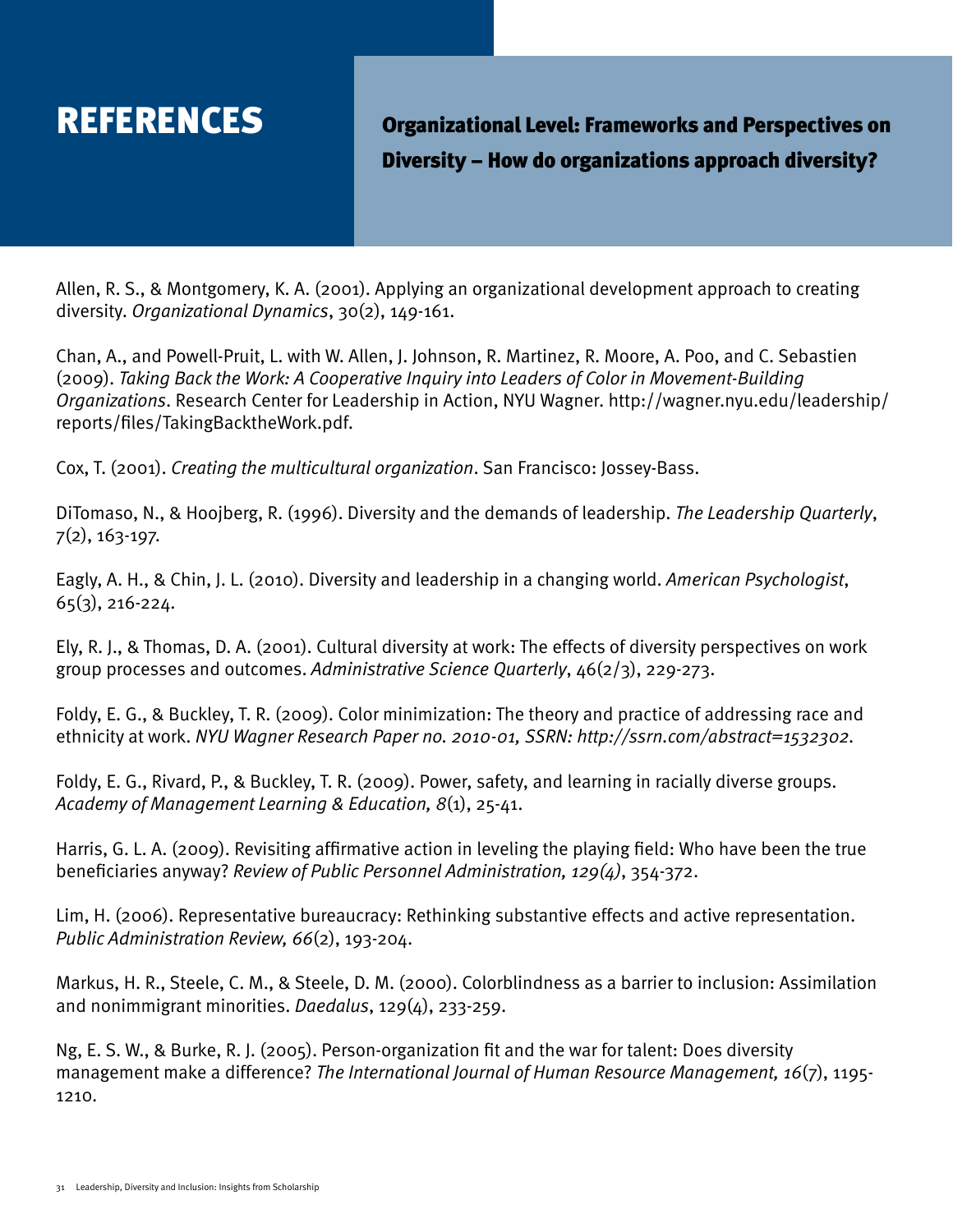Ospina, S. (1996). Realizing the promise of diversity. In J. Perry (Ed.), *Handbook of Public Administration* (2nd ed., pp. 441-459). San Francisco: Jossey-Bass.

Pitts, D. W., & Wise, L. R. (2010). Workforce diversity in the new millennium: Prospects for research. *Review of Public Personnel Administration, 30*(1), 44-69.

Pless, N. M., & Maak, T. (2004). Building an inclusive diversity culture: Principles, processes and practice. *Journal of Business Ethics, 54*(2), 129-147.

Rangarajan, N., & Black, T. (2007). Exploring organizational barriers to diversity: A case study of the New York State Education Department. *Review of Public Personnel Administration, 27*(3), 249-263.

Riccucci, N. M. (2009). The pursuit of social equity in the federal government: A road less traveled? *Public Administration Review, 69(*3), 373-382.

Riccucci, N. M., & Meyers, M. (2004). Linking passive and active representation: The case of frontline workers in welfare agencies. *Journal of Public Administration Research and Theory*, 14, 585-597.

Richeson, J. A. and Nussbaum, R. J. (2003). The impact of multiculturalism versus color-blindness on racial bias. *Journal of Experimental Social Psychology*, 40(3), 417-423.

Roberson, Q. M. (2006). Disentangling the meanings of diversity and inclusion in organizations. *Group & Organization Management, 31*(2), 212-237.

Roberson, Q. M., & Stevens, C. K. (2006). Making sense of diversity in the workplace: Organizational justice and language abstraction in employees' accounts of diversity-related incidents. *Journal of Applied Psychology, 91*(2), 379-391.

Rubaii-Barrett, N., & Wise, L. R. (2007). From want ads to web sites, what diversity messages are state governments projecting? *Review of Public Personnel Administration, 27*(1), 321-338.

Selden, S. C., & Selden, F. (2001). Rethinking diversity in public organizations for the 21st century: Moving toward a multicultural model. *Administration & Society, 33*(3), 303-330.

Stevens, F. G., Plaut, V. C., & Sanchez-Burks, J. (2008). Unlocking the benefits of diversity: All-inclusive multiculturalism and positive organizational change. *The Journal of Applied Behavioral Science, 44*(1), 116- 133.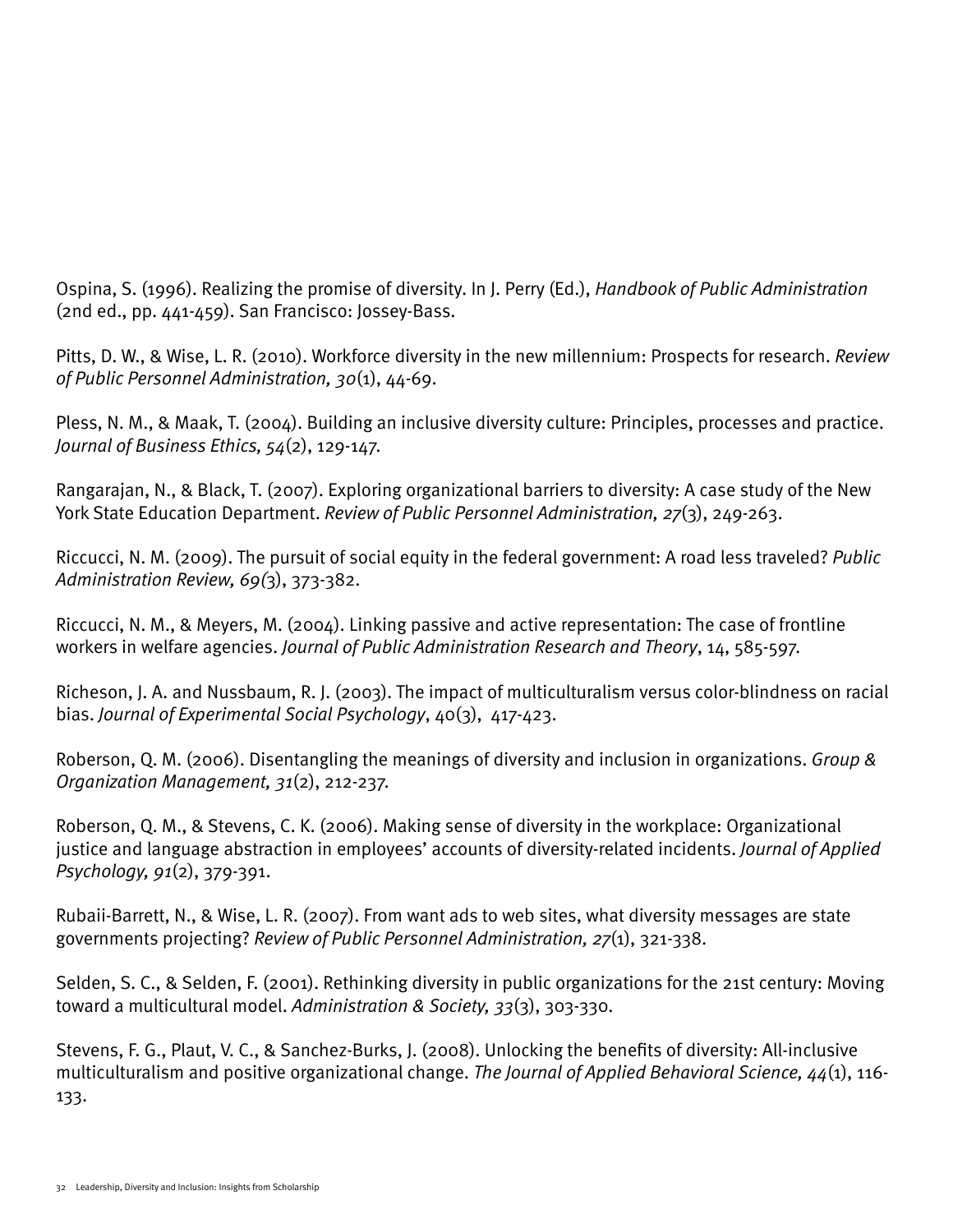REFERENCES Individual Level: Human Interactions under Conditions of (Racial) Difference – How do individuals experience diversity and relate to each other?

Alon, I., & Higgins, J. M. (2005). Global leadership success through emotional and cultural intelligences. *Business Horizons, 48*(6), 501-512.

Bezrukova, K., Jehn, K. A., Zanutto, E. L., & Thatcher, S. M. B. (2009). Do workgroup faultlines help or hurt? A moderated model of faultlines, team identification, and group performance. *Organization Science, 20*(1), 35.

Bezrukova, K., Spell, C. S., & Perry, J. L. (2010). Violent splits or healthy divides? Coping with injustice through faultlines. *Personnel Psychology, 63*(3), 719-751.

Chatman, J., & Spataro, S. E. (2005). Using self-categorization theory to understand demography-based variations in people's responsiveness to organizational culture. *Academy of Management Journal, 48*(2), 321-331.

Chrobot-Mason, D., Ruderman, M. N., Weber, T. J., & Ernst, C. (2009). The challenge of leading on unstable ground: Triggers that activate social identity faultlines. *Human Relations, 62*(11), 1763-1794.

Earley, P. C., & Ang, S. (2003). *Cultural Intelligence.* Palo Alto: Stanford University Press.

Elenkov, D. S., & Manev, I. M. (2009). Senior expatriate leadership's effects on innovation and the role of cultural intelligence. *Journal of World Business, 44*(4), 357-369.

Holladay, C.L, Knight, J.L, Paige, D.L, and Quiñones, M.A (2003). The influence of framing on attitudes toward diversity training. *Human Resource Development Quarterly, 14*(3), 245–263.

Kanter, R. M (1993). *Men and Women of the Corporation*. New York: Basic Books.

Kidder, D. L., Lankau, M. J., Chrobot-Mason, D., Mollica, K. A., & Friedman, R. A. (2004). Backlash toward diversity initiatives: Examining the impact of diversity program justification, personal and group outcomes. *International Journal of Conflict Management, 15*(1), 77-102.

Lau, D. C., & Murnighan, J. K. (2005). Interactions within groups and subgroups: The effects of demographic faultlines. *Academy of Management Journal, 48*(4), 645-659.

Leadership Learning Community. (2010). *Leadership and race: How to develop and support leadership that contributes to racial justice*. Leadership Learning Community. (Leadership for a New Era Series).

Leadership Learning Community. (2007). *Multiple styles of leadership: Increasing the participation of people of color in the leadership of the nonprofit sector.*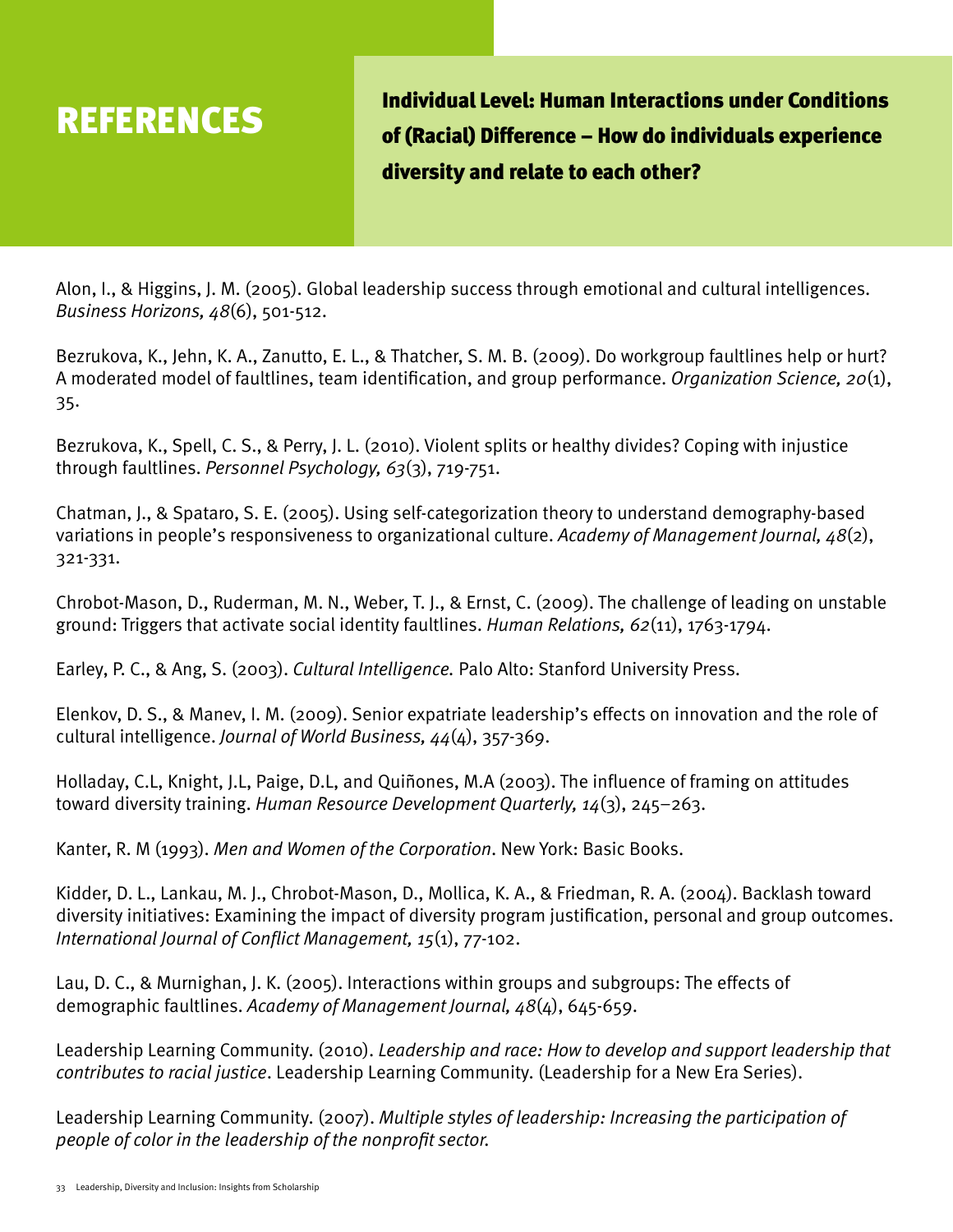Li, J. T., & Hambrick, D. C. (2005). Factional groups: A new vantage on demographic faultlines, conflict, and disintegration in work teams. *Academy of Management Journal, 48*(5), 794-813.

McKay, P., Avery, D., Tonidandel, S., Morris, M., Hernandez, M and Hebl, M. (2007) Racial differences in employee retention: Are diversity climate perceptions the key? *Psychology, 60* (1), 35–62.

Ng, K., Van Dyne, L., & Ang, S. (2009). From experience to experiential learning: Cultural intelligence as a learning capability for global leader development. *Academy of Management Learning & Education, 8*(4), 511-526.

Ospina, S., & Foldy, E. G. (2009). A critical review of race and ethnicity in the leadership literature: Surfacing context, power and the collective dimensions of leadership. *The Leadership Quarterly, 20*(6), 876-896.

Smith, R. A. (2010). *Changing the face of public service leadership: A research report and call to action*. National Urban Fellows.

Smith, R. A. (2005). Do the determinants of promotion differ for white men versus women and minorities? An exploration of intersectionalism through sponsored and contest mobility processes. *American Behavioral Scientist*, 48, 1157.

Smith, R. A. (2002). Race, gender, and authority in the workplace: Theory and research. *Annual Review of Sociology*, 28, 509-542.

Thomas, D. C. (2006). Domain and development of cultural intelligence: The importance of mindfulness. *Group & Organization Management, 31*(1), 78-100.

Thomas, D. C., Elron, E., Stahl, G., Ekelund, B. Z., Ravlin, E. C., Lazarova Cerdin, M. B., Poelmans, S., Brislin, R., Pekerti, A., Aycan, Z., Maznevski, M., and Au, K. (2008). Cultural intelligence: Domain and assessment. *International Journal of Cross Cultural Management, 8*, 123.

Watsona, W. W., Johnson, L., & Zgouridesc, G. D. (2002). The influence of ethnic diversity on leadership, group process, and performance: An examination of learning teams. *International Journal of Intercultural Relations, 26*, 1-16.

Zanoni, P., Janssens, M., Benschop, Y., & Nkomo, S. (2010). Unpacking diversity, grasping inequality: Rethinking difference through critical perspectives. *Organization, 17*, 9-29.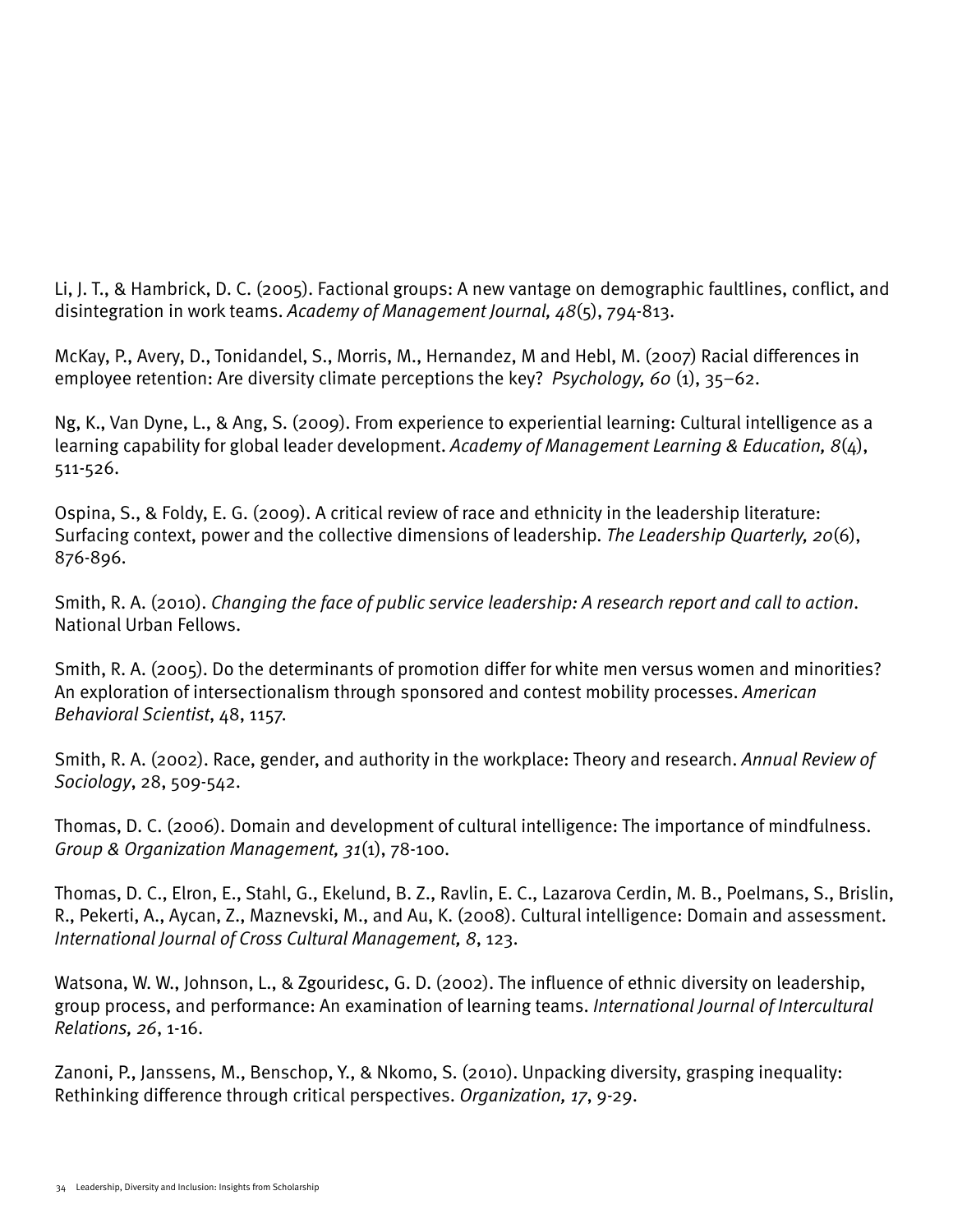

Program Level: Describing and Assessing Diversity<br>
REFERENCES<br>
Monograment Dregrams How descriptions "de Management Programs – How do organizations "do" diversity management?

Arai, M., Wanca-Thibault, M., & Shockley-Zalabak, P. (2001). Communication theory and training approaches for multiculturally diverse organizations: Have academics and practitioners missed the connection? *Public Personnel Management, 30*(4), 445-456.

Austin, A. and McGill, L. (2007). *The state of research on diversity in philanthropy. Proceedings from the First Annual Researcher/Practitioner Forum, Colorado Springs, Colorado*. Convened by Council on Foundations, ARNOVA and the Foundation Center.

BoardSource (2009). Vital Voices: Lessons learned from board members of color. *BoardSource*. Washington, DC.

Choi, S. (2010). Diversity in the US federal government: Antecedents and correlates of diversity in federal agencies. *Review of Public Personnel Administration, 30*(3), 301-321.

The Chronicle of Philanthropy. (2010). Special issue: Achieving diversity at nonprofit organizations. *The Chronicle of Philanthropy*, September 9.

DiTomaso, N., Post, C., & Parks-Yancy, R. (2007). Workforce diversity and inequality: Power, status, and numbers. *Annual Review of Sociology, 33*, 473-501.

Dobbin, F., & Kalev, A. (2007). The architecture of inclusion: Evidence from corporate diversity programs. *Harvard Journal of Law and Gender, 30*(2), 279-301.

Eddy, S., & Ng, W. (2008). Why organizations choose to manage diversity? Toward a leadership-based theoretical framework. *Human Resource Development Review, 7*(1), 58-78.

Fernandez, R. M., & Fernandez-Mateo, I. (2006). Networks, race, and hiring. *American Sociological Review, 71(*1), 42.

Fernandez, S., & Pitts, D. W. (2007). Under what conditions do public managers favor and pursue organizational change? *The American Review of Public Administration, 37*(3), 324-341.

Frazier, E. (2010). Trustees don't do well in fund raising or promoting diversity, CEO's Say. *The Chronicle of Philanthropy*. November 11, 2010.

Halpern, R. P. (2006). *Workforce issues in the nonprofit sector: Generational leadership change and diversity*. Kansas City: American Humanics.

Herring, C. (2009). Does diversity pay? Race, gender, and the business case for diversity. *American Sociological Review, 74*(2), 208-224.

35 Leadership, Diversity and Inclusion: Insights from Scholarship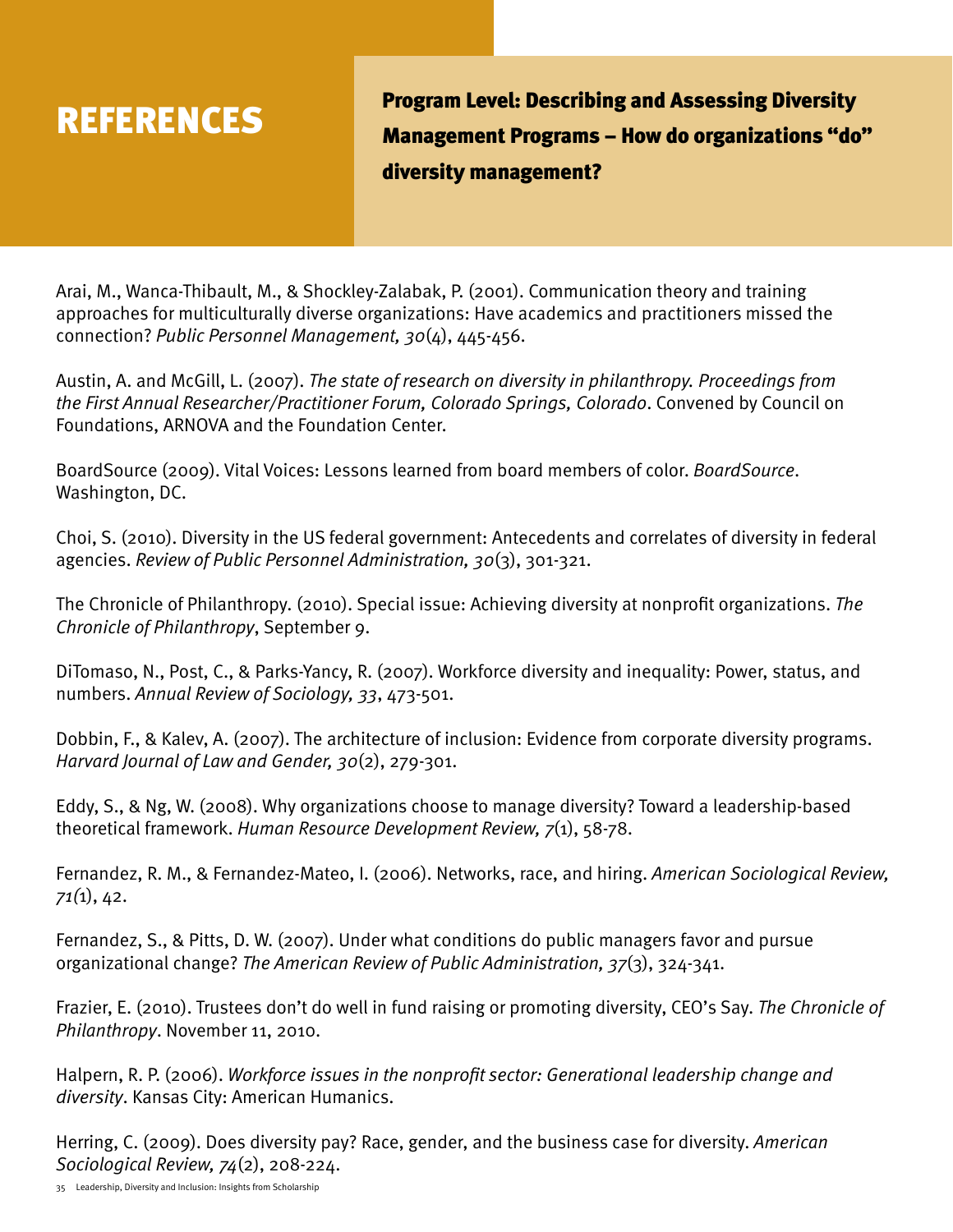Hesser, P. (Ed.). (2004). *Racial & ethnic diversity in public service: Where do we go from here?* Academy for Educational Development Center for Leadership Development.

Ingraham, P. W., & Getha-Taylor, H. (2004). Leadership in the public sector: Models and assumptions for leadership development in the federal government. *Review of Public Personnel Administration, 24*(2), 95- 112.

Joslyn, H. (2009). A man's world: Big charities overwhelmingly run by white males, a Chronicle survey finds. *The Chronicle of Philanthropy*, September 17.

Kalev, A., Dobbin, F., & Kelly, E. (2006). Best practices or best guesses? Assessing the efficacy of corporate affirmative action and diversity policies. *American Sociological Review*, *71*(4), 589-617.

Kellough, J. E., & Naff, K. C. (2004). Responding to a wake-up call: An examination of federal agency diversity management programs. *Administration and Society*, *35*, 62.

Kilian, C. M., Hukai, D., & McCarty, C. E. (2005). Building diversity in the pipeline to corporate leadership. *The Journal of Management Development, 24*(2), 155-168.

Kochan, T., Bezrukova, K., Ely, R., Jackson, S., Joshi, A., Jehn, K., Leonard, J., Levine, D., & Thomas, D. (2003). The effects of diversity on business performance: Report of the diversity research network. *Human Resource Management, 42*(1), 3-21.

Konrad, A. M. (2003). Special issue introduction: Defining the domain of workplace diversity scholarship. *Group & Organization Management, 28*(1), 4-14.

Meier, K. J., Doerfler, C., Hawes, D., Hicklin, A. K., & Rocha, R. (2006). The role of management and representation in improving performance of disadvantaged students: An application of Bum Phillips's "Don Shula Rule". *Review of Policy Research, 23*(5), 1095-1110.

Naff, K. C., & Kellough, J. E. (2003). Ensuring employment equity: Are federal diversity programs making a difference? *International Journal of Public Administration, 26*(12), 1307-1336.

Oppenheimer, K., Schenker, J., Perry, E. & Meehan, D. (2007). *Multiple styles of leadership: Increasing the participation of people of color in the leadership of the nonprofit sector.* Retrieved 10/20/2010, from [http://](http://leadershiplearning.org/leadership-resources/resources-and-publications/multiple) [leadershiplearning.org/leadership-resources/resources-and-publications/multiple-](http://leadershiplearning.org/leadership-resources/resources-and-publications/multiple)styles-leadershipincreasing-participation.

Paluck, E. L. (2006). Diversity training and intergroup contact: A call to action research. *The Journal of Social Issues, 62*(3), 577.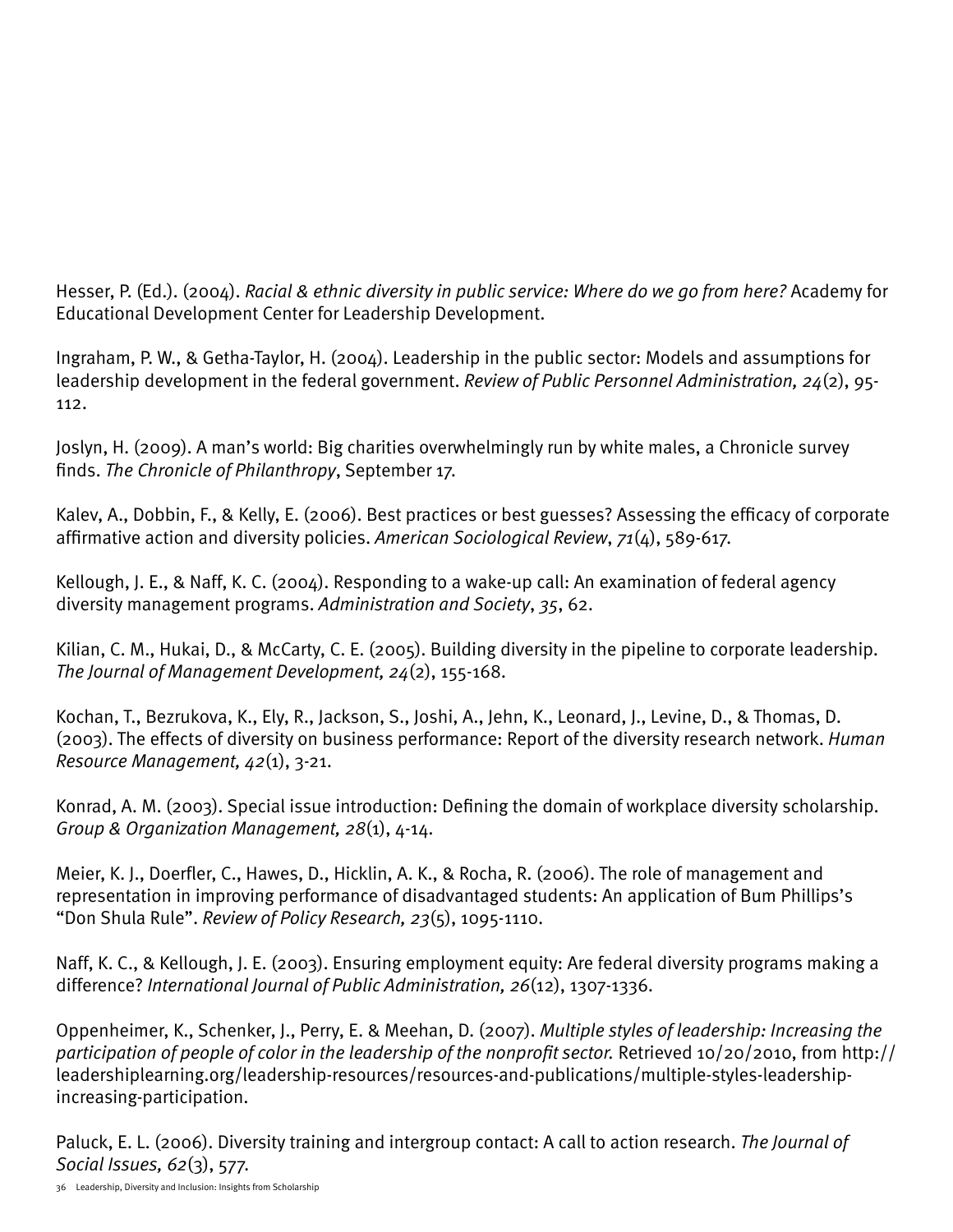Pitts, D. W. (2007). Implementation of diversity management programs in public organizations: Lessons from policy implementation research. *International Journal of Public Administration, 30*(12-14), 1573-1590.

Pitts, D. W. (2006). Modeling the impact of diversity management. *Review of Public Personnel Administration, 26*(3), 245-268.

Pitts, D. W. (2005). Leadership, empowerment and public organizations. *Review of Public Personnel Administration, 25*(5), 5-28.

Pitts, D. W. (2005). Diversity, representation, and performance: Evidence about race and ethnicity in public organizations. *Journal of Public Administration Research and Theory, 15*(4), 615-631.

Pitts, D. W., Hicklin, A. K., Hawes, D. P., & Melton, E. (2010). What drives the implementation of diversity management programs? Evidence from public organizations. *Journal of Public Administration Research and Theory, 20*(4), 867-886.

Pitts, D. W., & Jarry, E. M. (2007). Ethnic diversity and organizational performance: Assessing diversity effects at the managerial and street levels. *International Public Management Journal, 10*(2), 233-254.

Riccucci, N. M. (1997). Cultural diversity programs to prepare for work force 2000: What's gone wrong? *Public Personnel Management, 26*(1), 35-42.

Slater, S. F., Weigand, R. A., & Zwirlein, T. J. (2008). The business case for commitment to diversity. *Business Horizons, 51*(3), 201-209.

Soni, V. (2000). A 21st century reception for diversity: A case study. *Public Administration Review, 60*(5), 395-408.

Thomas Jr., R. R. (2006). Diversity management: An essential craft for leaders. *Leader to Leader, 41*, 45-49.

Von Bergen, C. W., Soper, B., & Foster, T. (2002). Unintended negative effects of diversity management. *Public Personnel Management, 31*(2), 239-251.

Wise, L. R., & Tschirhart, M. (2000). Examining empirical evidence on diversity effects: How useful is diversity leadership for public-sector managers? *Public Administration Review, 60*(5), 386-394.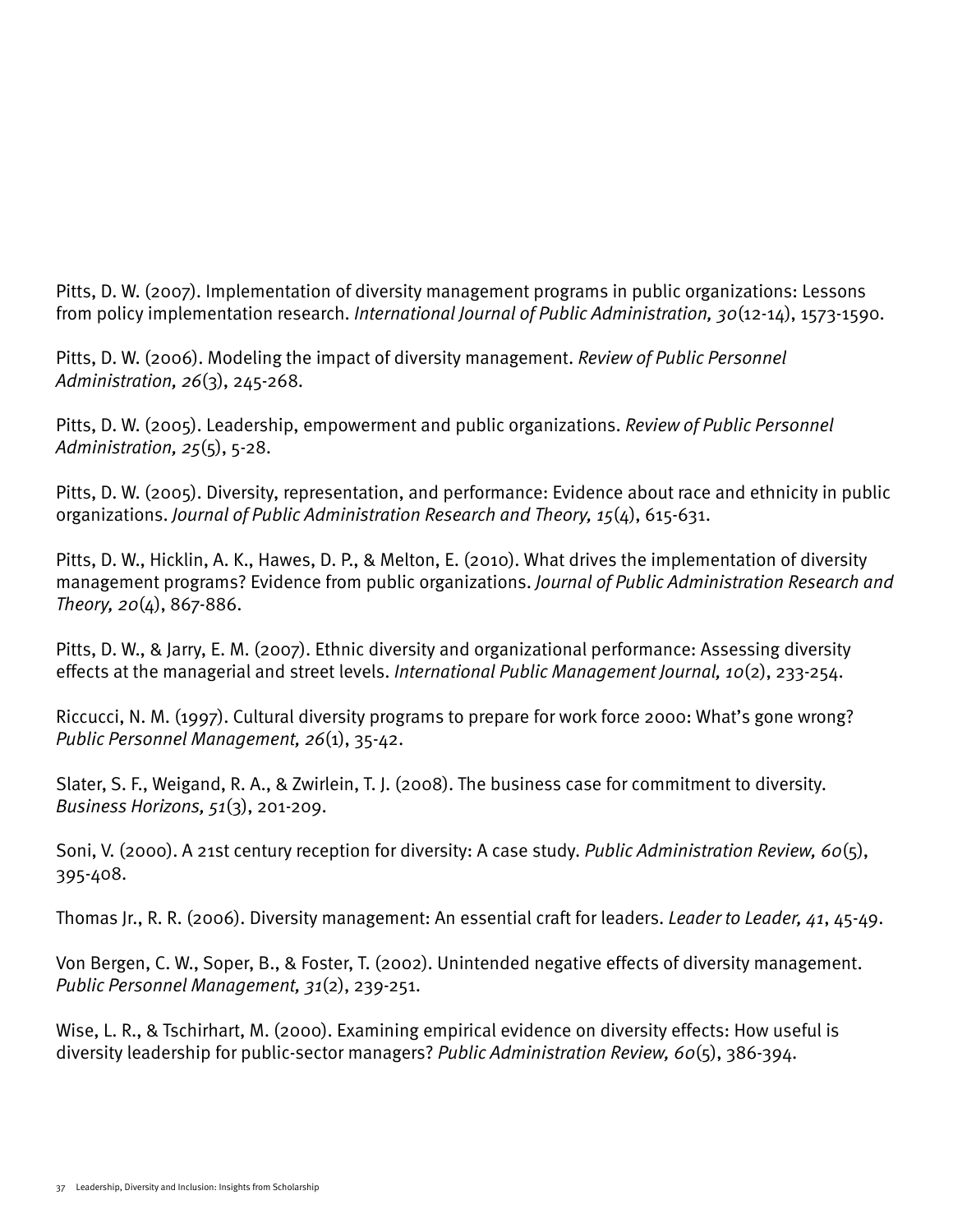# **APPENDIX 1 METHODOLOGY**

RCLA's task was to review the latest scholarly thinking on diversity, race and leadership in the United States. Given existing research on the challenges facing people of color in public service, we have excluded from our literature review references that solely discuss the demographic changes or workforce inequities and the under-representation of people of color—these realities have been well documented (see DiTomaso et al, 2007 for a review on workforce diversity and inequity and Halpern, 2006 for general trends in the nonprofit workforce). Instead we focused our inquiry on exploring the latest thinking in the (racial) diversity literature with an eye toward the following practical considerations:

- 1. Noting language and trends that can inform NUF's campaign for diversity in public service, grounding it in a solid theoretical base;
- 2. Generating key insights for people of color navigating public service careers and seeking to advance to positions of high impact; and
- 3. Producing actionable recommendations for stakeholders of leadership development programs in public service, social justice advocates concerned with diversity issues, and public and nonprofit institutions seeking to build leadership diversity within their organizations.

For the most part, leadership was not a topic addressed by the authors. We applied the leadership lens in order to draw out the above implications.

Initially our search was dedicated to finding literature that is located at the intersection of "leadership," "diversity" and "public service." Only a handful of resources actually address the three topics in tandem. We have thus decided to include references about the business sector both because the diversity conversation draws on the business literature and also, as one participant in the National Urban Fellows New York City Summit pointed out, dynamics in one sector are often felt in another – the nonprofit, business and public sectors are increasingly convergent.

The review focuses primarily on, but is not exclusive to the management and organizational literature given the assumed commitment of scholars within this tradition to doing practice-relevant work. In a few instances where combinations of our main search terms – "leadership," "diversity" and "public service" —produced results, we included those results even when they came from outside the management and organizational literature. Other search terms included variations of: inclusion, cultural competence/ intelligence, racial justice, fault lines, racial equity, and colorblindness.

Apart from a search on the main academic search engines, we also conducted a more targeted search for the terms above in the top four public service journals: *Public Administration Review* (PAR), *Journal of Public Administration Research and Theory, Journal of Public Personnel Management*, and ARNOVA's (Association for Research on Nonprofit Organizations and Voluntary Action) *Nonprofit and Voluntary Sector Quarterly*.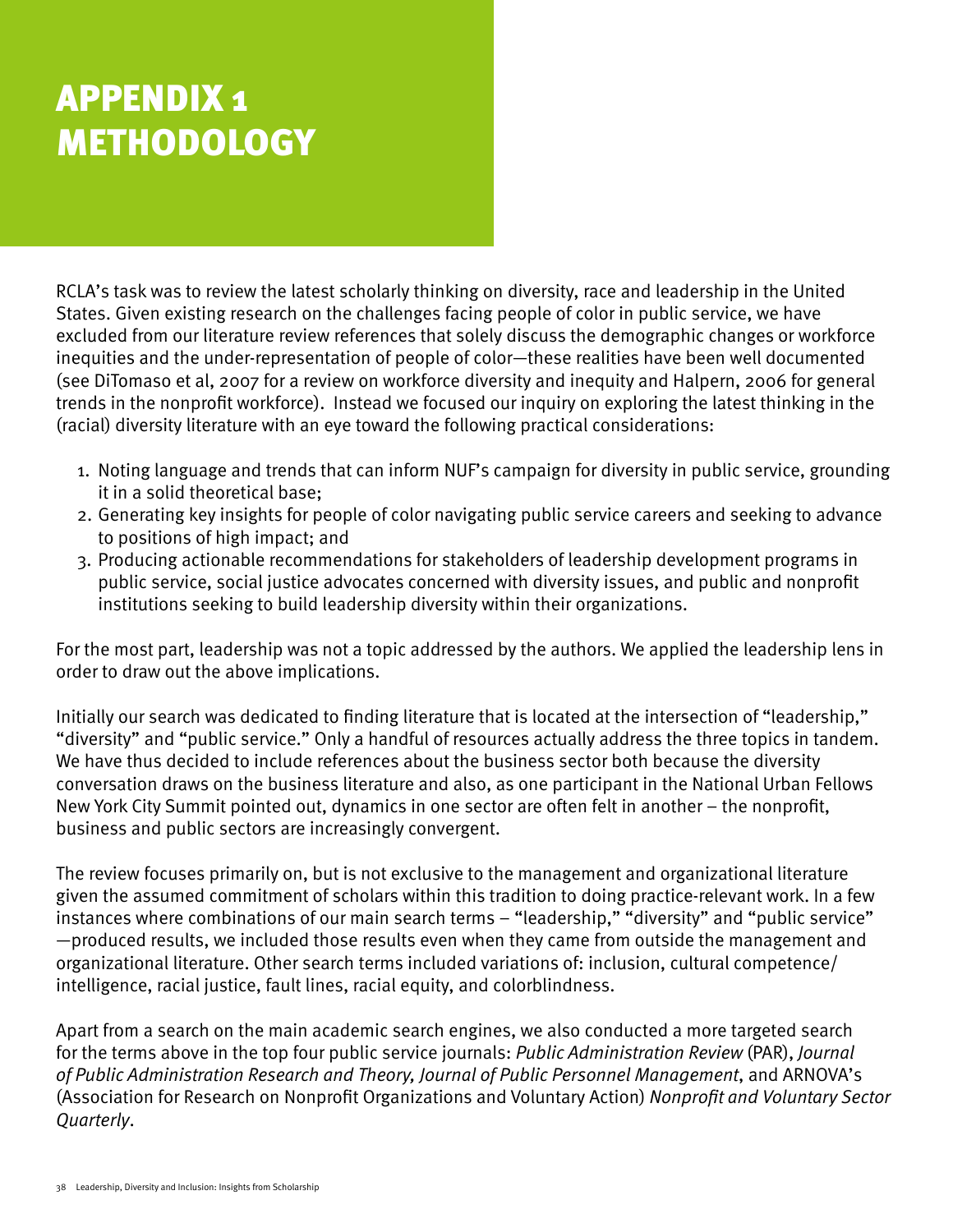Since we are interested in the latest thinking on diversity, we have excluded any literature that predates the year 2000, with only a couple of exceptions.

#### Analysis of Literature Reviewed

After identifying a multitude of potential entries and screening out those not pertinent, we settled for a full review of 85 references. Their distribution among the categories is as follows:

| Organizational frameworks for<br>diversity | Human interactions under<br>conditions of (racial) difference | Diversity management programs |
|--------------------------------------------|---------------------------------------------------------------|-------------------------------|
| -24                                        | 24                                                            |                               |

That the majority of articles fall in the "diversity management" category is not surprising, given the bias of the organization and management field towards generating practice-grounded knowledge.

Most (73) are academic references, i.e. published in academic journals. A few (12) non-academic reports are included, which we believe have contributed to heightened awareness about diversity,

Of the references that address a specific sector explicitly, there is a balanced distribution between those that examined diversity in the public sector and those that looked into the private sector.

Of the 85 references reviewed, only six address diversity in the nonprofit sector and of those, only one is an academic reference. This points to a serious gap in the nonprofit scholarly literature.